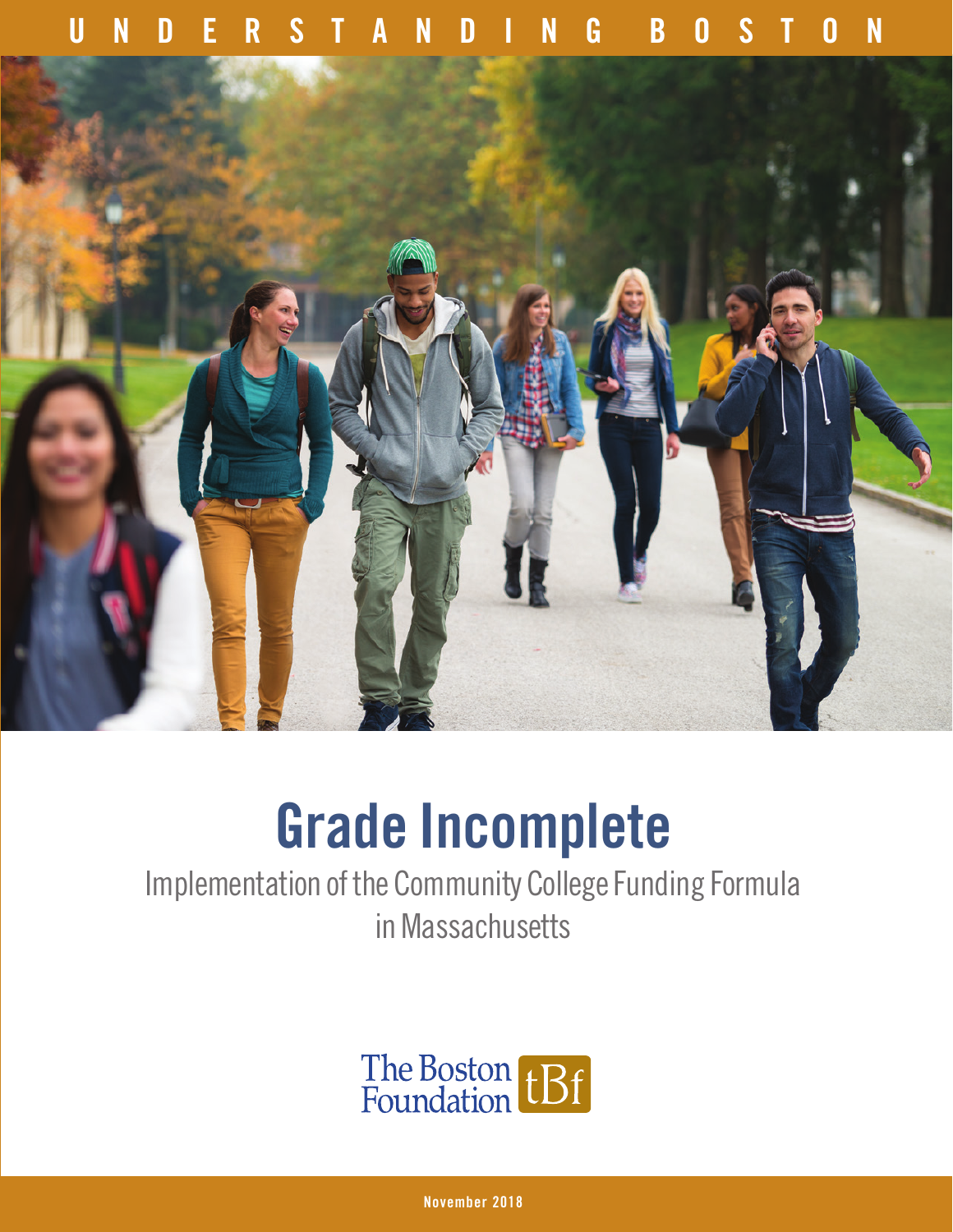### **About the Boston Foundation**

The Boston Foundation, Greater Boston's community foundation, brings people and resources together to solve Boston's big problems. Established in 1915, it is one of the largest community foundations in the nation—with net assets of \$1.3 billion. In 2018, the Foundation and its donors paid \$129 million in grants to nonprofit organizations. The Foundation works in close partnership with its donors, with more than 1,100 separate charitable funds established for the general benefit of the community or for special purposes. It also serves as a think tank and advocacy organization, commissioning research into the most critical issues of our time, promoting civic engagement and helping shape public policy that advances opportunity for everyone in Greater Boston. The Philanthropic Initiative (TPI), a distinct operating unit of the Foundation, designs and implements customized philanthropic strategies for families, foundations and corporations around the globe.

### **About the Massachusetts Taxpayers Foundation**

Founded in 1932, the Massachusetts Taxpayers Foundation (MTF) is widely recognized as the state's premier public policy organization dealing with state and local fiscal, tax and economic policies. MTF's record of high-quality research and non-partisan analysis has earned the organization broad credibility on Beacon Hill and across the Commonwealth. MTF's mission is to provide accurate, unbiased research with balanced, thoughtful recommendations to strengthen the state's finances and economy in order to foster the long-term well-being of the Commonwealth.

**UNDERSTANDING BOSTON** is a series of forums, educational events and research sponsored by the Boston Foundation to provide information and insight into issues affecting Boston, its neighborhoods and the region. By working in collaboration with a wide range of partners, the Boston Foundation provides opportunities for people to come together to explore challenges facing our constantly changing community and to develop an informed civic agenda. Visit www.tbf.org to learn more about *Understanding Boston* and the Boston Foundation.

*Design:* Canfield Design *Cover Photo:* Tashi-Delek|iStock

© 2018 by the Boston Foundation. All rights reserved.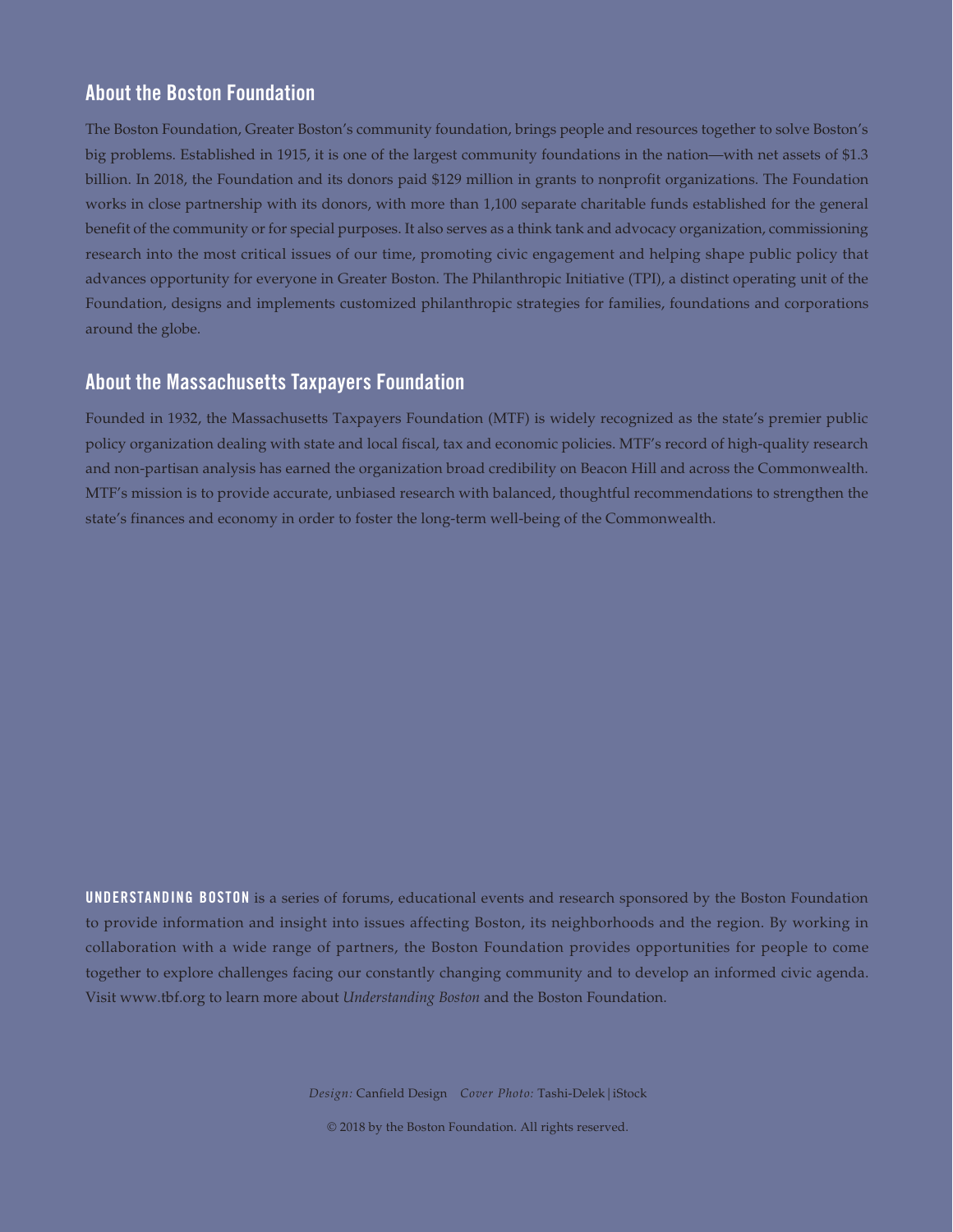# **Grade Incomplete**

# Implementation of the Community College Funding Formula in Massachusetts

BY

The Massachusetts Taxpayers Foundation

### EDITORS

Sandy Kendall and Antoniya Marinova, The Boston Foundation

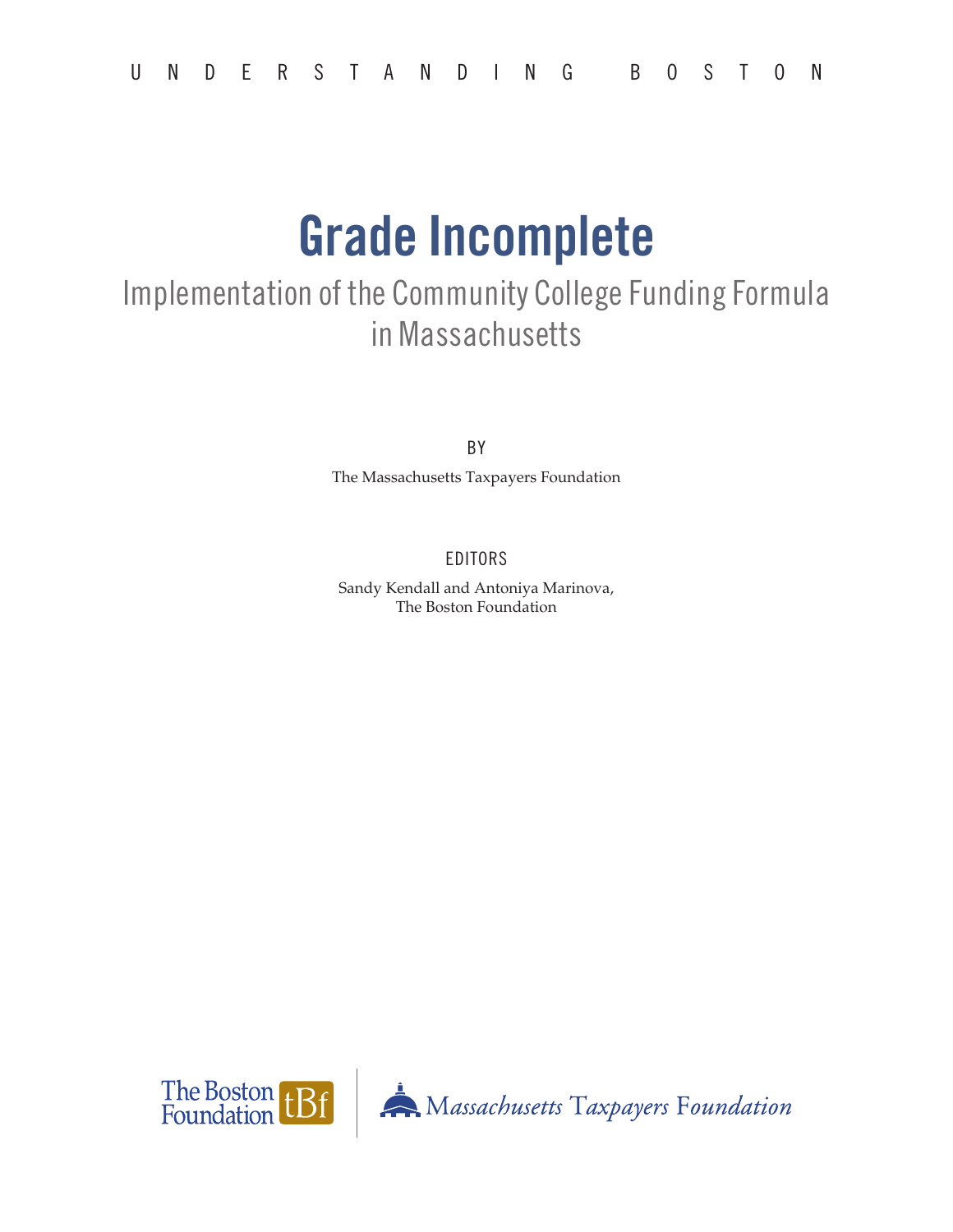# **Preface**

Our interest in community colleges is not new. Between 2007 and 2013, the Boston Foundation commissioned and published three reports taking a deep look at our community college system.

First, in 2007, understanding that community colleges are critical components of any higher education investment or workforce development strategy, and admitting that the Commonwealth's community colleges were underperforming, we sought to understand how we might strengthen them. *Massachusetts Community Colleges: The Potential for Improving College Attainment* provided recommendations for new investments paired with accountability measures of student outcomes, pulling from best practices nationally.

In 2011, given continuing and growing concern about the mismatch between the middle-skilled jobs going unfilled and the workforce preparation opportunities offered by higher education, we commissioned *The Case for Community Colleges: Aligning Higher Education and Workforce Needs in Massachusetts*. That report called for community colleges to become true leaders in meeting employment needs, and recommended clarifying their mission. The report placed a priority on preparing students to meet critical labor market needs; strengthening the system's governance and accountability; stabilizing state funding; and forming a community college coalition. As a result, Governor Deval Patrick's next state budget called for increased financial support and development of a revamped community college funding formula to take performance into account. The Boston Foundation convened the Coalition FOR Community Colleges—a remarkably diverse group of 62 civic, community and business organizations eager to see community colleges live up to their potential for all students.

 In a 2013 report, *Stepping Up for Community Colleges: Building on the Momentum to Improve Student Success in Massachusetts*, researchers focused on developmental programs and explored models for transferring credits within state systems. Many of the strategies showed great potential for improving outcomes for low-income and underprepared students seeking to improve their skills.

That has been gratifying to track. But what about the funding formula? That recommendation was implemented for three fiscal years, though is now inactive. Today, we want to know how that transpired and what has been learned. We commissioned this report to provide a data-driven analysis of the process.

The authors conclude that a funding formula remains a good idea. More than that, they explore what has made the formula challenging to execute and suggest ways to build on its promise while improving its implementation. At the Foundation we agree that the formula approach offers the best funding mechanism, as long as the creation of the formula is iterative and inclusive.

We look forward to supporting such an effort. In the meantime, the Boston Foundation continues to work closely with the Commissioner of Higher Education and community college presidents, hosting forums, marking progress and awarding the annual \$50,000 Deval Patrick Prize for Community Colleges to honor effective workforce partnerships. The beauty of being a 103-year-old organization is that we can stick with an issue over time—even over many legislative sessions. The future success of community colleges and the contributions they make to our thriving region deserves our perseverance.

> Paul S. Grogan President & CEO, The Boston Foundation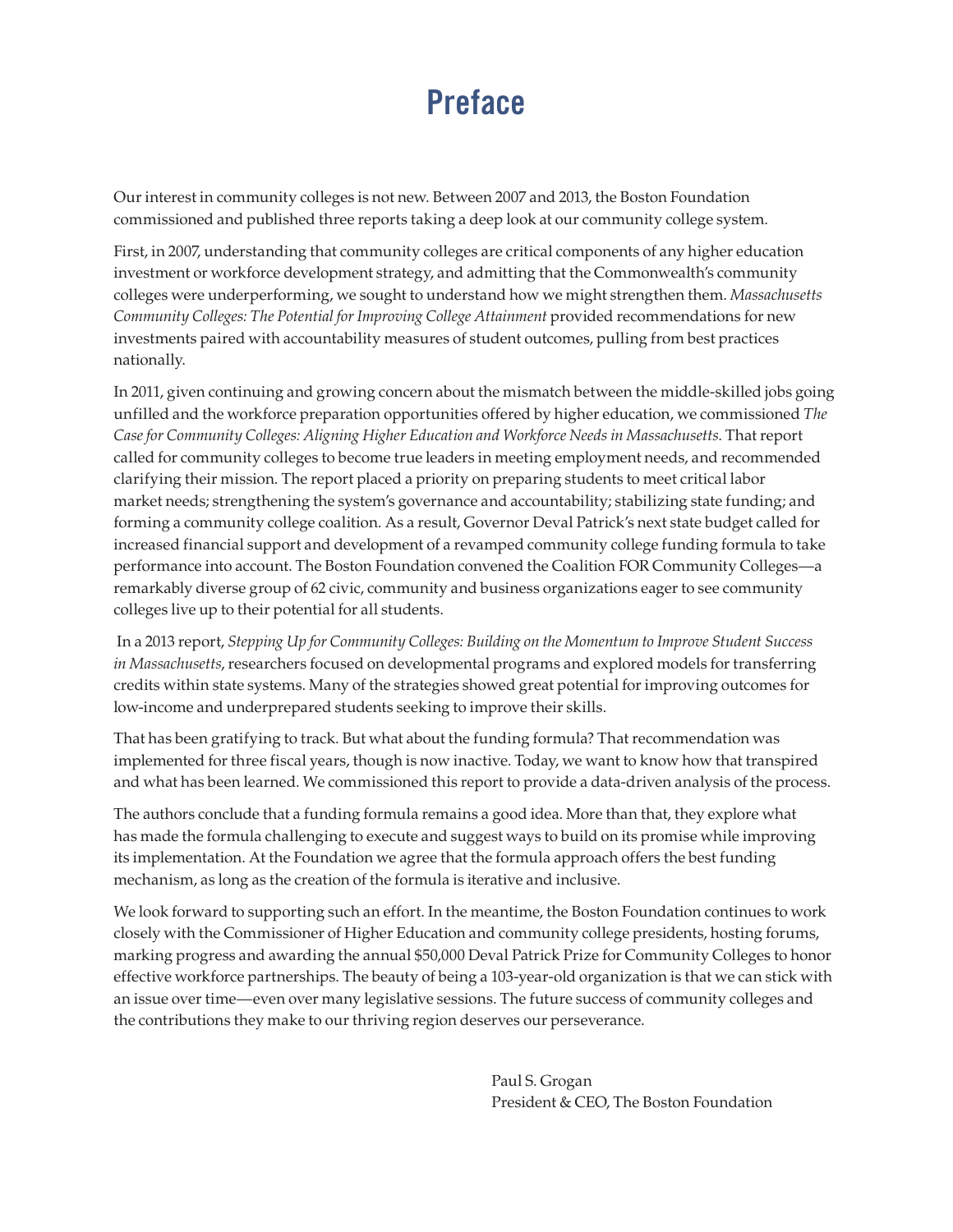# **Contents**

| The Massachusetts Community College System Pre-Funding Formula (2008–2013) 9 |
|------------------------------------------------------------------------------|
| <b>Community College Profile:</b>                                            |
|                                                                              |
|                                                                              |
|                                                                              |
|                                                                              |
|                                                                              |
|                                                                              |
|                                                                              |
|                                                                              |
|                                                                              |
|                                                                              |
|                                                                              |
|                                                                              |
|                                                                              |
|                                                                              |
|                                                                              |
|                                                                              |
|                                                                              |
|                                                                              |
|                                                                              |
|                                                                              |
|                                                                              |
|                                                                              |
|                                                                              |
|                                                                              |
|                                                                              |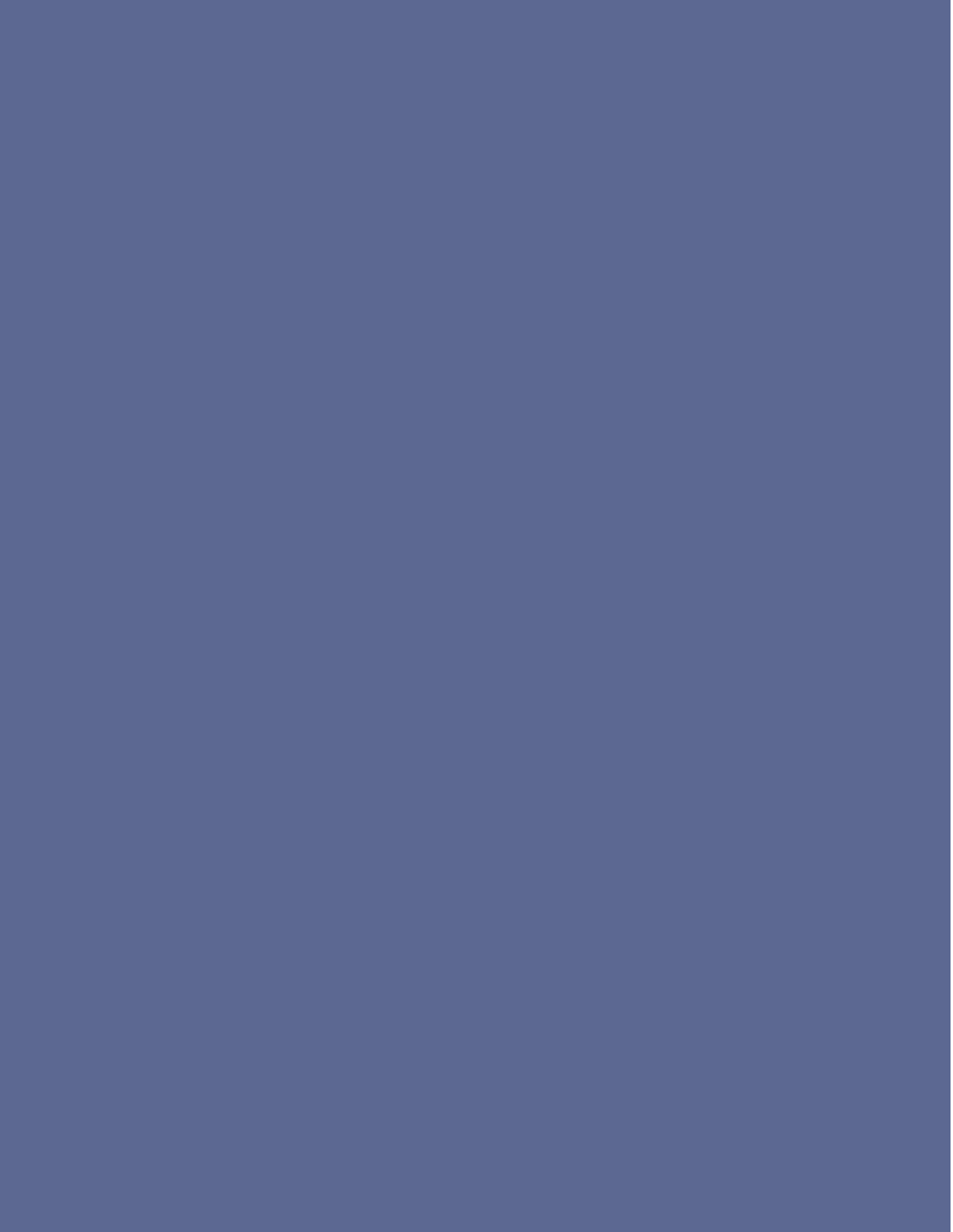# **Executive Summary**

Massachusetts' 15 community colleges play a vital role in connecting more than 100,000 residents each year with postsecondary educational opportunities and skills training. These schools have a unique opportunity to prepare students for in-demand career fields. And community college students make up the most diverse population within the state's public education system. In spite of the clear importance of community colleges, historically state funding in Massachusetts has been low by national standards and distributed without taking into account underlying campus need or system goals.

In 2012 the state implemented a funding formula for community colleges that would connect state support to campus enrollment and activity, incentivize setting and achieving system goals, and move toward more appropriate levels of funding. The formula was created amid a time of heightened interest and analysis of community colleges and the role they play, both in Massachusetts and nationally. At that time, community college enrollment in the Commonwealth was at the peak of an enrollment surge that caused the system to grow by 15 percent between the 2008 and 2013 school years. At the same time, as the nation emerged from the Great Recession, researchers were highlighting the importance of community colleges in addressing postsecondary achievement gaps and training a workforce that could meet the needs of the state economy.

Research into the value and potential of community colleges occurred simultaneously with efforts to assess the Massachusetts system in terms of quality, cost and consistency of outcomes. These assessments, which included Governor Deval Patrick's Vision Project and the Boston Foundation's *The Case for Community Colleges*, examined the system in different ways, but findings concerning state funding were consistent: Low levels of support resulted in higher student costs, and the lack of a fair method for distribution led to

inequities among campuses, making it difficult to establish consistent system goals and incent progress through funding. Largely as a result of this work, the state embarked on a process to create a funding formula that was fair and aligned with workforce and educational outcome goals.

A community college funding formula was completed in late 2012 and was used, to varying extents, over a three-year period (fiscal years 2014 through 2016). The formula, developed by a national expert using feedback from community college leaders, was intended to allocate all community college funding. The formula provided each campus with an equal operating subsidy (defined as \$4.5 million per campus) and then distributed remaining funds based on enrollment and outcome metrics tracked across all schools. This was a major change in the relative allocation of funds among all of the schools.

The formula as implemented, however, differed in important ways from the formula as devised. While the formula was designed to distribute *all* community college funds in a given year, in practice it was only used to distribute a portion of marginal increases in funding. This limited application reduced the ability of the formula to improve equity; it also made several of its elements unnecessary, such as the provisions designed to mitigate funding swings. Finally, commitment to the funding formula was short-lived, lasting only three years. In each year of implementation the amount of new money dedicated to the formula decreased substantially and by fiscal year 2017 the formula was no longer used.

Even in an amended form and with lessening commitment to implementation, the formula had a clear impact on community college funding. Over its three years of implementation, 69 percent (\$42.1 million) of all new community college funds was distributed through the formula and those funds had a material impact. Using the original version of the formula as a guide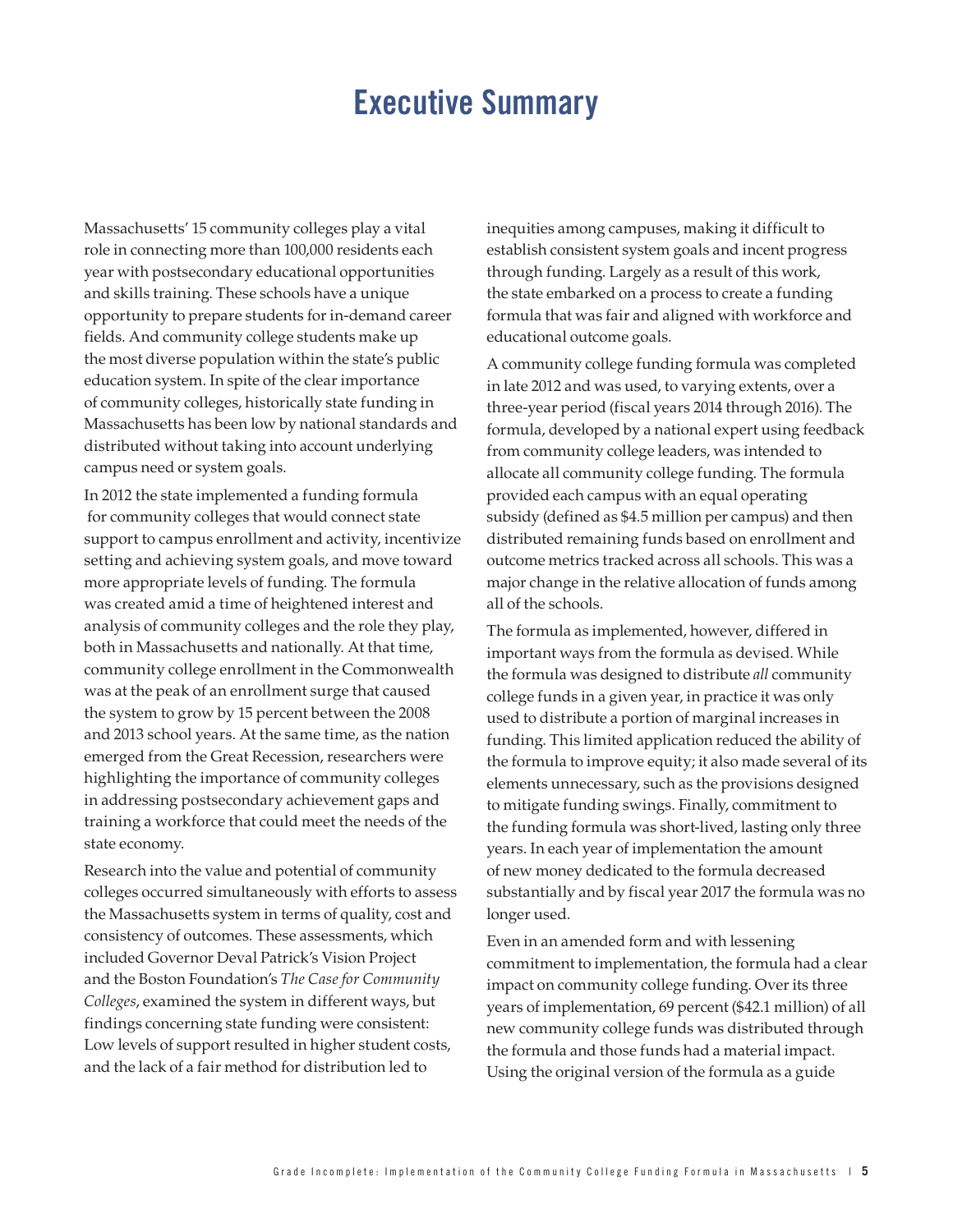for how community college funds should have been divided theoretically, it is apparent that 13 of the 15 campuses moved significantly closer to this fair share. The formula was effective in directing more funds to schools with more need, as defined by enrollment and course offerings. Bunker Hill, Quinsigamond and Bristol community colleges especially benefitted from a distribution system that used actual campus data to direct spending.

Several decisions related to the implementation of the formula ultimately limited its effectiveness and its staying power. First, the formula was not used as it was intended—as a full funding system. Using the formula only on new money mitigated its impact and invalidated some of its provisions. The formula was never measured against funding goals—either annually or over time—which made it difficult to build the momentum necessary for continued support. In addition, the failure to utilize minimum funding standards meant that when community college enrollment plummeted after 2013, per-student funding inequities between campuses actually worsened because of the formula's use.

Several data and process issues also made it less likely that the formula would be permanent. Unlike other K–12 education funding formulas, public data on formula inputs and mechanics were limited, which made it difficult for stakeholders to gain an understanding of how the formula worked in action. This opacity, in turn, made it difficult to clearly demonstrate its equity benefits. Finally, the formula was never codified into law. Therefore, as the state's fiscal circumstances changed, along with its executive and legislative leadership, there was nothing in statute to push lawmakers to continue implementation.

While the funding formula has not been used since fiscal year 2016, the factors that led to its creation remain valid. Community colleges continue to play a pivotal education and workforce development role in Massachusetts. Tuition and fees continue to be among the highest in the nation while the amount of state funding for community colleges is neither determined nor allocated based on clear goals or a transparent formula. Some version of a community college funding formula still makes sense and the most recent attempt

to implement such a formula provides policy makers with clear lessons for moving forward with a formulabased approach:

- **BUILD ON PAST SUCCESSES:** The prior formula was developed using national best practices and had the support of each of the community college campuses. Any new formula should follow this template.
- **ESTABLISH CLEAR GOALS:** A funding formula must be measured against annual and longer-term outcome metrics and goals.
- **BE REALISTIC:** The formula should be implemented for its intended use, not designed for one purpose but partially adjusted to accomplish other political or budgetary objectives.
- **PUT THE FORMULA IN STATE LAW: Codifying the fund**ing formula would signal an ongoing commitment to distributing community college funds in a fair and understandable way.
- **GIVE PEOPLE THE TOOLS TO UNDERSTAND IT:** Formula inputs and mechanics should be publicly available so that stakeholders can understand how it works and what the impact of various provisions is on specific campuses.

This report looks back at the state's most recent attempt to improve the system for determining community college funding. It examines the environment at both the state and national level that led to the creation of a funding formula, considers the strengths and weaknesses of the formula that was devised and assesses the success of implementation efforts. It concludes that a well-developed, clearly articulated funding formula is valuable, particularly if implemented as devised, and something for today's policy makers to consider as they contemplate how to improve state support for community colleges.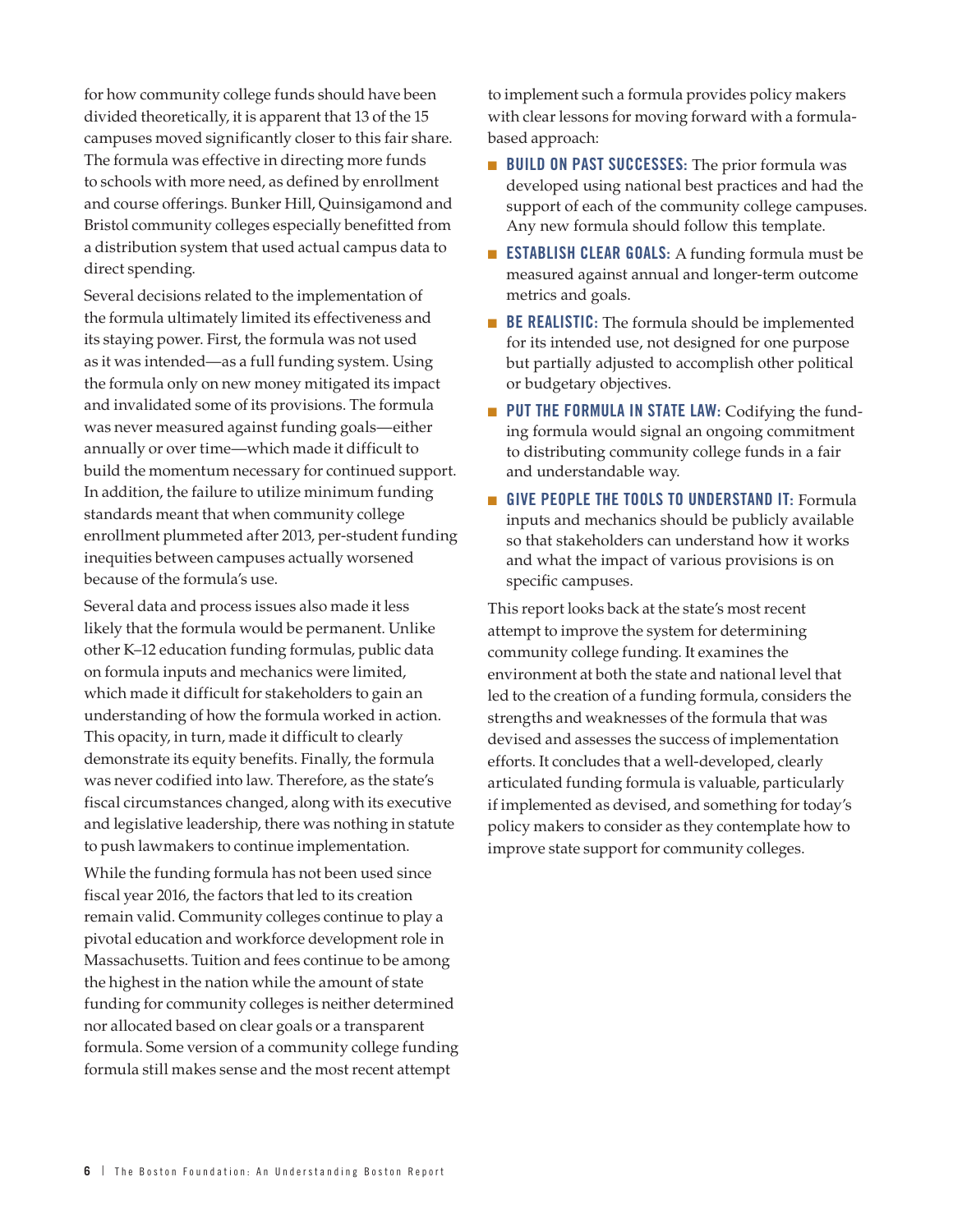# **Introduction and Overview**

Massachusetts' community college system is the largest and most diverse provider of public higher education in the Commonwealth. Fifteen campuses provide more than 120,000 residents with credit-bearing coursework to connect them with in-demand career fields or prepare them for further education. Performing at their best, community colleges are a unique and invaluable tool for workforce development, improved economic opportunity and educational attainment.

Efforts began in 2010 to examine the state's community college system to determine whether it was meeting the Commonwealth's training, economic advancement and educational goals. A series of reports examined the current community college system and found that it was growing quickly, serving a more diverse student body and expanding its curricula to prepare students for a wide range of workforce options.<sup>1</sup> These reports also found a decentralized system with high tuition and fees as well as inconsistent outcomes. The reports' foci, findings and recommendations varied, but several common themes related to state funding emerged:

- State financial support for community colleges was low by historic and national standards;
- State funding was not distributed in a way that reflected underlying campus need; and
- State funding was not being used effectively to establish and achieve system-wide goals for student outcomes and workforce connections.

In light of these findings, the legislature directed the Department of Higher Education (DHE) to develop a funding formula for community colleges. Over a period of four years, the state created this new funding formula and dedicated close to \$42 million in new funds toward its implementation. This report attempts to examine the creation and implementation of that funding formula and answer certain questions with respect to it, such as what were its goals? Did it work? Does the same formula still make sense?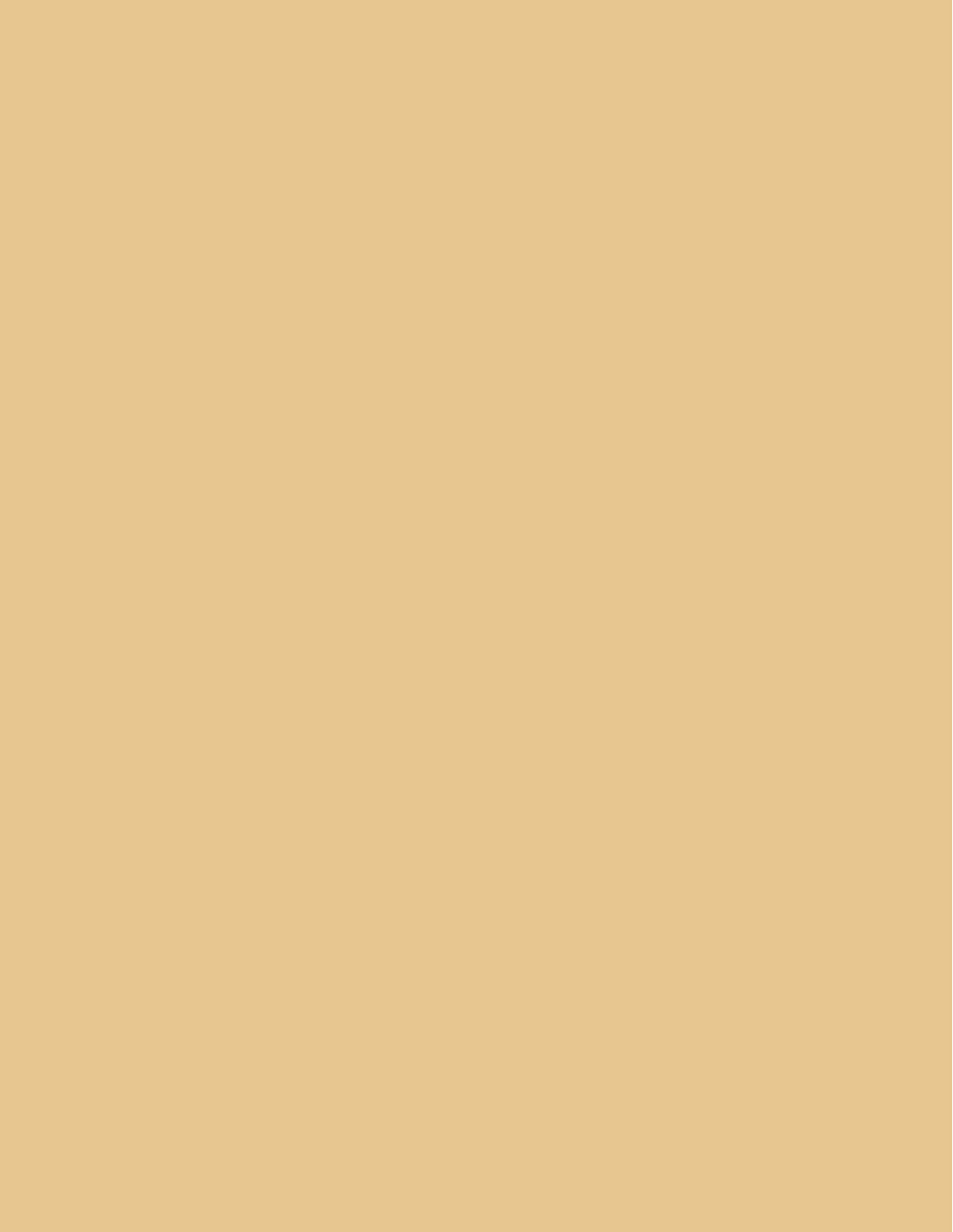# **The Massachusetts Community College System Pre-Funding Formula (2008–2013)**

To understand how successful the funding formula for community colleges has been, it is important to first understand what the system looked like in terms of student makeup, program offerings and fiscal support in the years immediately prior to the formula's creation. By examining the trends and dynamics in each of these areas, the need to create a funding formula that rationalized state support, recognized differences among campuses and incented positive outcomes becomes apparent.

### Community College Profile: **Demographics**

During the five-year period prior to fiscal year (FY) 2013, the year the Legislature asked DHE to create a funding formula, community colleges were not only the largest segment of the state's higher education system, they were also growing at a rapid rate. Community college enrollment increased by 18,000 students, or a rate of 14.8 percent, between FY 2008 and FY 2013.<sup>2</sup> By comparison, undergraduate enrollment at state universities grew by 4,000 students or 9 percent over the same time period. While growth rates differed across campuses, in general community colleges were in high demand as the economy faltered. Enrollment increased at all but one campus during this time period (see **Figure 1**, page 10).

Not only were community colleges educating more students, but their students came from increasingly diverse backgrounds. Between FY 2009 and FY 2013, the number of African Americans and Latinos entering community college increased by 40.7 percent (from  $3,098$  to  $4,361$ ).<sup>3</sup> In total, non-white students made up  $41.5$ percent of community college enrollment in the fall of 2012, a much larger percentage than the 21.8 percent of state university enrollment during the same semester.<sup>4</sup>

The diversity of community colleges extended beyond racial and ethnic lines. Whether considered by income level, English language proficiency or academic need,

community colleges clearly played a vital role in ensuring that students of all socio-economic statuses and learning abilities had access to public higher education (see **Table 1**).

#### TABLE 1 **Public Higher Education Enrollment** 2012 – 2013 School Year

|                                        | <b>Community</b><br>colleges | <b>State</b><br>universities | U. Mass  | <b>Total</b> |
|----------------------------------------|------------------------------|------------------------------|----------|--------------|
| Share of all<br>new students           | 52.4%                        | $22.2\%$                     | 25.5%    | 100%         |
| Share of low-income<br>students        | 69.6%                        | 14.2%                        | 16.2%    | 100%         |
| Share of English<br>language learners  | 77.9%                        | 6.6%                         | $15.5\%$ | 100%         |
| Share of students<br>with disabilities | 77.9%                        | 14.7%                        | $7.4\%$  | 100%         |

Source: Massachusetts Department of Elementary and Secondary Education summary reports on National Student Clearinghouse data

While the community college system led the public higher education system in terms of racial, ethnic and socioeconomic diversity, there was wide variation among the different campuses.

Divergence in racial diversity among the campuses provided the starkest difference (see **Figure 2**, page 10). To a large extent, these differences reflected the broader population characteristics of the various regions of the state. In the fall of 2012, Berkshire Community College and Greenfield Community College educated student bodies that were more than 80 percent white, mirroring the largely white populations of Berkshire and Franklin counties where the colleges are located (88 percent white<sup>5</sup>). In contrast, Roxbury and Bunker Hill Community Colleges educated 71 and 93 percent non-white student bodies, respectively, reflecting Suffolk County's majority-minority population.

The economic status of students at community colleges also varied widely, although differences across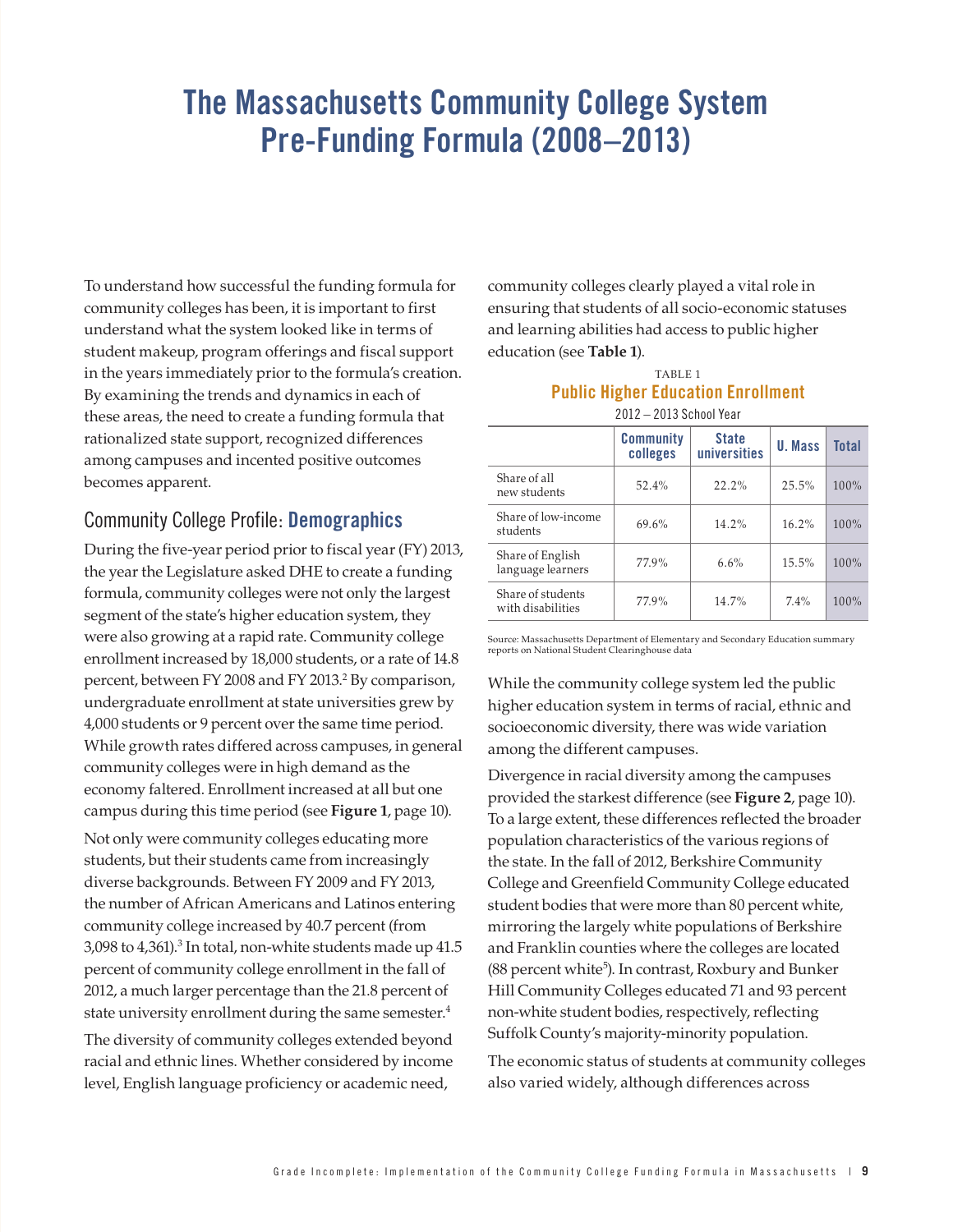FIGURE 1 **Community College Enrollment Growth**

FY 2008 – FY 2013





FIGURE 2

Source: Massachusetts Department of Higher Education annual unduplicated headcount

Source: Massachusetts Department of Higher Education Data Center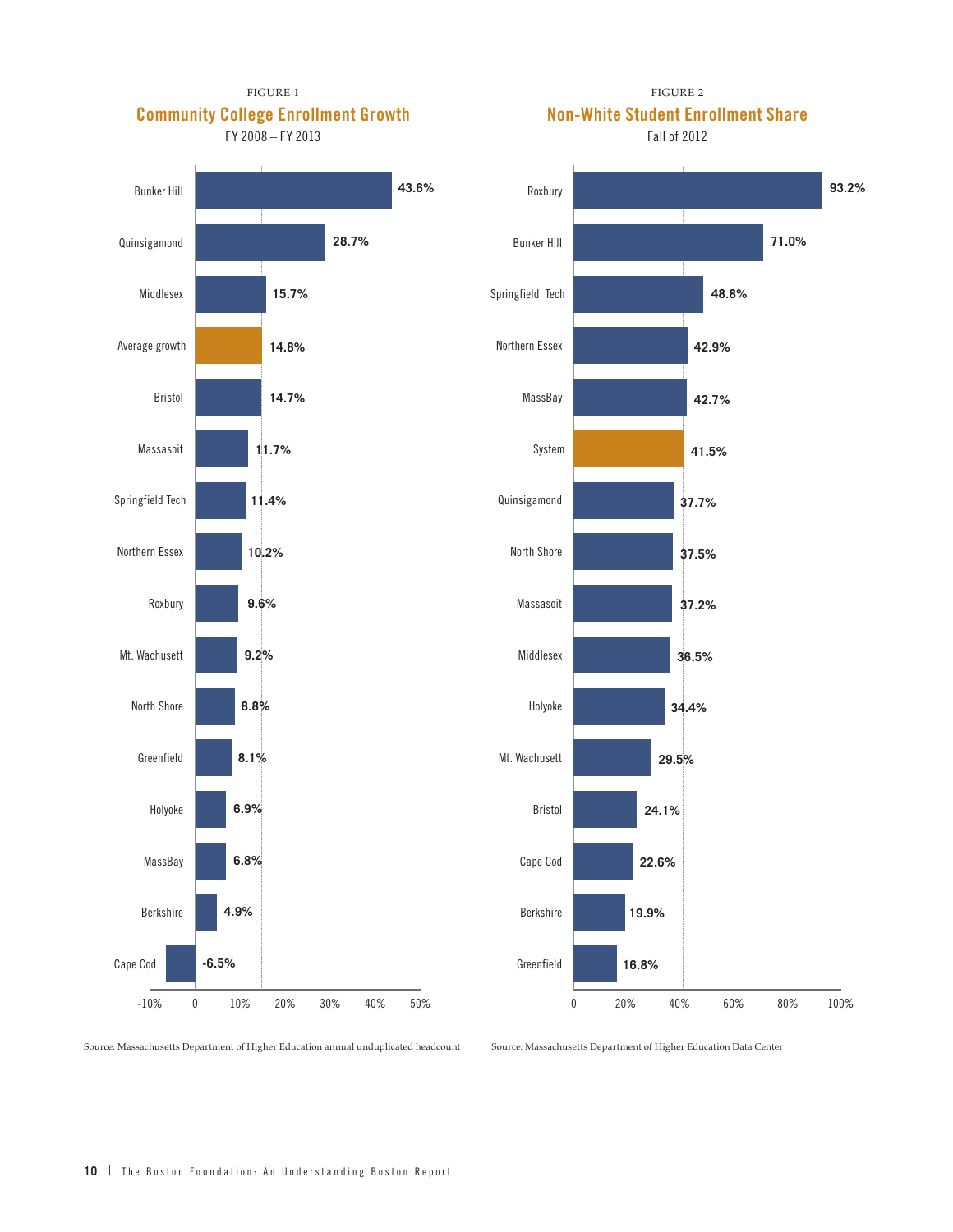campuses were not as pronounced as differences in racial diversity. In the fall of 2012, approximately 55 percent of full-time, first-time community college students in Massachusetts received federal Pell Grant support—a program targeted to low-income students. Almost 70 percent of full-time, first-time students received Pell Grants at Roxbury Community College, while less than half were Pell recipients at Cape Cod, Massasoit and Middlesex.<sup>6</sup>

### Community College Profile: **Outcomes**

The unique role of community colleges in providing educational opportunities to a diverse segment of the population was evident prior to the creation of the formula. So, too, was the fact that, while community colleges were serving more students, the extent to which they succeeded in achieving positive outcomes required more attention. The state's Vision Project, an effort launched in 2010 to assess outcomes and improve higher education performance across seven key areas, estimated that 45 percent of first-time, degree-seeking community college students attending in 2012 attained an associate's degree or professional certificate within six years of enrollment, compared with 58 percent in Texas, the leading state in that category.7 The report's examination of racial and ethnic achievement gaps found similar results: Massachusetts fell significantly behind national leaders.

Another way to consider community college outcomes is to look at student success in passing licensure exams. Here too, the Vision Project identified an area for improvement. The report found that Massachusetts was not a national leader in community college success on licensure exams. The passing rate for Massachusetts students (87 percent) exceeded the national average (85 percent), but fell well short of leading states (94 percent).<sup>8</sup>

As with student demographic information, system averages for outcome measures masked campusto-campus variation. One of the primary outcome measures reported by the Department of Higher Education is a college's first-year retention rate among first-time, full-time students. In 2013, the system-wide first year retention rate was 64.5 percent. Among campuses, this rate varied by more than 10 percentage points from a high of 69.8 percent (Bunker Hill) to a low of 57 percent (Cape Cod)<sup>9</sup> (see **Figure 3**).

#### FIGURE 3 **First-Year Retention Rate**

2012-2013 School Year



Source: Massachusetts Department of Higher Education Data Center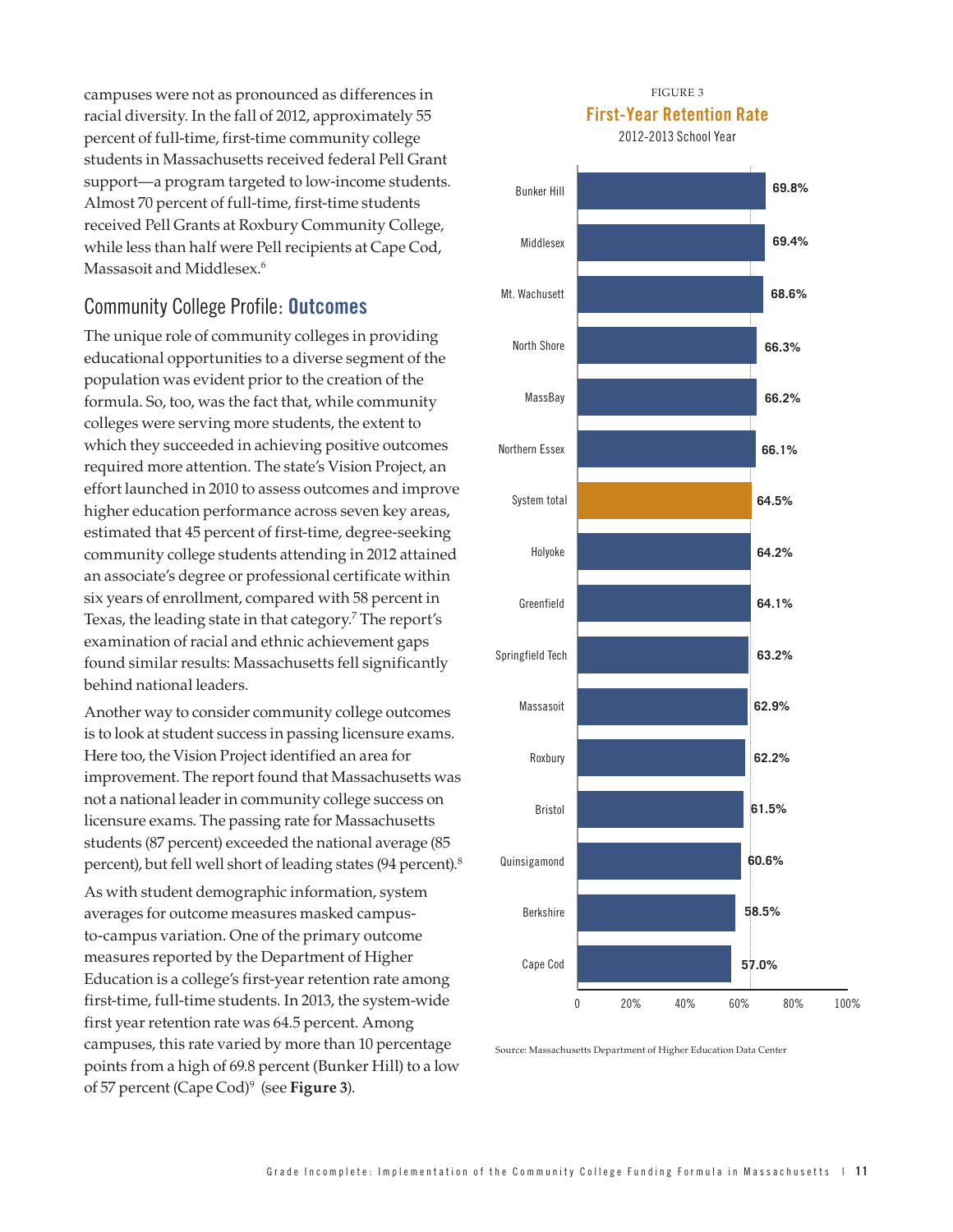Student retention data illustrate one of the major problems in assessing student outcomes over time in community colleges: Campuses often experience significant year-to-year changes. It is not uncommon for a campus' retention rate to change by 5 percentage points or more from one year to the next, making it difficult to draw conclusions from annual data. This problem takes on added significance when these types of outcome measures are tied directly to state funding decisions, as was the case in the funding formula that was ultimately developed.

### Community College Profile: **State Funding**

In FY 2013, community college enrollment was surging, while state funding was decreasing dramatically as a result of budget cuts related to the Great Recession. Community colleges were reeling from these changes. State funding fell by 21.7 percent between FY 2008 and FY 2010, then increased as the state economy recovered, but funding remained 10.2 percent lower in FY 2013 than in FY 2008 (see **Table 2**).10

These funding cuts were even more problematic when considered relative to enrollment. On a per student basis, funding was cut by 20 percent between FY 2008 and FY 2013. The impact of that cut can be seen in student cost increases. Mandatory tuition and fees at community colleges rose from \$3,885 to \$5,115 between FY 2009 and FY 2013, an increase of 31.7 percent.<sup>11</sup>

To make matters worse, community college funding had only just returned to FY 2001 levels when the Great Recession hit. Between FY 2001 and FY 2004 the state had cut community college funding by more than \$40 million. By the time those cuts were restored, the next recession was upon us and a second round of

budget cuts was necessary. By FY 2013, community colleges, along with many other areas of the budget, had experienced two rounds of significant cuts over a 12-year period. Thus in real terms the level of state funding was far lower in FY 2013 than it had been more than a decade prior (see **Figure 4**).12

Not only was the aggregate level of community college funding at issue in FY 2013, so was the distribution of that funding among campuses. Without a formula to determine funding decisions, each campus' annual appropriation was primarily the result of prior year funding, with periodic adjustments for new costs related to collective bargaining agreements (CBA). This approach created equity problems in state funding that were only exacerbated as campuses experienced differing levels of enrollment growth and total state funding was reduced.

Between FY 2008 and FY 2013, the distribution of funds among campuses remained almost constant, in spite of changing enrollment dynamics at the different campuses. This disconnect between state funding and enrollment changes meant that the per-student impact of funding cuts over the Great Recession were unevenly distributed. For example, Bunker Hill experienced a per-student funding reduction of 38.2 percent, while Cape Cod's per-student funding fell by just 4.3 percent (see **Table 3**).

Prior to the introduction of the funding formula, state support for community colleges neither accounted for enrollment changes on campuses, nor did it attempt to influence future outcomes; the prior method merely prorated prior year support based on the total amount of funds available.

#### TABLE 2 **Community College Funding** FY 2008 – FY 2013 (\$ in millions)

|                            | <b>FY 2008</b> | <b>FY 2009</b> | <b>FY 2010</b> | <b>FY 2011</b> | <b>FY 2012</b> | <b>FY 2013</b> |
|----------------------------|----------------|----------------|----------------|----------------|----------------|----------------|
| State funding              | \$240.2        | \$230.7        | \$188.1        | \$210.3        | \$211.6        | \$215.6        |
| \$ difference from FY 2008 |                | $-59.4$        | $-$ \$52.0     | $-$ \$29.8     | $-$ \$28.6     | $-$ \$24.5     |
| % difference from FY 2008  |                | $-3.9\%$       | $-21.7%$       | $-12.4\%$      | $-11.9\%$      | $-10.2\%$      |

Source: MTF Budget Database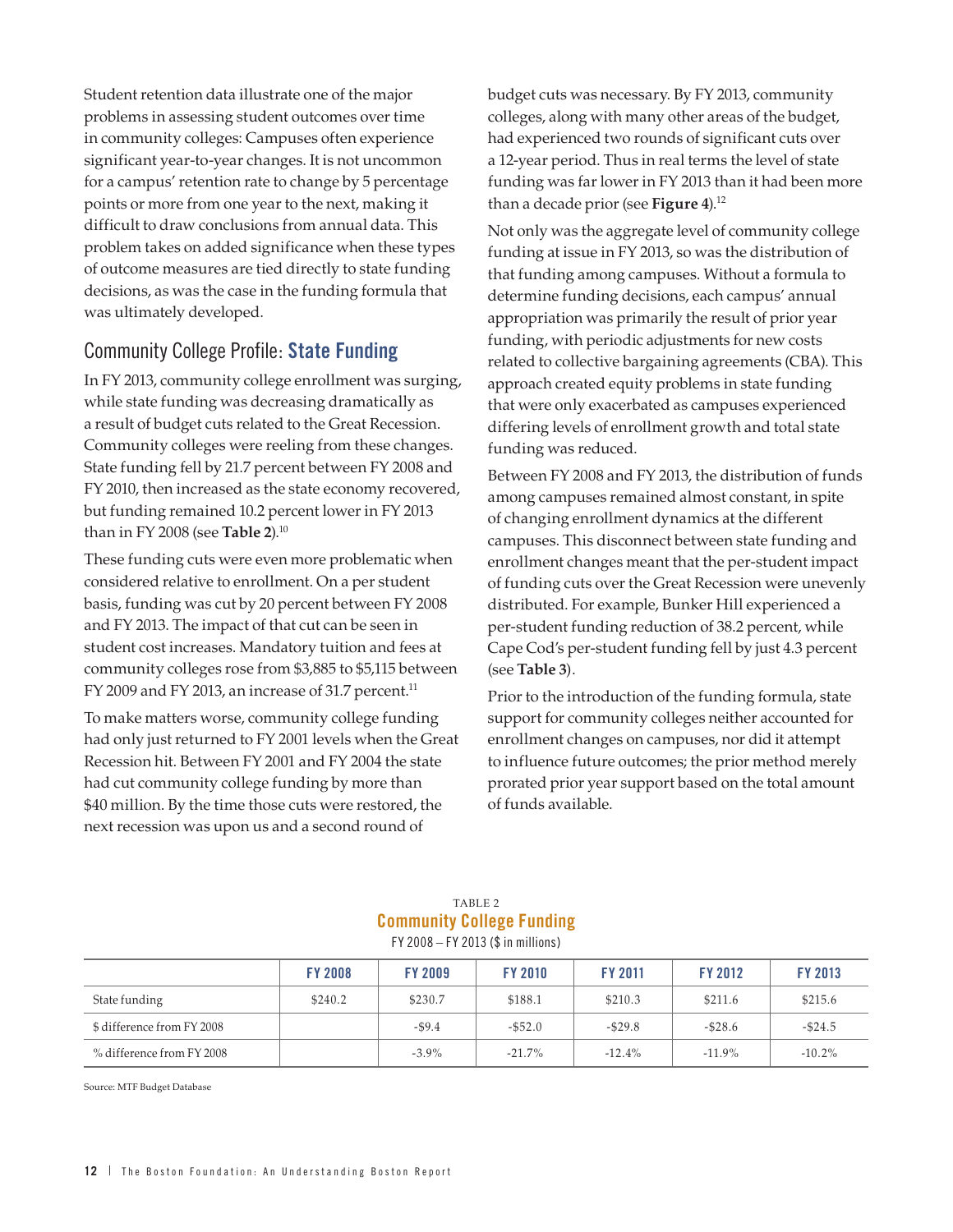#### FIGURE 4

**Community College Funding**

Actual and Adjusted to 2001 Dollars



Source: MTF Budget Database & Bureau of Economic Analysis Implicit Price Deflator data

#### TABLE 3 **Community College Funding Comparison by Campus** FY 2008 v. FY 2013 (\$ in millions)

|                    | <b>FY 2008</b>                  |                               |              | FY 2013                  |                                      |              | <b>Per Pupil Change</b> |           |
|--------------------|---------------------------------|-------------------------------|--------------|--------------------------|--------------------------------------|--------------|-------------------------|-----------|
|                    | <b>Share of</b><br><b>Funds</b> | Share of<br><b>Enrollment</b> | \$ Per Pupil | Share of<br><b>Funds</b> | <b>Share of</b><br><b>Enrollment</b> | \$ Per Pupil | \$                      | %         |
| Berkshire          | 3.8%                            | 2.5%                          | 3,054        | 3.8%                     | 2.3%                                 | 2,620        | $-434$                  | $-14.2%$  |
| <b>Bristol</b>     | 6.6%                            | 8.6%                          | 1,516        | 6.7%                     | 8.6%                                 | 1,209        | $-306$                  | $-20.2%$  |
| <b>Bunker Hill</b> | 8.5%                            | 11.2%                         | 1,506        | 8.5%                     | 14.0%                                | 931          | $-575$                  | $-38.2%$  |
| Cape Cod           | 4.7%                            | 5.4%                          | 1,736        | 4.7%                     | 4.4%                                 | 1,662        | $-74$                   | $-4.3%$   |
| Greenfield         | 3.8%                            | 2.4%                          | 3,123        | 3.8%                     | 2.3%                                 | 2,565        | $-557$                  | $-17.8%$  |
| Holyoke            | 7.6%                            | 7.2%                          | 2,090        | 7.8%                     | 6.7%                                 | 1.787        | $-303$                  | $-14.5%$  |
| MassBay            | 5.8%                            | 6.4%                          | 1,794        | 5.7%                     | 5.9%                                 | 1,476        | $-318$                  | $-17.7\%$ |
| Massasoit          | 8.3%                            | 8.7%                          | 1,885        | 8.4%                     | 8.5%                                 | 1,523        | $-362$                  | $-19.2%$  |
| Middlesex          | 8.2%                            | $9.4\%$                       | 1,725        | 8.2%                     | 9.5%                                 | 1,336        | $-388$                  | $-22.5%$  |
| Mount Wachusett    | 5.2%                            | 4.8%                          | 2,113        | 5.3%                     | 4.6%                                 | 1,776        | $-337$                  | $-15.9%$  |
| North Shore        | 8.5%                            | 8.4%                          | 1,987        | 8.5%                     | 8.0%                                 | 1,644        | $-343$                  | $-17.3%$  |
| Northern Essex     | 7.8%                            | 7.3%                          | 2,132        | 7.8%                     | $7.0\%$                              | 1,734        | $-397$                  | $-18.6%$  |
| Quinsigamond       | 6.3%                            | 7.8%                          | 1,595        | 6.3%                     | 8.7%                                 | 1,116        | $-478$                  | $-30.0\%$ |
| Roxbury            | 4.7%                            | 2.9%                          | 3,208        | 4.6%                     | 2.7%                                 | 2,616        | $-593$                  | $-18.5%$  |
| Springfield Tech   | 10.1%                           | $7.0\%$                       | 2,865        | 10.0%                    | 6.8%                                 | 2,271        | $-594$                  | $-20.7%$  |

Source: MTF Budget Database & DHE Data Center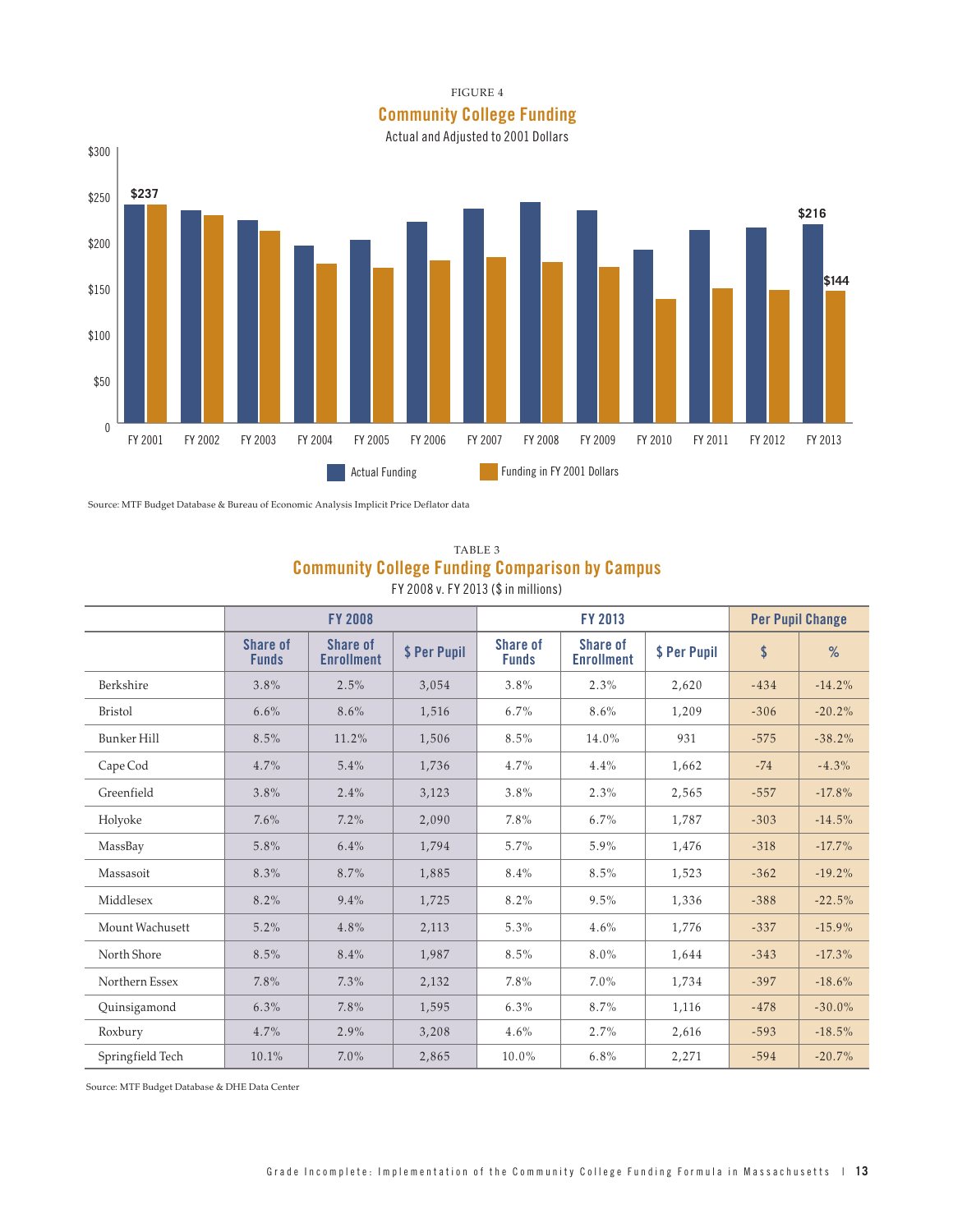### Community College Profile: **National Context**

There were several ways for policy makers to examine Massachusetts' level of community college funding as a first step toward improving it. A key consideration was how the Massachusetts system fared when compared with other states. In general, Massachusetts ranked poorly in terms of state support, average in terms of outcomes and among the worst when it came to required tuition and fees.

One way to examine Massachusetts' support for community colleges compared with other states is to look at state community college spending as a share of total budgetary expenditures. In FY 2008, Massachusetts devoted 0.72 percent of all appropriations to community colleges, ranking 33rd among the states. To reach the national average level of appropriations, Massachusetts would have had to increase state spending by \$120 million (50 percent).13 Massachusetts also fell below the national average for the share of community college operating budgets that came from state and local support. In FY 2008, Massachusetts provided community colleges with 43.3 percent of their operating budget, compared to 48.3 percent nationally.

As one would expect, the relatively low level of state support for community colleges resulted in higher than average student costs. Between FY 2008 and FY 2013, mandatory tuition and fees at Massachusetts community colleges exceeded the national average by between 150 and 163 percent each year (see **Table 4**). Tuition and fees as a share of community college spending also exceeded the national average. Net tuition accounted for 31 percent of community colleges' operating spending in Massachusetts, compared to the national level of 21 percent—a difference of 45 percent.<sup>14</sup> Massachusetts community colleges performed slightly below the national average when looking at graduation rates three years after first enrolling.<sup>15</sup> Between 2002 and 2013, the graduation rate for first-time, full-time students in Massachusetts ranged between 15 and 18 percent. In 2013, the Massachusetts rate of 15.9 percent ranked 33rd and fell far short of the national average of 19.4 percent.<sup>16</sup>

## Community College Profile: **Putting It All Together**

As the state emerged from the Great Recession, the community college system faced many challenges and opportunities. Among its clearly defined strengths was an enrollment boom as more students considered it a more practical and cost effective alternative to a four-year college for obtaining the requisite skills for the changing economy. At the same time, the community colleges continued to educate the most diverse student population in terms of race, ethnicity and socioeconomic background of all the institutions within the Commonwealth's public higher education system. Community colleges were in a prime position to help meet economic development and workforce goals and offer opportunities to students who might otherwise forego postsecondary education.

The community college system was also confronted with some clear challenges. As a system, community colleges failed to meet national averages for graduation and course completion while student retention rates varied widely by campus. Community colleges were dealing with a simultaneous enrollment spike and a big decline in state funding, both of which were happening in the broader context of state budgetary challenges, a situation that underscored the disadvantages of a state funding system untethered to any funding formula. Unsurprisingly, two rounds of state funding cuts led colleges to increase student charges, undermining their mission of access and affordability.

|                               | 2008-9  | 2009-10 | 2010-11 | 2011-12 | 2012-13 |
|-------------------------------|---------|---------|---------|---------|---------|
| US Mandatory Tuition & Fees   | \$2,136 | \$2,285 | \$2,439 | \$2.467 | \$2,792 |
| MA Mandatory Tuition and Fees | \$3,252 | \$3,522 | \$3,759 | \$4,009 | \$4,186 |
| MA as a % of US               | 152%    | 154%    | 154%    | 163%    | 150%    |

#### TABLE 4 **Community College Tuition & Fees, MA v. US Average**

Source: Digest of Education Statistics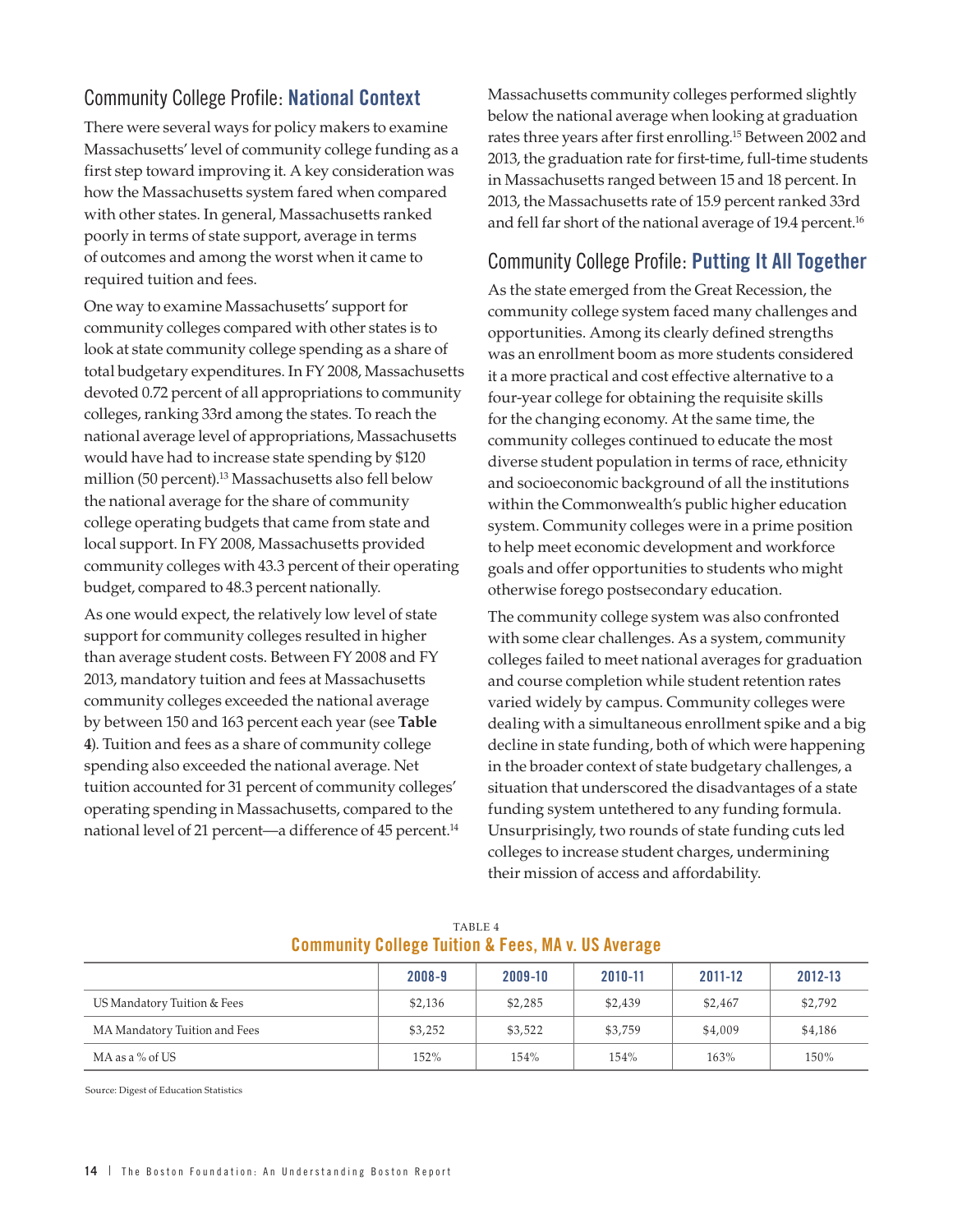# **Creating the Funding Formula**

Massachusetts assessed the strengths and potential areas of improvement of its community college system at the same time as a new national discussion was underway on the larger potential role of community colleges in meeting future workforce needs. These issues were explored in a series of reports published between 2010 and 2013. The reports highlighted the importance of the community college system and called for policy changes related to funding, governance and course offerings. Those reports in turn led to the creation of the funding formula in Massachusetts.

### **Highlighting the Need for Change**

There was a growing recognition in Massachusetts by employers, employees and policy makers of the pivotal role community colleges played in developing the state's workforce. A 2010 report, *Massachusetts' Forgotten Middle-Skill Jobs*, highlighted the importance of jobs that require more than a high school diploma, but less than a four-year degree—so called "middle skill" jobs—to the state economy.<sup>17</sup> The report estimated that 44 percent of jobs in Massachusetts required middle skills and yet the state had been losing workers who fit the middle-skill profile. Community colleges offering associate and vocational certificate programs were cited as essential to the state's ability to fill this segment of the workforce. Unfortunately, the report noted, Massachusetts lagged behind other states in terms of community college funding.

The regional importance of community colleges to the economy was also highlighted by the New England Public Policy Center at the Federal Reserve Bank of Boston. The Center's 2010 report, entitled *Mismatch in the Labor Market* underscored the imbalance between the number of middle-skill jobs and the region's labor market.18 It cited community colleges as an important tool in expanding the number of workers with the skills necessary to meet these jobs.

The focus on the importance of community colleges extended beyond Massachusetts. In October of 2010, President Barack Obama convened a summit at the White House to highlight the role of community colleges and to announce a goal of five million new community college graduates by 2020.19 At the same time the Brookings Institute published a policy brief recommending several federal actions to increase support for community colleges.<sup>20</sup>

As the growth in community college enrollment and the system's importance to the state's economic future became clearer, so too did the need to identify ways to stabilize and improve the system. Both in and out of government, work was being done to figure out how Massachusetts could get more from its community colleges.

Beginning in 2010, under Governor Deval Patrick's administration, the Vision Project produced a series of working papers and reports that set specific outcome, access and workforce goals for the public higher education system. The 2012 report *Time to Lead* highlighted the importance of creating a system that was a national leader and establishing metrics to assess the system's success.<sup>21</sup> The report provided baseline data and metrics related to participation, completion, academic outcomes and workforce alignment goals at both state universities and community colleges. The report did not delve into how state funding related to meeting these goals, but did set forth guideposts that could be used to gauge campus performance.

At the same time, the Legislature commissioned *Investing in Community Colleges of the Commonwealth*, a report that analyzed existing streams of funding in Massachusetts, identified weaknesses and compared the Massachusetts system to other models from around the nation.<sup>22</sup> The report found that failure to use a funding formula in community college appropriations made it difficult for schools to prepare for budget cuts or make long-term financial plans. Unpredictable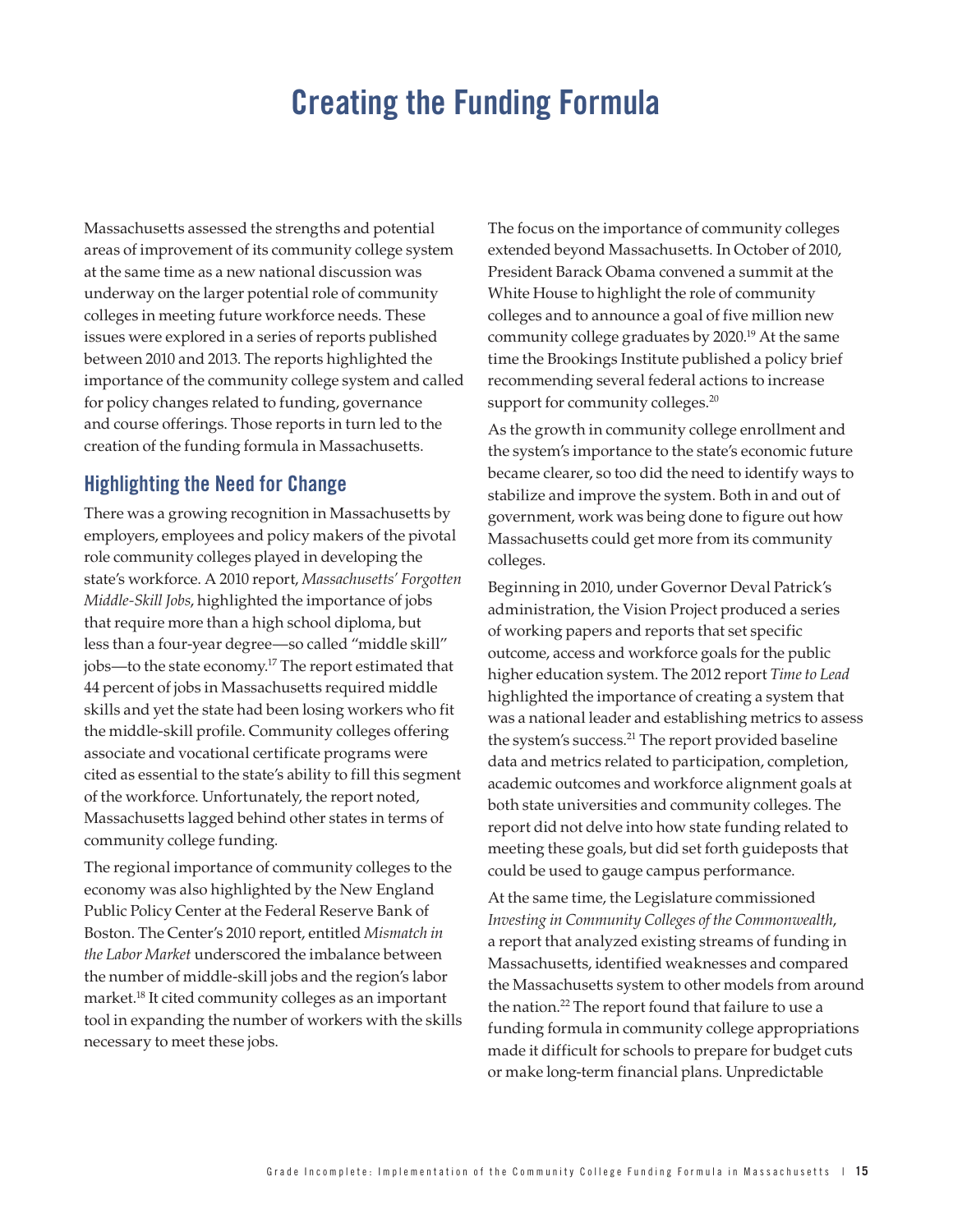state funding that did not keep pace with cost drivers (specifically enrollment and deferred maintenance) led schools to rely more heavily on tuition and fees. The report recommended three options for improving funding transparency and equity: (1) create a funding formula; (2) institute a minimum per-student level of state funding or (3) tie funding to performance metrics.

The challenge of how to help community colleges consistently improve outcomes and strengthen linkages to the workforce system was tackled in *The Case for Community Colleges*, a 2011 report prepared for the Boston Foundation.<sup>23</sup> That report highlighted five elements of a community college improvement blueprint:

- Clarify the mission, with priority on meeting labor market needs;
- Strengthen governance and accountability;
- Adopt performance metrics;
- Improve community college readiness for high school students; and
- Stabilize community college funding.

The community college funding formula was designed with many of these elements in mind. Specifically, it attempted to link funding to labor market needs, strengthen accountability, implement performance metrics and stabilize funding.

### **Developing the Formula**

In response to the findings of these reports and the consistent identification of state funding as a challenge at community colleges, lawmakers used the FY 2013 budget to direct DHE to develop a funding formula.<sup>24</sup> The budget language provided broad latitude to DHE on the final product, but did offer several guiding principles:

- Basing funding allocations partly on performance;
- Taking into account enrollment, overall available revenue and operational needs for each campus;
- Assessing institutional performance against "clearly defined goals and metrics;" and
- Considering activities that support workforce development goals (including partnerships and collaboration with private business, state universities and vocational schools).

The law specified that the Vision Project's findings were to serve as the starting point for the goals and metrics used in the formula, and language explicitly allowed DHE to set aside a portion of any performance-based funding for grants to reduce costs, increase efficiency and improve outcomes.

The budget language advanced the notion of using a formula to distribute community college funds, along with the idea that any formula should be in furtherance of broader system goals. However, the language had several flaws that limited the funding formula's ultimate impact.

One shortcoming was that the language did not establish a concrete goal or goals for the formula. Is the formula intended to increase state support to meet some standard of funding adequacy? Reduce tuition and fee increases? Improve the equity of funding between campuses? Some combination of all three? Without a clear goal, it is difficult to build sustained legislative support or assess progress—two major problems in implementing the formula that became evident over time.

Secondly, the language allowing DHE to distribute some amount of performance funding as grants muddied the water around what the funding formula was intended to do. Typically, funding formulas use an established set of criteria to distribute an amount of money among like entities in a way that achieves clearly defined goals, such as fairness, predictability or programmatic change; the goal of a formula is that those goals are achieved by the distribution method. Allowing DHE to set aside formula funding for discretionary grants undercuts the ability of the formula to do its job. It also created an incentive for DHE to prioritize funding for these discretionary grants over funding to implement the formula. To develop the mechanics of the formula, DHE convened a Task Force on the Community College

Funding Formula composed of community college presidents and the Massachusetts Teachers Association.25 An outside consultant was hired to develop an initial formula that was then adjusted based on the feedback of the Task Force.<sup>26</sup>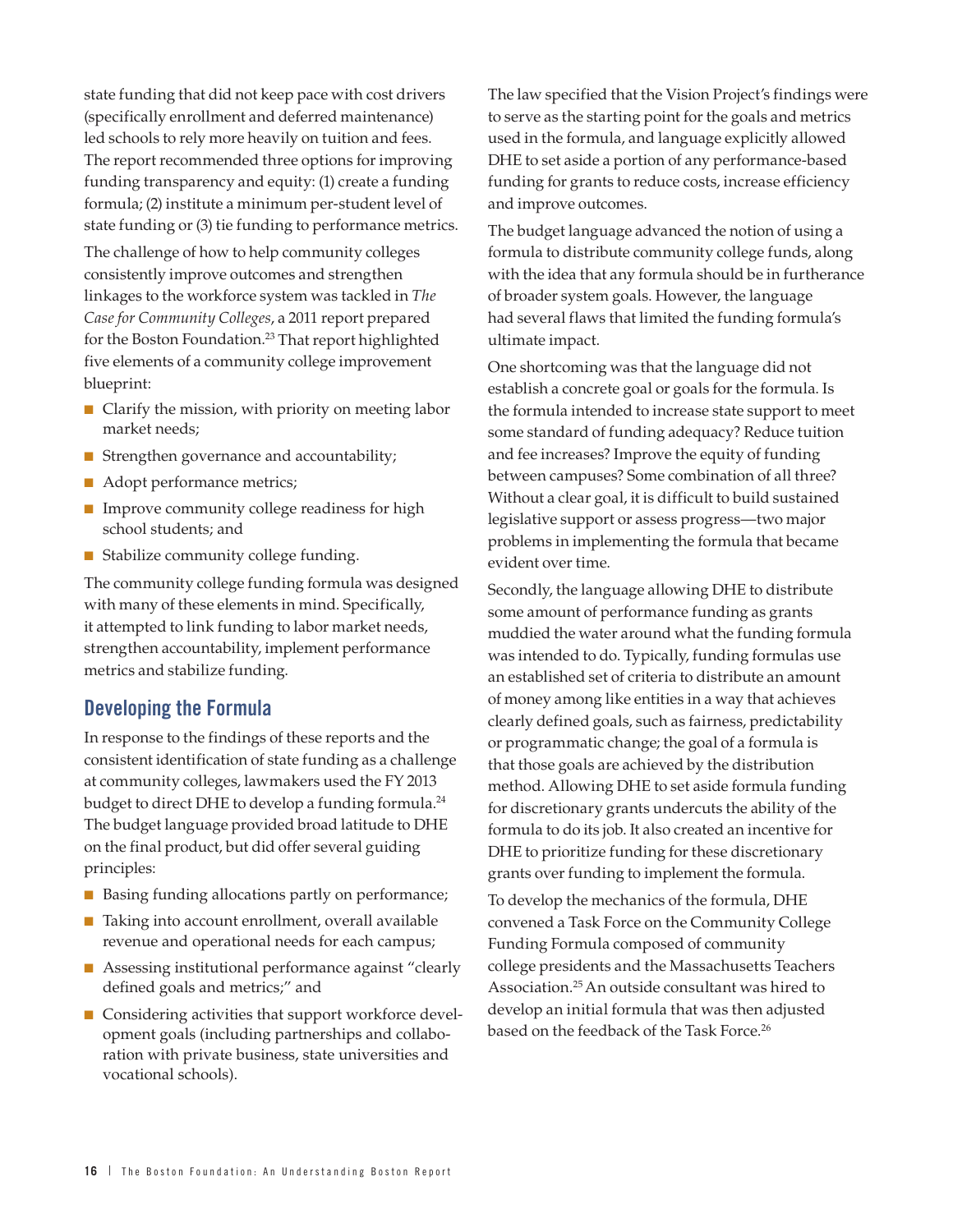The basic framework of the formula included three components:

- **OPERATION SUBSIDY:** (\$67.5 million) The formula awards each of the 15 campuses an equal \$4.5 million operation subsidy. This fixed amount is meant to reflect the fixed costs irrespective of the size of the school. Neither the Task Force report, nor DHE's final submission to the Legislature, provided detail as to how \$4.5 million figure was chosen.
- **BASE FUNDING**: (50 percent of remaining funds) The formula allocates 50 percent of the remaining funds available after the operation subsidy as "base funding." This element is intended to ensure that campus funding is based, in part, on enrollment and to mitigate per student funding inequities that have developed over time. The formula uses credit hours completed weighted by type of coursework to determine each campus' base funding allocation.
- **PERFORMANCE FUNDING:** (50 percent of remaining funds) The formula dedicated the other half of remaining state funds to performance funding. Two types of performance metrics were developed: those related to college completion and those aligned with workforce and achievement gap goals. In total, eight college completion measures and four alignment measures are scored for each campus to determine its share of performance funding.

While the operating subsidy was straightforward, both the base and performance funding measures were more complex. The base funding distribution was based on course credit completion in 13 different areas of study. Those areas were then given one of four different weights depending on how cost intensive the field was considered to be. Therefore, under the formula, each campus' base funding share is determined by how many students are completing credits and in what programs the credits are completed. The weights of different programs vary significantly—a credit completed in a trade is worth 2.5 times that of a credit completed in business.

The performance funding element of the formula was designed to align with the broad goals of the Vision Project.27 Eight different inputs, each with a different weight, and then further adjusted by four different alignment variables, were used to develop a performance "index score" for each campus; this

index score then determined the campus share of performance funding. The index scores were adjusted so that 50 percent of a college's value was determined by the number of students attaining certain outcomes (i.e., graduating) and half the value was determined by the rate at which those outcomes were achieved.

Prior to a potential implementation of the formula in FY 2014, DHE illustrated the formula's impact by showing how the state's FY 2013 funding for community colleges would have differed had the formula been used; **Table 5** (next page) shows how much that simulated allocation diverged from the original budget appropriation for that year.

The new formula resulted in sizable funding differences—both positive and negative—for community colleges. Had funds been distributed through the formula, nine of the 15 community colleges (*shaded rows in Table 5*) would have experienced funding swings in excess of 10 percent. To alleviate funding disruptions, the Task Force recommended that the formula include a "Stop Loss" adjustment to limit reductions of prior-year state aid levels. According to the DHE report, Stop Loss was originally intended to be used only in the first year of the funding formula. Effectively, Stop Loss would provide campuses with a minimum base aid of 95 percent of prior-year state funding, with remaining state funds distributed through the performance and base allocations. **Table 6** (next page) compares state aid for each campus based on three different distributions of \$208.2 million.

Using Stop Loss, six campuses would receive the maximum five percent reduction. Ultimately, the Task Force and DHE agreed that cutting appropriations for any campus, especially after the budget cuts of the prior decade, was counterproductive. Instead, it was agreed that the formula should only be used to allocate new funds and not reduce state subsidies to any college. This approach, typically called "hold harmless," is common in funding formulas in other areas of the budget. While holding aid harmless minimizes funding disruptions and political opposition to change, it can prove problematic because it bakes in preexisting inequities.

DHE submitted its funding formula proposal in December of 2012. The final proposal retained the three-factor approach—operating subsidy, base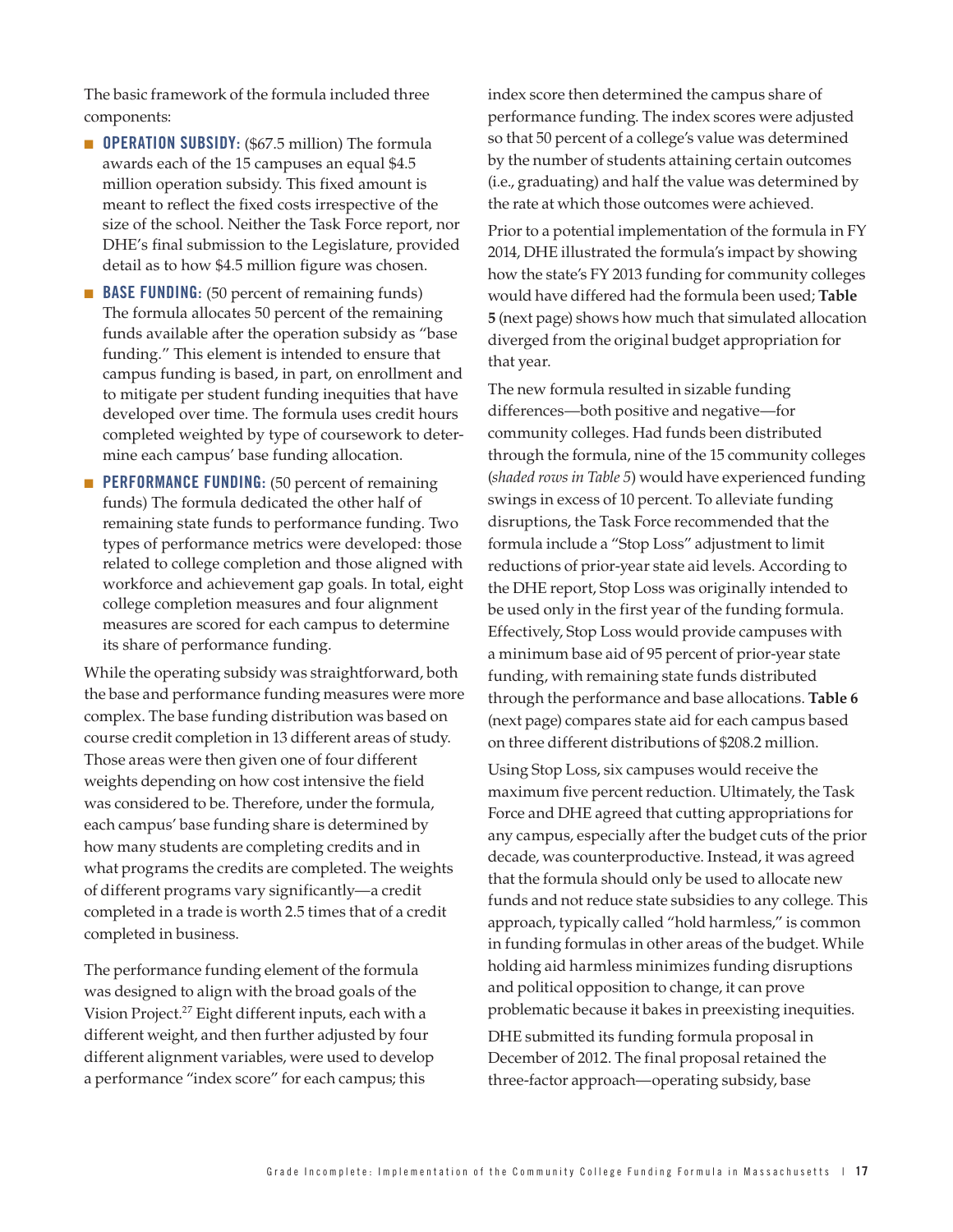| <b>Community College</b> | <b>FY 2013</b><br>(Actual) | <b>Operating</b><br><b>Subsidy</b> | <b>Base Allocation</b> | <b>Performance</b><br><b>Allocation</b> | <b>Initial Total</b><br>(Simulated) | Difference with<br>FY 2013 |
|--------------------------|----------------------------|------------------------------------|------------------------|-----------------------------------------|-------------------------------------|----------------------------|
| Berkshire                | \$7,988,207                | \$4,500,000                        | \$1,849,354            | \$2,664,846                             | \$9,014,200                         | 12.84%                     |
| <b>Bristol</b>           | \$13,885,391               | \$4,500,000                        | \$5,971,516            | \$4,748,353                             | \$15,219,869                        | 9.61%                      |
| <b>Bunker Hill</b>       | \$17,496,631               | \$4,500,000                        | \$7,803,205            | \$7,230,731                             | \$19,533,936                        | 11.64%                     |
| Cape Cod                 | \$9,823,796                | \$4,500,000                        | \$2,823,037            | \$2,161,156                             | \$9,484,193                         | $-3.46%$                   |
| Greenfield               | \$7,805,889                | \$4,500,000                        | \$1,883,263            | \$2,370,213                             | \$8,753,476                         | 12.14%                     |
| Holyoke                  | \$16,074,594               | \$4,500,000                        | \$5,226,188            | \$5,507,068                             | \$15,233,256                        | $-5.23%$                   |
| MassBay                  | \$11,859,106               | \$4,500,000                        | \$3,914,111            | \$6,001,336                             | \$14,415,447                        | 21.56%                     |
| Massasoit                | \$17,376,154               | \$4,500,000                        | \$5,867,757            | \$4,404,678                             | \$14,772,435                        | $-14.98%$                  |
| Middlesex                | \$17,121,183               | \$4,500,000                        | \$7,191,094            | \$6,126,711                             | \$17,817,805                        | 4.07%                      |
| Mount Wachusett          | \$11,007,508               | \$4,500,000                        | \$4,152,964            | \$3,125,861                             | \$11,778,825                        | 7.01%                      |
| North Shore              | \$17,629,906               | \$4,500,000                        | \$5,576,888            | \$5,397,477                             | \$15,474,365                        | $-12.23%$                  |
| Northern Essex           | \$16,305,635               | \$4,500,000                        | \$4,710,247            | \$5,762,878                             | \$14,973,125                        | $-8.17%$                   |
| Quinsigamond             | \$12,980,557               | \$4,500,000                        | \$6,418,834            | \$5,990,485                             | \$16,909,319                        | 30.27%                     |
| Roxbury                  | \$9,729,356                | \$4,500,000                        | \$1,907,086            | \$2,054,542                             | \$8,461,628                         | $-13.03%$                  |
| Springfield Tech         | \$21,070,398               | \$4,500,000                        | \$5,031,611            | \$6,780,819                             | \$16,312,430                        | $-22.58%$                  |
| Total                    | \$208,154,311              | \$67,500,000                       | \$70,327,155           | \$70,327,154                            | \$208,154,309                       | $0.00\%$                   |

TABLE 5 **Initial Community College Funding Formula** 

Source: Community College Funding Report, Appendix C

funding and performance funding—and added the hold harmless provision for the first year of implementation. The formula intentionally does not speak to what the overall level of state support for community colleges should be, nor does it set any goals in that regard. This is a significant departure from other education funding formulas, such as the formula used to distribute state aid to K–12 districts, or other formulas used to reimburse school districts for special education, transportation or charter school costs. Each of these formulas calculates what the total level of state funding should be in addition to how a marginal dollar of state funding should be distributed. In contrast, the community college funding formula makes no attempt to establish a goal for total state funding, either annually or over time.

DHE also recommended that new collective bargaining costs borne by the campuses be funded by the state outside of the funding formula. The recommendation was that these amounts be added to each college's base appropriation.

The final funding formula report attempted to balance the equitable distribution of funding with incenting the Vision Project's system goals. However, that balance came at a cost. Introducing a number of variables into the formula with different weights and adjustments made it difficult to understand the formula distribution without access to a significant amount of input data; these data were not consistently made available during the implementation of the formula. Finally, because the formula had no end goal (such as ensuring that each campus receive a minimum level of state aid per student each year), it was not possible to assess success in any tangible or consistent way.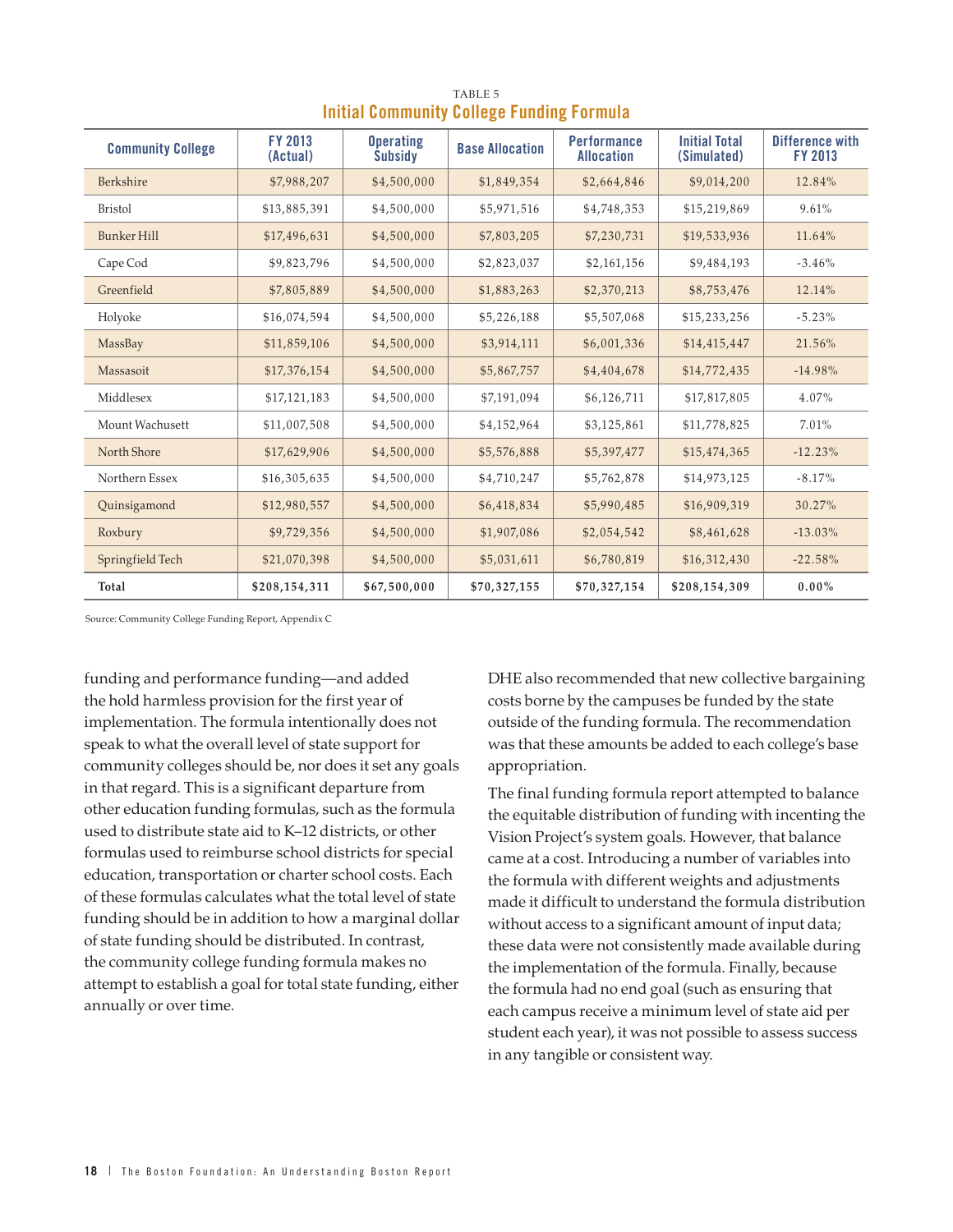| <b>Community College</b> | <b>FY 2013</b><br>(Actual) | <b>Initial Total</b> | <b>Formula Stop Loss</b> | Difference from<br><b>FY 2013</b> |
|--------------------------|----------------------------|----------------------|--------------------------|-----------------------------------|
| Berkshire                | \$7,988,207                | \$9,014,200          | \$8,393,168              | \$404,961                         |
| <b>Bristol</b>           | \$13,885,391               | \$15,219,869         | \$14,412,112             | \$526,721                         |
| <b>Bunker Hill</b>       | \$17,496,631               | \$19,533,936         | \$18,300,759             | \$804,128                         |
| Cape Cod                 | \$9,823,796                | \$9,484,193          | \$9,484,193              | $- $339,603$                      |
| Greenfield               | \$7,805,889                | \$8,753,476          | \$8,179,904              | \$374,015                         |
| Holyoke                  | \$16,074,594               | \$15,233,256         | \$15,270,864             | $- $803,730$                      |
| MassBay                  | \$11,859,106               | \$14,415,447         | \$12,868,098             | \$1,008,992                       |
| Massasoit                | \$17,376,154               | \$14,772,435         | \$16,507,346             | $- $868,808$                      |
| Middlesex                | \$17,121,183               | \$17,817,805         | \$17,396,141             | \$274,958                         |
| Mount Wachusett          | \$11,007,508               | \$11,778,825         | \$11,311,948             | \$304,440                         |
| North Shore              | \$17,629,906               | \$15,474,365         | \$16,748,411             | $-$ \$881,495                     |
| Northern Essex           | \$16,305,635               | \$14,973,125         | \$15,490,353             | $- $815,282$                      |
| Quinsigamond             | \$12,980,557               | \$16,909,319         | \$14,531,246             | \$1,550,689                       |
| Roxbury                  | \$9,729,356                | \$8,461,628          | \$9,242,888              | $- $486,468$                      |
| Springfield Tech         | \$21,070,398               | \$16,312,430         | \$20,016,878             | $-$1,053,520$                     |
| Total                    | \$208,154,311              | \$208,154,309        | \$208,154,309            | \$208,154,309                     |

### TABLE 6 **Comparison of FY 2013 GAA, Formula & Formula with Stop Loss** <sup>28</sup>

Source: Community College Funding Report, Appendix C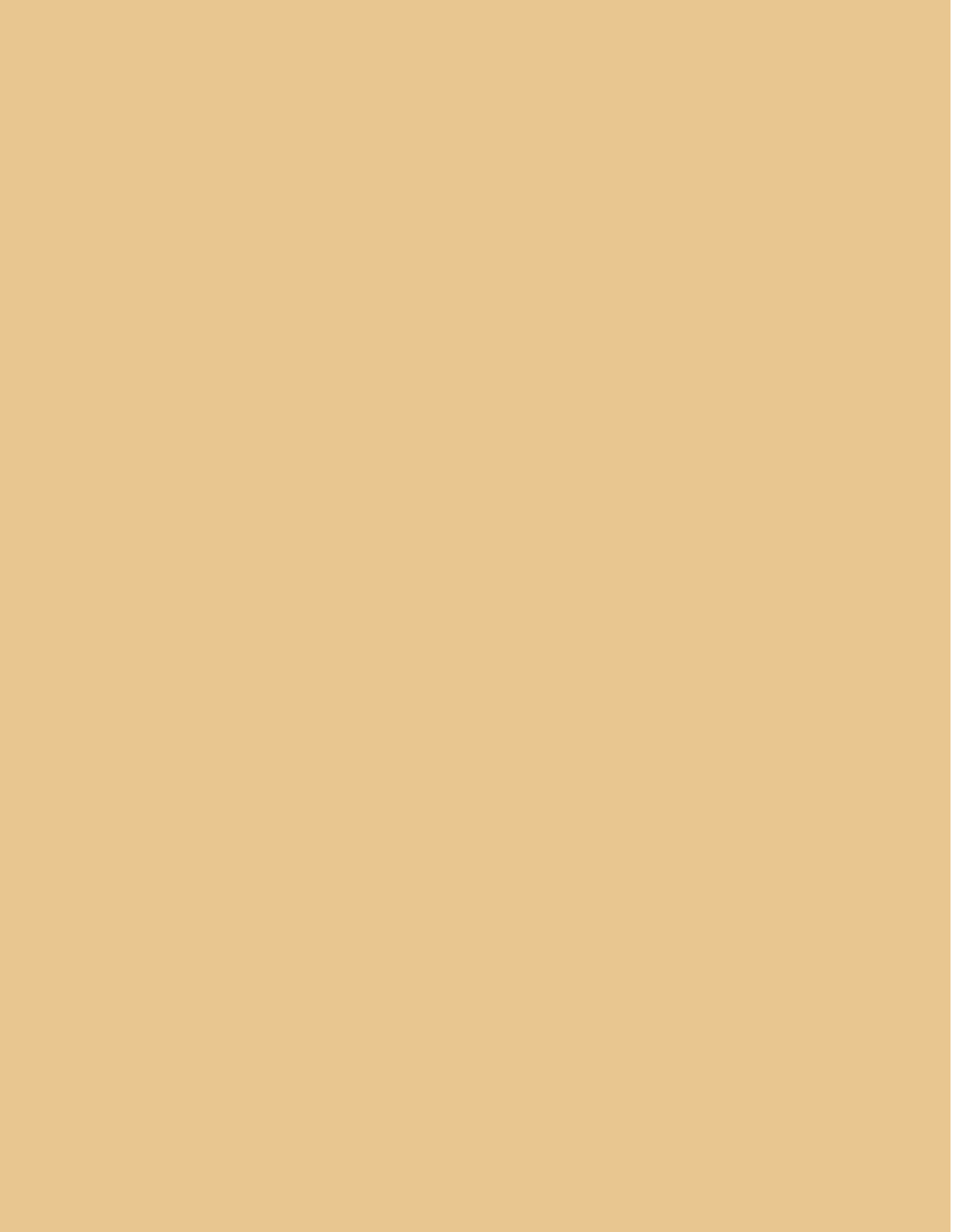# **Formula Implementation**

The community college funding formula was used to varying degrees between FY 2014 and FY 2016. Over that time, the formula was able to improve the relative distribution of funding among community colleges based on enrollment and performance metrics. However, declining state support and a lack of publicly available information on formula inputs limited the impact while also making it difficult to evaluate the strengths and weaknesses of the formula in its application.

### **Fiscal Year 2014**

Following the release of DHE's funding formula report, Governor Deval Patrick's FY 2014 budget fully incorporated the formula. His budget eliminated separate line items for each campus and instead proposed one \$240.3 million community college account (an increase of \$31 million over the prior year) to be distributed through the new formula. The language did include a hold harmless provision, requiring that each campus receive at least as much as it had in FY 2013, which effectively meant that the formula would be used to distribute the \$31 million in new funds. The Governor's budget did not provide a breakdown, by campus, of how the new funds would be distributed, creating uncertainty as to what the formula meant for each campus.

Potentially harming the permanence of the formula, the Governor's budget did not propose codifying it in statute; furthermore documentation to explain the mechanics of the formula was limited. This approach deviates from the funding formulas used in K–12 education. The K–12 formulas are set forth in statute, which has been helpful in ensuring adherence, predictability and continued evaluation. In addition, the inputs used to generate the annual distribution through the formulas are clearly defined and publicly available.

The Legislature's final budget restored separate line items for each of the 15 campuses, which included \$17.5 million in new funding to support the cost of

collective bargaining agreements. The final budget set aside \$20 million in new money for distribution through the funding formula, specifying the amounts each campus would receive. Like the Governor, the Legislature produced a final budget that did not codify a community college funding formula into statute, nor require DHE to make an interactive version of the formula available.

The \$20 million in new funds provided to community colleges through the formula was the largest amount of new funds ever dedicated to the formula (see **Table 7**). In addition, the FY 2014 budget also provided each community college with full funding for the annualized costs of collective bargaining agreements entered into the year before. In total, the \$245.7 million for community colleges was an 18 percent increase in state support over the prior year's General Appropriation Act (GAA). To put this in perspective, the next largest annual funding increase over the last 20 years was 10.5 percent in FY 2002. Because the FY 2014 budget distributed significant funds through the formula and included full funding for collective bargaining agreements (CBAs), it provides a good test case for what the formula could achieve if it were prioritized.

**Table 7** shows the build-up for each campus' FY 2014 appropriation. Each campus began with the amount received in the prior year GAA and then added CBA and funding formula components. What is immediately apparent is that there is little relationship between the formula's allocation and the new collective bargaining costs incurred by each school. This indicates that omission of new CBA costs from the funding formula mutes the impact of the funding formula in covering actual operational expenses. However, it is also apparent that utilizing the formula to distribute \$20 million in incremental increases—even while holding each campus harmless and providing separate CBA funds—made progress.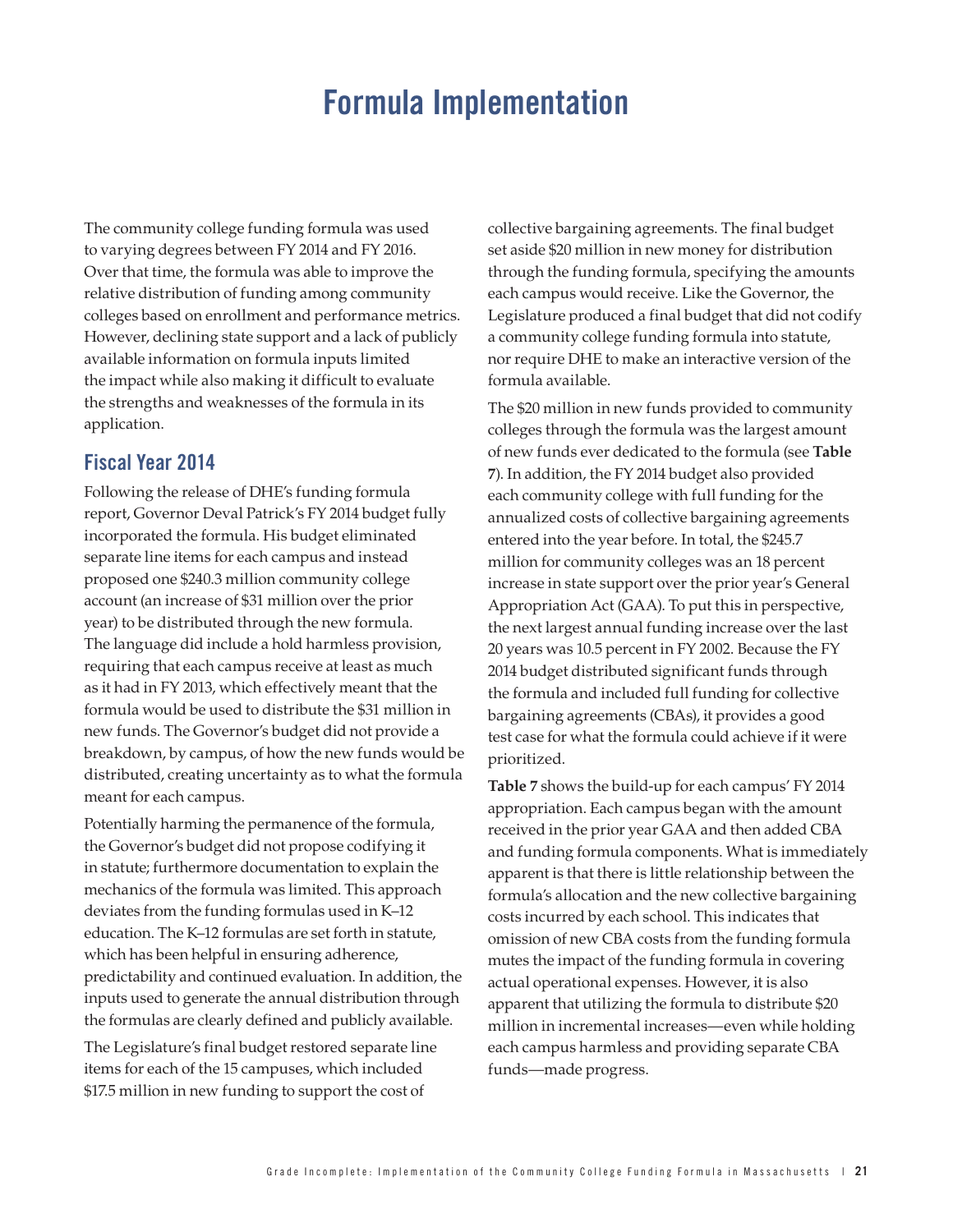| <b>Community College</b> | FY 2013<br><b>GAA Base</b> | <b>FY 2014 CBA</b> | FY 2014 Funding<br><b>Formula</b> | <b>Total Funding</b> | Increase over<br><b>FY 2013</b> |
|--------------------------|----------------------------|--------------------|-----------------------------------|----------------------|---------------------------------|
| Berkshire                | \$7,988,207                | \$581,167          | \$1,091,424                       | \$9,660,798          | \$1,672,591                     |
| <b>Bristol</b>           | \$13,885,391               | \$1,338,620        | \$2,940,286                       | \$18,164,297         | \$4,278,906                     |
| Bunker Hill              | \$17,496,631               | \$1,697,569        | \$2,282,913                       | \$21,477,113         | \$3,980,482                     |
| Cape Cod                 | \$9,823,796                | \$712,805          | \$343,833                         | \$10,880,434         | \$1,056,638                     |
| Greenfield               | \$7,805,889                | \$620,946          | \$1,150,565                       | \$9,577,400          | \$1,771,511                     |
| Holyoke                  | \$16,074,594               | \$1,474,952        | \$1,086,747                       | \$18,636,293         | \$2,561,699                     |
| MassBay                  | \$11,859,106               | \$878,858          | \$1,937,546                       | \$14,675,510         | \$2,816,404                     |
| Massasoit                | \$17,376,153               | \$1,508,833        | \$608,165                         | \$19,493,151         | \$2,116,998                     |
| Middlesex                | \$17,121,183               | \$1,363,037        | \$1,862,410                       | \$20,346,630         | \$3,225,447                     |
| Mount Wachusett          | \$11,007,508               | \$900,497          | \$1,076,995                       | \$12,985,000         | \$1,977,492                     |
| North Shore              | \$17,629,906               | \$1,590,465        | \$617,047                         | \$19,837,418         | \$2,207,512                     |
| Northern Essex           | \$16,305,635               | \$1,256,985        | \$570,697                         | \$18,133,317         | \$1,827,682                     |
| Quinsigamond             | \$12,980,557               | \$1,417,817        | \$3,353,379                       | \$17,751,753         | \$4,771,196                     |
| Roxbury                  | \$9,729,356                | \$626,821          | \$340,527                         | \$10,696,704         | \$967,348                       |
| Springfield Tech         | \$21,070,398               | \$1,548,333        | \$737,464                         | \$23,356,195         | \$2,285,797                     |
| Total                    | \$208,154,310              | \$17,517,705       | \$19,999,998                      | \$245,672,013        | \$37,517,703                    |

TABLE 7 **FY 2014 Community College Funding** 

Source: MTF Budget Database

According to the formula, Bristol, Bunker Hill and Quinsigamond were the three community colleges most underfunded in previous allocations (see **Table 8**). Combined, the three campuses received just over 20 percent (21.2 percent) of community college funding in the FY 2013 GAA, while they received more than 40 percent (42.9 percent) of formula funding. This shift in formula funds resulted in each of these three colleges receiving a larger share of community college funding in FY 2014.

The original formula proposal submitted by DHE in December of 2012 was based on a \$208.2 million distribution of funds (the amount appropriated to community colleges in the FY 2013 GAA). If, instead, the formula were implemented with a \$245.7 million distribution (the amount provided in the FY 2014 GAA), and no stop loss or hold harmless provisions were included, it would look as shown in **Table 9**.

#### TABLE 8 **Share of State Funding by Campus** FY 2013 v. FY 2014

| <b>Community College</b> | <b>Share of FY</b><br><b>2013 GAA</b> | Share of<br><b>Funding</b><br><b>Formula</b> | <b>Share of FY</b><br><b>2014 GAA</b> |
|--------------------------|---------------------------------------|----------------------------------------------|---------------------------------------|
| Berkshire                | 3.8%                                  | 5.5%                                         | 3.9%                                  |
| <b>Bristol</b>           | $6.7\%$                               | 14.7%                                        | $7.4\%$                               |
| <b>Bunker Hill</b>       | 8.4%                                  | 11.4%                                        | 8.7%                                  |
| Cape Cod                 | 4.7%                                  | 1.7%                                         | 4.4%                                  |
| Greenfield               | 3.8%                                  | 5.8%                                         | 3.9%                                  |
| Holyoke                  | 7.7%                                  | 5.4%                                         | 7.6%                                  |
| MassBay                  | 5.7%                                  | $9.7\%$                                      | $6.0\%$                               |
| Massasoit                | 8.3%                                  | $3.0\%$                                      | $7.9\%$                               |
| Middlesex                | $8.2\%$                               | 9.3%                                         | 8.3%                                  |
| Mount Wachusett          | 5.3%                                  | 5.4%                                         | 5.3%                                  |
| North Shore              | 8.5%                                  | 3.1%                                         | 8.1%                                  |
| Northern Essex           | 7.8%                                  | 2.9%                                         | 7.4%                                  |
| Quinsigamond             | $6.2\%$                               | 16.8%                                        | $7.2\%$                               |
| Roxbury                  | 4.7%                                  | $1.7\%$                                      | 4.4%                                  |
| Springfield Tech         | 10.1%                                 | 3.7%                                         | 9.5%                                  |
| Total                    | $100\%$                               | $100\%$                                      | $100\%$                               |

Source: MTF Budget Database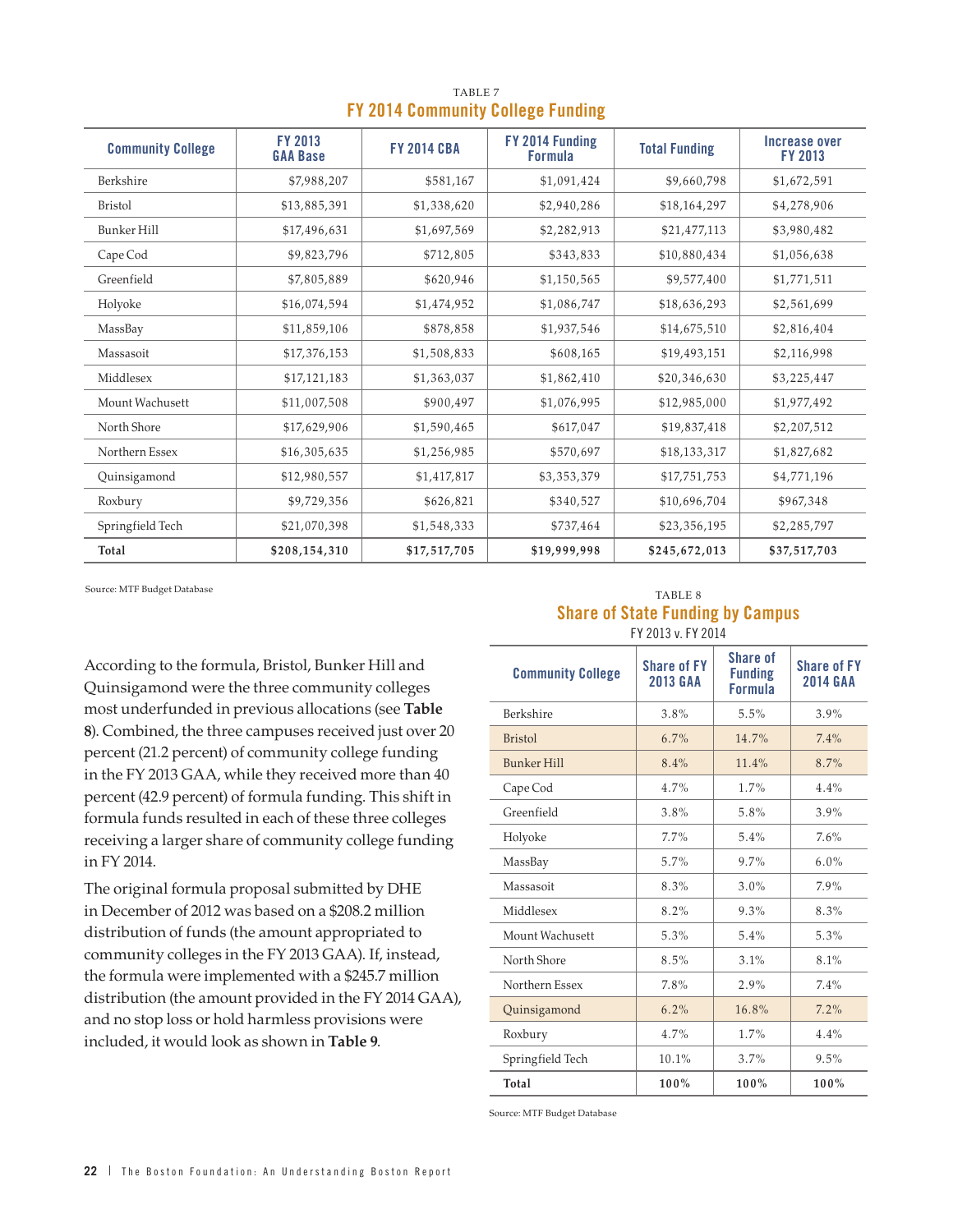| <b>Community College</b> | <b>Actual FY 2014 Distribution</b> | <b>Formula Distribution</b><br>of \$245.7M | <b>Share of Full Formula</b><br>(\$245.7M total) |
|--------------------------|------------------------------------|--------------------------------------------|--------------------------------------------------|
| Berkshire                | \$9,660,798                        | \$10,218,304                               | 4.2%                                             |
| <b>Bristol</b>           | \$18,164,297                       | \$18,079,255                               | 7.4%                                             |
| <b>Bunker Hill</b>       | \$21,477,113                       | \$23,544,043                               | 9.6%                                             |
| Cape Cod                 | \$10,880,434                       | \$10,813,662                               | 4.4%                                             |
| Greenfield               | \$9,577,400                        | \$9,888,035                                | 4.0%                                             |
| Holyoke                  | \$18,636,293                       | \$18,096,212                               | 7.4%                                             |
| MassBay                  | \$14,675,510                       | \$17,060,263                               | $6.9\%$                                          |
| Massasoit                | \$19,493,151                       | \$17,512,473                               | 7.1%                                             |
| Middlesex                | \$20,346,630                       | \$21,370,156                               | 8.7%                                             |
| Mount Wachusett          | \$12,985,000                       | \$13,720,357                               | 5.6%                                             |
| North Shore              | \$19,837,418                       | \$18,401,634                               | 7.5%                                             |
| Northern Essex           | \$18,133,317                       | \$17,766,695                               | 7.2%                                             |
| Quinsigamond             | \$17,751,753                       | \$20,219,343                               | 8.2%                                             |
| Roxbury                  | \$10,696,704                       | \$9,518,341                                | 3.9%                                             |
| Springfield Tech         | \$23,356,195                       | \$19,463,242                               | 7.9%                                             |
| Total                    | \$245,672,015                      | \$245,672,015                              | 100%                                             |

TABLE 9 **Projected Distribution of all FY 2014 Funding through the Formula**

Source: MTF Budget Database & Funding Formula Appendix C

Using this projection of FY 2014 funding distribution if fully adhering to the formula, it is possible to calculate how much progress toward achieving this distribution was made in FY 2014—even when all campuses were held harmless and \$17.5 million in new CBA funds was allocated outside of the formula.

**Table 10** (next page) compares each campus' FY 2013 funding share with the share it would have received if *all* community college funds were distributed through the formula (the "Share of Full Formula" column). It then presents actual FY 2014 funding share to show how much progress was made in moving from each campus' FY 2013 share to the share that campus would have received if all funds were distributed through the formula. As the right-most column in **Table 10** shows, in the case of Berkshire Community College, for example, the FY 2014 share of 3.93 percent moved about 30 percent of the way from its FY 2013 GAA share (3.84 percent) to its full formula share (4.16 percent).

At seven of the state's 15 community colleges, adherence to the modified formula funding in FY 2014 shrank the gap by at least 40 percent between their FY 2013 share of funding and the share called for by the formula. In the case of Bristol—one of the campuses most in need of funding adjustments based on the DHE methodology the formula funds closed the gap entirely.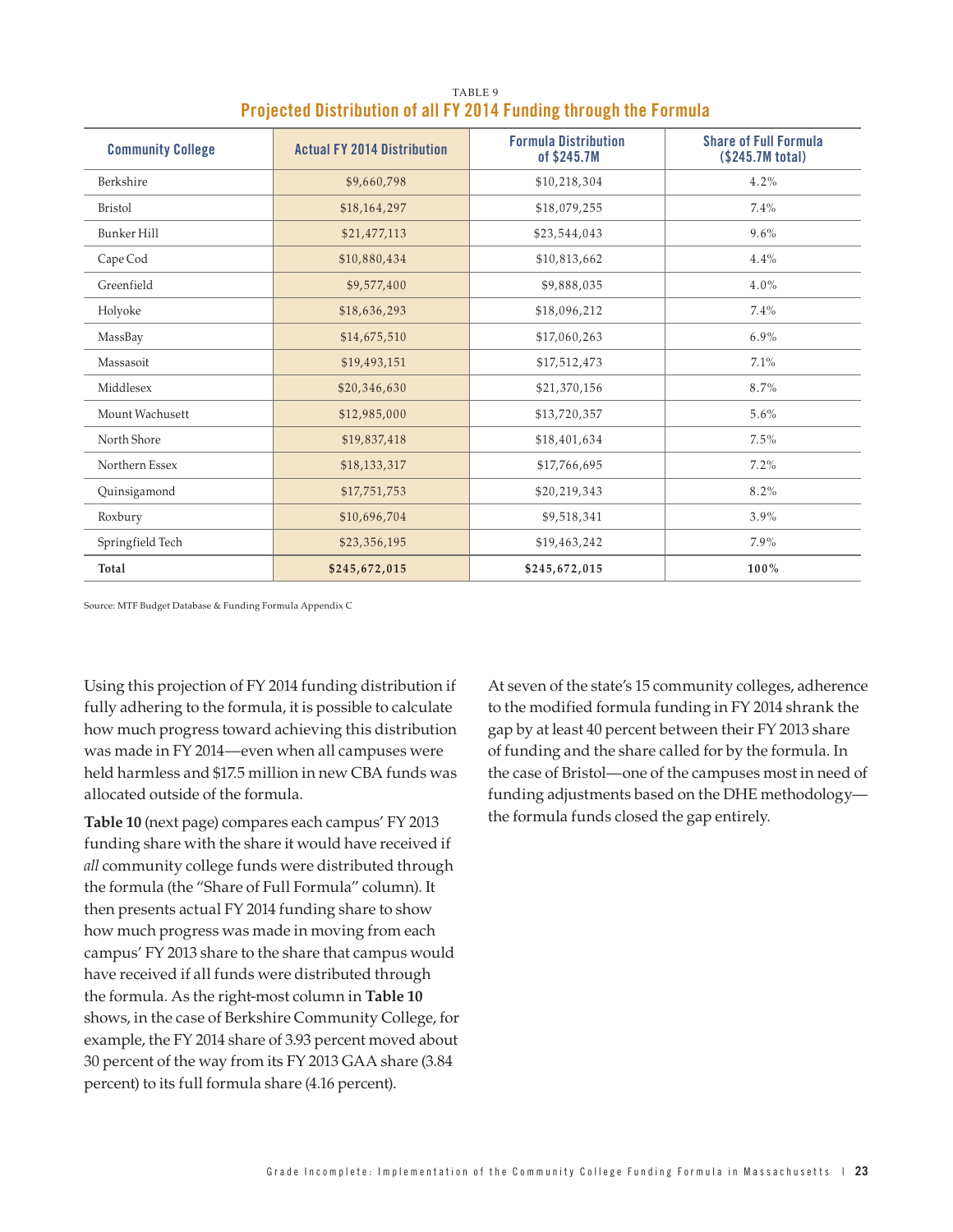| <b>Community College</b> | <b>Share of</b><br><b>FY 2013 GAA</b> | <b>Share of Full</b><br><b>Formula</b><br>(\$245.7M total) | <b>Difference</b> | Share of FY 2014 | % Achieved in<br><b>FY 2014 GAA</b> |
|--------------------------|---------------------------------------|------------------------------------------------------------|-------------------|------------------|-------------------------------------|
| Berkshire                | 3.8%                                  | 4.2%                                                       | 0.3%              | 3.9%             | 29.5%                               |
| <b>Bristol</b>           | 6.7%                                  | 7.4%                                                       | $0.7\%$           | 7.4%             | 105.0%                              |
| <b>Bunker Hill</b>       | 8.4%                                  | 9.6%                                                       | 1.2%              | 8.7%             | 28.6%                               |
| Cape Cod                 | 4.7%                                  | 4.4%                                                       | $-0.3\%$          | 4.4%             | 91.4%                               |
| Greenfield               | 3.8%                                  | 4.0%                                                       | $0.3\%$           | 3.9%             | 54.0%                               |
| Holyoke                  | $7.7\%$                               | 7.4%                                                       | $-0.4\%$          | 7.6%             | 38.3%                               |
| MassBay                  | 5.7%                                  | $6.9\%$                                                    | 1.2%              | $6.0\%$          | 22.2%                               |
| Massasoit                | 8.3%                                  | 7.1%                                                       | $-1.2\%$          | 7.9%             | 33.9%                               |
| Middlesex                | 8.2%                                  | 8.7%                                                       | 0.5%              | 8.3%             | 12.0%                               |
| Mount Wachusett          | 5.3%                                  | 5.6%                                                       | 0.3%              | 5.3%             | $-0.9\%$                            |
| North Shore              | $8.5\%$                               | 7.5%                                                       | $-1.0%$           | 8.1%             | 40.3%                               |
| Northern Essex           | 7.8%                                  | 7.2%                                                       | $-0.6%$           | 7.4%             | 75.2%                               |
| Quinsigamond             | 6.2%                                  | 8.2%                                                       | 2.0%              | 7.2%             | 49.6%                               |
| Roxbury                  | 4.7%                                  | $3.9\%$                                                    | $-0.8\%$          | 4.4%             | 40.0%                               |
| Springfield Tech         | 10.1%                                 | 7.9%                                                       | $-2.2\%$          | 9.5%             | 28.0%                               |
| Total                    | $100\%$                               | $100\%$                                                    | $0\%$             | $100\%$          | NA                                  |

TABLE 10 **FY 2014 Funding Share Compared to Full Formula Share** 

Source: MTF Budget Database & Funding Formula Appendix C

### **Fiscal Year 2015**

The state continued to implement the community college funding formula in FY 2015. While that year's budget did not provide the same level of support for community colleges as in the prior year, it still provided a \$5.1 million increase related to collective bargaining as well as \$13.2 million to distribute through the funding formula. In addition, both funding formula and CBA increases from FY 2014 were built into each campus' funding level base for FY 2015. The \$264 million in campus support was an increase of \$18.3 million, 7.4 percent over the prior year (see **Table 11**).

DHE used the same formula in both FY 2014 and FY 2015 and the relative distribution among campuses between the two years is very similar overall. However, based on updated inputs, some notable changes did occur.

For example, as **Table 12** shows, Bristol Community College received the second largest share of formula

funds in FY 2014 but saw the steepest decline in its share of formula funds in FY2015. This reduced share was likely attributable to the progress the formula made in moving Bristol toward its theoretical fair share of state funding in FY 2014.

In general, the largest share of formula funds in FY 2015 went to the colleges whose FY 2014 share of state funding fell below their "formula share," with Bunker Hill, Middlesex and Quinsigamond receiving 43.7 percent of all formula funds. However, MassBay, which also ended FY 2014 with a gap between its formula share and its actual state share, received just 4.5 percent of formula funds, compared with 9.7 percent in FY 2014. This large drop is presumably due to a change in the formula input data related to student attendance or performance.

The lack of clarity surrounding the formula allocations to both Bristol and MassBay in FY 2015 arose from the fact that funding formula specifics were not published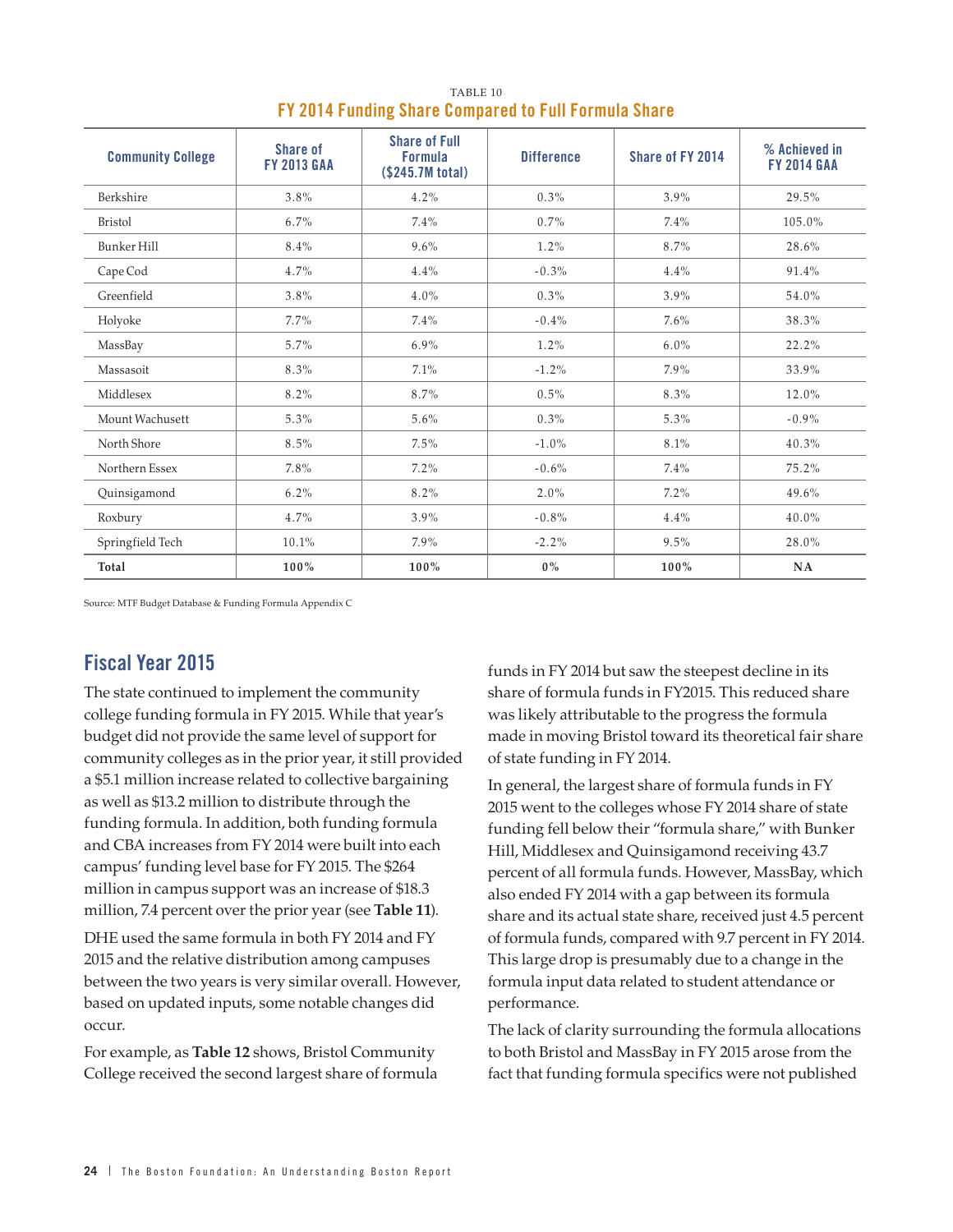| <b>Community College</b> | <b>FY 2014 Base</b> | <b>CBA</b>  | <b>Funding Formula</b> | <b>Total</b>  |
|--------------------------|---------------------|-------------|------------------------|---------------|
| Berkshire                | \$9,660,798         | \$166,633   | \$690,276              | \$10,517,707  |
| <b>Bristol</b>           | \$18,164,297        | \$310,083   | \$1,118,093            | \$19,592,473  |
| Bunker Hill              | \$21,477,113        | \$523,098   | \$2,381,552            | \$24,381,763  |
| Cape Cod                 | \$10,880,434        | \$203,933   | \$445,930              | \$11,530,297  |
| Greenfield               | \$9,577,400         | \$203,473   | \$313,476              | \$10,094,349  |
| Holyoke                  | \$18,636,293        | \$357,231   | \$600,647              | \$19,594,171  |
| MassBay                  | \$14,675,510        | \$242,588   | \$590,864              | \$15,508,962  |
| Massasoit                | \$19,493,151        | \$401,171   | \$629,451              | \$20,523,773  |
| Middlesex                | \$20,346,630        | \$392,580   | \$1,489,492            | \$22,228,702  |
| Mount Wachusett          | \$12,985,000        | \$240,682   | \$683,953              | \$13,909,635  |
| North Shore              | \$19,837,418        | \$434,289   | \$638,643              | \$20,910,350  |
| Northern Essex           | \$18,133,317        | \$357,695   | \$590,672              | \$19,081,684  |
| Quinsigamond             | \$17,751,753        | \$717,785   | \$1,883,745            | \$20,353,283  |
| Roxbury                  | \$10,696,704        | \$169,893   | \$352,446              | \$11,219,043  |
| Springfield Tech         | \$23,356,195        | \$406,355   | \$763,275              | \$24,525,825  |
| Total                    | \$245,672,013       | \$5,127,489 | \$13,172,515           | \$263,972,017 |

TABLE 11 **FY 2015 Community College Funding**

Source: MTF Budget Database & Massachusetts Comptroller CTHRU

in FY 2015. DHE presentations on the FY 2015 budget from that time indicate that the formula would not be changed from FY 2014 to FY 2015, but the inputs to the formula—the campus attendance and performance metrics that determine allocations—presumably did change and those changes appear to have had large impacts on several campuses. The decision to not publicize formula information in FY 2015 makes analysis of the formula and its impact very difficult and runs counter to one of the primary goals of funding formulas: creating a clear and transparent method for fairly distributing funding.

#### TABLE 12 **Share of Formula Funds** FY 2014 v. FY 2015

| <b>Community College</b> | <b>FY 2014</b> | <b>FY 2015</b> |
|--------------------------|----------------|----------------|
| Berkshire                | 5.5%           | 5.2%           |
| <b>Bristol</b>           | 14.7%          | 8.5%           |
| Bunker Hill              | 11.4%          | 18.1%          |
| Cape Cod                 | 1.7%           | 3.4%           |
| Greenfield               | 5.8%           | 2.4%           |
| Holyoke                  | 5.4%           | 4.6%           |
| MassBay                  | $9.7\%$        | 4.5%           |
| Massasoit                | 3.0%           | 4.8%           |
| Middlesex                | 9.3%           | 11.3%          |
| Mount Wachusett          | 5.4%           | 5.2%           |
| North Shore              | 3.1%           | 4.8%           |
| Northern Essex           | 2.9%           | 4.5%           |
| Quinsigamond             | 16.8%          | 14.3%          |
| Roxbury                  | 1.7%           | 2.7%           |
| Springfield Tech         | 3.7%           | 5.8%           |
| Total                    | $100\%$        | $100\%$        |

Source: MTF Budget Database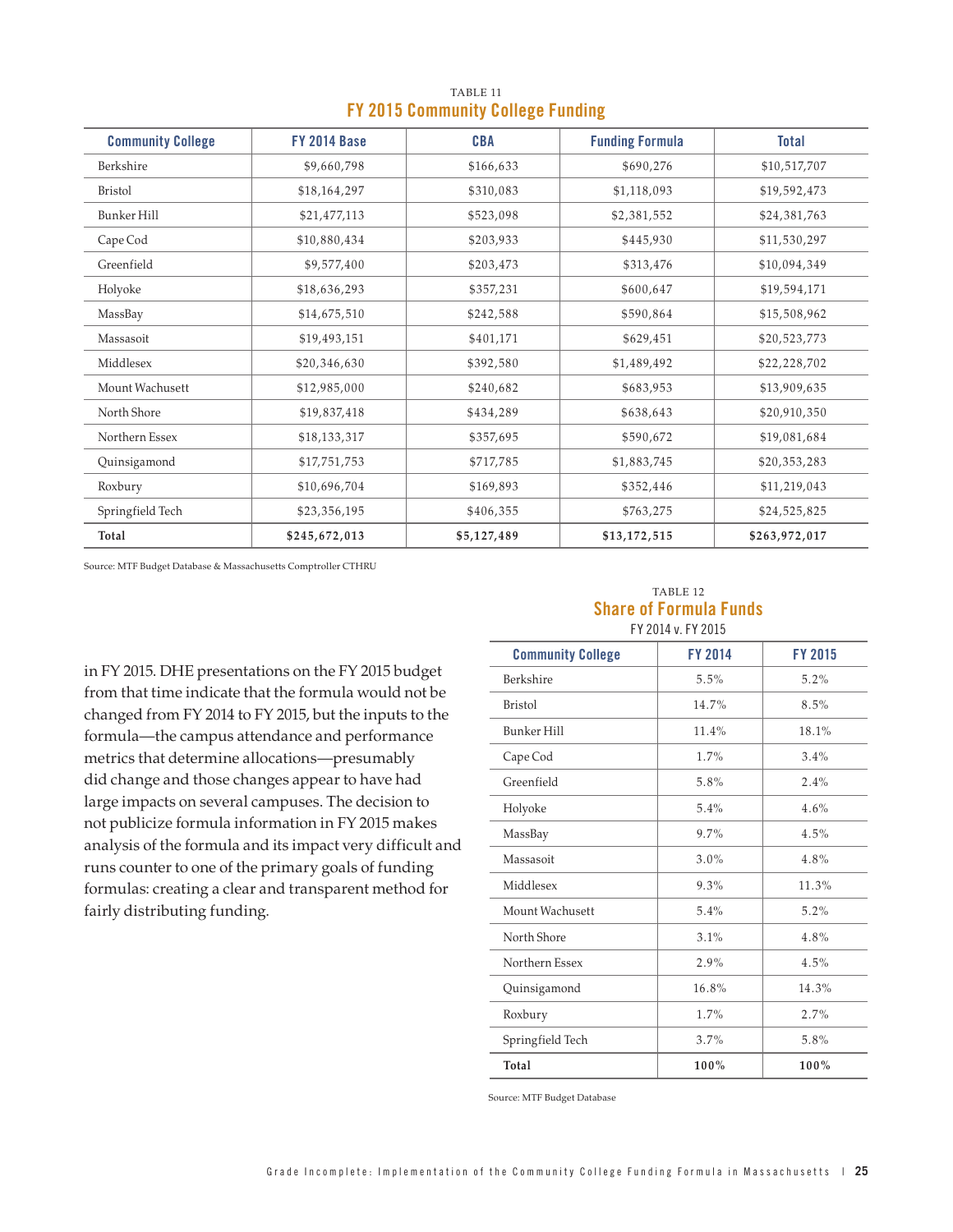## **Fiscal Year 2016**

Budget constraints and a new gubernatorial administration provided new challenges to implementation of the funding formula in FY 2016. The state continued to dedicate funding to the community college formula in FY 2016, but other cuts to community colleges limited the impact. In addition, DHE once again did not provide any accompanying materials on the underlying formula inputs and mechanics to enable an in-depth assessment of the formula funding's impact over time.

The FY 2016 state budget was developed in a context of fiscal uncertainty. The state made more than \$400 million in midyear budget cuts in FY 2015 and revenue expectations were downgraded just as the FY 2016 budget process began. Community college funding reflected these budgetary concerns. Unlike the two previous years, FY 2016 funding did not incorporate prior-year collective bargaining cost increases. Instead, each campus received non-CBA prior-year funding (starting appropriation plus additional formula funds) less one percent. This approach, though understandable from a fiscal standpoint, meant that the \$9.1 million in new formula funding that was appropriated in FY 2016 was used to partially offset reductions in CBA and other funding. This is especially true since only \$8.9 of the \$9.1 million was ultimately distributed through the formula (see **Table 13**).

For the first time since the implementation of the funding formula, the budget did not earmark formula funds by campus. Similarly, DHE did not publish the distribution of formula funds (nor any other information on the formula inputs to determine the allocation). Again, this lack of basic information on how funds were allocated runs counter to a primary purpose of such a formula.

Despite the incompleteness of publicly available information, it does appear that updated information was used to determine formula allocations.

While the FY 2016 allocation is similar to the prior year, differences are notable (see **Table 14**). For example, Quinsigamond Community College received more than 15 percent of formula funds over the first two years of implementation, but received just 5.9 percent in FY 2016. Lack of formula input information means that it is not possible to connect this change in funding share with specific attendance or performance information.

The formula continued to be the primary mechanism for distributing new community college funds in FY 2016—in spite of budget challenges and a change in executive leadership. However, the formula appropriation was not accompanied by funding to address CBA costs. In its development, the formula did not incorporate new CBA costs, but the taskforce was clear that, in order for the formula to work, CBAs should be included in each campus' pre-formula funding amount.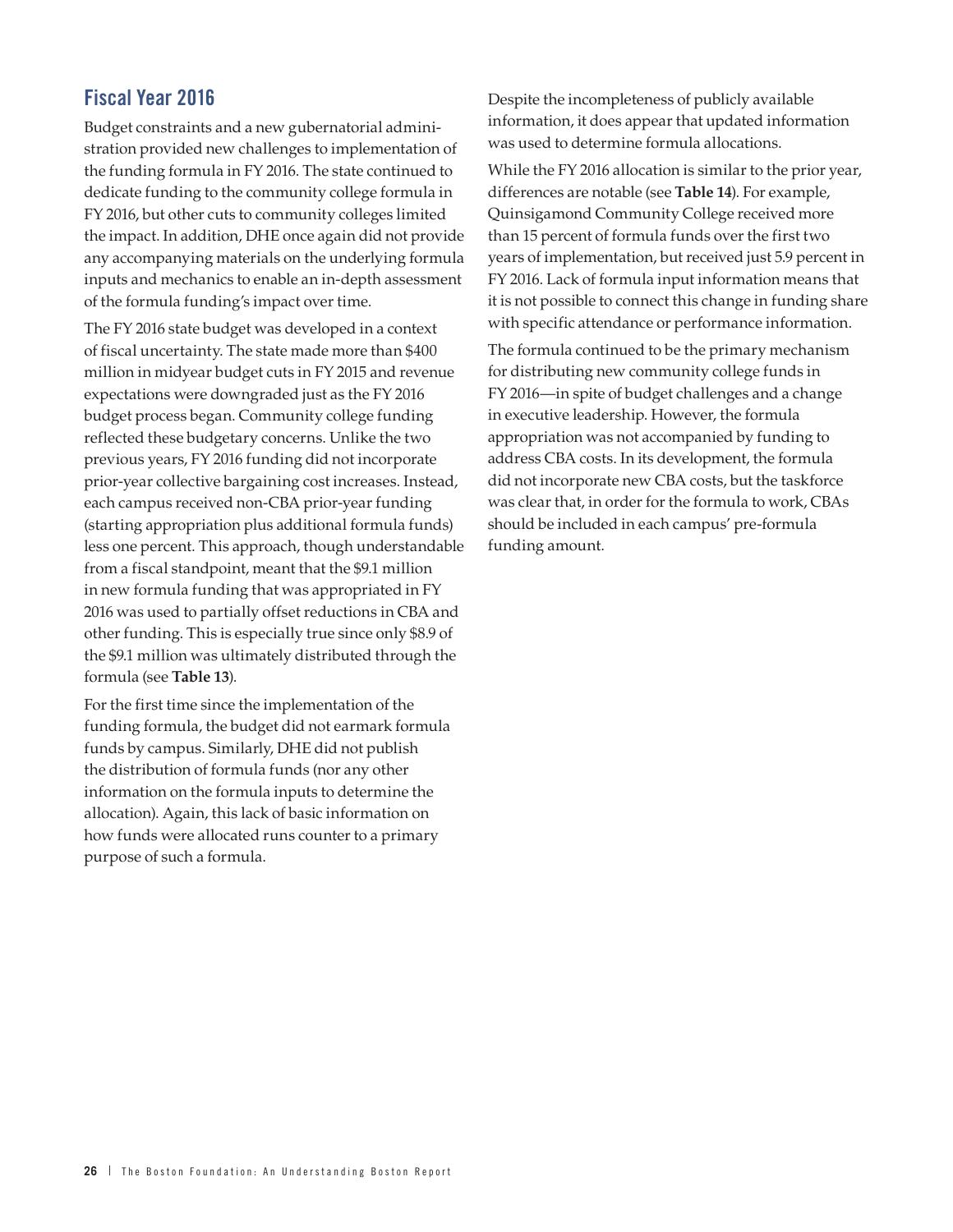| <b>Community College</b> | <b>FY 2015 Final</b> | <b>FY 2016 GAA</b> | FY 2016 Formula | FY 2016 Midyear<br><b>CBA</b> | <b>FY 2016 Final</b> |
|--------------------------|----------------------|--------------------|-----------------|-------------------------------|----------------------|
| Berkshire                | \$10,517,707         | \$10,371,027       | \$394,432       | \$5,777                       | \$10,771,236         |
| <b>Bristol</b>           | \$19,592,473         | \$19,518,238       | \$927,780       | \$17,007                      | \$20,463,025         |
| <b>Bunker Hill</b>       | \$24,381,763         | \$24,053,931       | \$1,312,298     | \$7,056                       | \$25,373,285         |
| Cape Cod                 | \$11,530,297         | \$11,369,527       | \$709,750       | \$5,806                       | \$12,085,083         |
| Greenfield               | \$10,094,349         | \$9,948,739        | \$244,681       | \$6,033                       | \$10,199,453         |
| Holyoke                  | \$19,594,171         | \$19,310,996       | \$474,938       | \$13,342                      | \$19,799,276         |
| MassBay                  | \$15,508,962         | \$15,368,132       | \$441,524       | \$6,550                       | \$15,816,206         |
| Massasoit                | \$20,523,773         | \$20,227,372       | \$497,462       | \$9,021                       | \$20,733,855         |
| Middlesex                | \$22,228,702         | \$21,919,236       | \$1,062,582     | \$16,214                      | \$22,998,032         |
| Mount Wachusett          | \$13,909,635         | \$13,842,635       | \$433,616       | \$10,971                      | \$14,287,222         |
| North Shore              | \$20,910,350         | \$20,608,175       | \$506,841       | \$13,549                      | \$21,128,565         |
| Northern Essex           | \$19,081,684         | \$18,806,189       | \$549,384       | \$7,236                       | \$19,362,809         |
| Quinsigamond             | \$20,353,283         | \$19,777,823       | \$528,277       | \$3,470                       | \$20,309,570         |
| Roxbury                  | \$11,219,043         | \$11,056,826       | \$271,917       | \$5,145                       | \$11,333,888         |
| Springfield Tech         | \$24,525,825         | \$24,170,848       | \$594,262       | \$9,974                       | \$24,775,084         |
| Total                    | \$263,972,017        | \$260,349,694      | \$8,949,745     | \$137,151                     | \$269,436,590        |

TABLE 13 **FY 2016 Community College Funding** 

Source: MTF Budget Database & Massachusetts Comptroller CTHRU

#### TABLE 14 **Community College Formula Share** FY 2014 – FY 2016

| <b>Community College</b> | <b>FY 2014</b> | <b>FY 2015</b> | <b>FY 2016</b> |
|--------------------------|----------------|----------------|----------------|
| Berkshire                | 5.5%           | 5.2%           | 4.4%           |
| <b>Bristol</b>           | 14.7%          | 8.5%           | 10.4%          |
| <b>Bunker Hill</b>       | 11.4%          | 18.1%          | 14.7%          |
| Cape Cod                 | 1.7%           | 3.4%           | 7.9%           |
| Greenfield               | 5.8%           | 2.4%           | 2.7%           |
| Holyoke                  | 5.4%           | 4.6%           | 5.3%           |
| MassBay                  | 9.7%           | 4.5%           | 4.9%           |
| Massasoit                | 3.0%           | 4.8%           | 5.6%           |
| Middlesex                | 9.3%           | 11.3%          | 11.9%          |
| Mount Wachusett          | 5.4%           | 5.2%           | 4.8%           |
| North Shore              | 3.1%           | 4.8%           | 5.7%           |
| Northern Essex           | 2.9%           | 4.5%           | 6.1%           |
| Quinsigamond             | 16.8%          | 14.3%          | 5.9%           |
| Roxbury                  | 1.7%           | 2.7%           | 3.0%           |
| Springfield Tech         | 3.7%           | 5.8%           | 6.6%           |
| Total                    | $100\%$        | $100\%$        | 100%           |

Source: MTF Budget Database & Massachusetts Comptroller CTHRU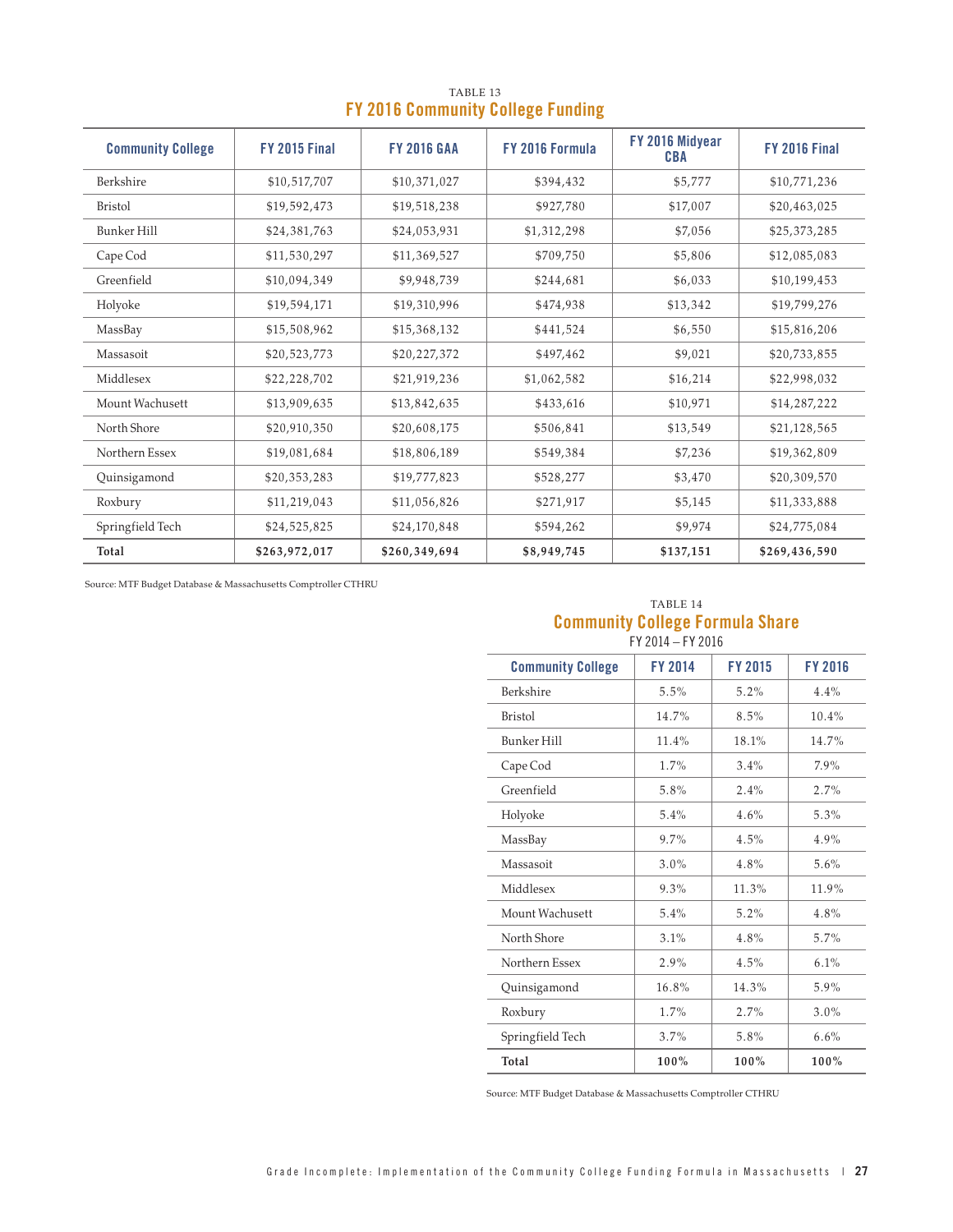# **Fiscal Year 2017**

The state provided separate funds for the community college funding formula for the last time in FY 2017. The budget provided \$2.7 million in new formula funds in addition to a base appropriation consisting of \$8.9 million in FY 2016 formula funds and approximately \$200,000 in CBA costs. Over the course of FY 2017, community colleges also received \$5.2 million for CBA costs incurred in FY 2016 and FY 2017 (see **Table 15**).

The maintenance of base aid from prior year funding and the inclusion of additional CBA funds meant that dedicated formula funding in FY 2017 was not offset by other cuts or funding needs. However, it does not appear that the formula was actually used to distribute any funds.

As **Table 16** shows, the distribution of formula funds in FY 2017 bears no resemblance to prior year distributions. Rather, the distribution is almost identical to each campus' share of total FY 2016 funding. It appears that instead of distributing these funds through the formula, they were allocated based on each campus' prior year share of total funding. Given that the formula was developed in part to do away with prorated funding changes unrelated to school size or success metrics, the FY 2017 approach was a step backwards.

| <b>Community College</b>          | <b>FY 2016 Final</b><br>(including formula) | <b>FY 2017 GAA</b> | <b>Funding Formula</b> | <b>CBA</b>  | <b>Total FY 2017</b> |
|-----------------------------------|---------------------------------------------|--------------------|------------------------|-------------|----------------------|
| Berkshire                         | \$10,771,236                                | \$10,777,744       | \$106,312              | \$184,712   | \$11,068,768         |
| <b>Bristol</b>                    | \$20,463,025                                | \$20,578,333       | \$202,986              | \$312,248   | \$21,093,567         |
| <b>Bunker Hill</b>                | \$25,373,285                                | \$25,396,615       | \$252,998              | \$593,290   | \$26,242,903         |
| Cape Cod                          | \$12,085,083                                | \$12,096,928       | \$119,275              | \$186,688   | \$12,402,891         |
| Greenfield                        | \$10,199,453                                | \$10,253,490       | \$101,141              | \$203,350   | \$10,557,981         |
| Holyoke                           | \$19,799,276                                | \$19,807,113       | \$195,379              | \$406,344   | \$20,408,836         |
| MassBay                           | \$15,816,206                                | \$15,823,504       | \$156,084              | \$273,616   | \$16,253,204         |
| Massasoit                         | \$20,733,855                                | \$20,742,077       | \$204,601              | \$448,126   | \$21,394,804         |
| Middlesex                         | \$22,998,032                                | \$23,015,565       | \$227,027              | \$432,910   | \$23,675,502         |
| Mount Wachusett                   | \$14,287,222                                | \$14,294,497       | \$140,953              | \$244,542   | \$14,679,992         |
| North Shore                       | \$21,128,565                                | \$21,136,928       | \$208,496              | \$439,380   | \$21,784,804         |
| Northern Essex                    | \$19,362,809                                | \$19,371,874       | \$191,086              | \$319,380   | \$19,882,340         |
| Quinsigamond                      | \$20,309,570                                | \$20,318,287       | \$200,421              | \$500,190   | \$21,018,898         |
| Roxbury                           | \$11,333,888                                | \$10,438,392       | \$102,965              | \$161,400   | \$10,702,757         |
| Reggie Lewis Center<br>at Roxbury | \$0                                         | \$900,000          | \$0                    | \$0         | \$900,000            |
| Springfield Tech                  | \$24,775,084                                | \$24,785,093       | \$244,476              | \$456,824   | \$25,486,393         |
| Total                             | \$269,436,590                               | \$269,736,440      | \$2,654,200            | \$5,163,000 | \$277,553,640        |

#### TABLE 15 **FY 2017 Community College Funding** <sup>29</sup>

Source: MTF Budget Database & Massachusetts Comptroller CTHRU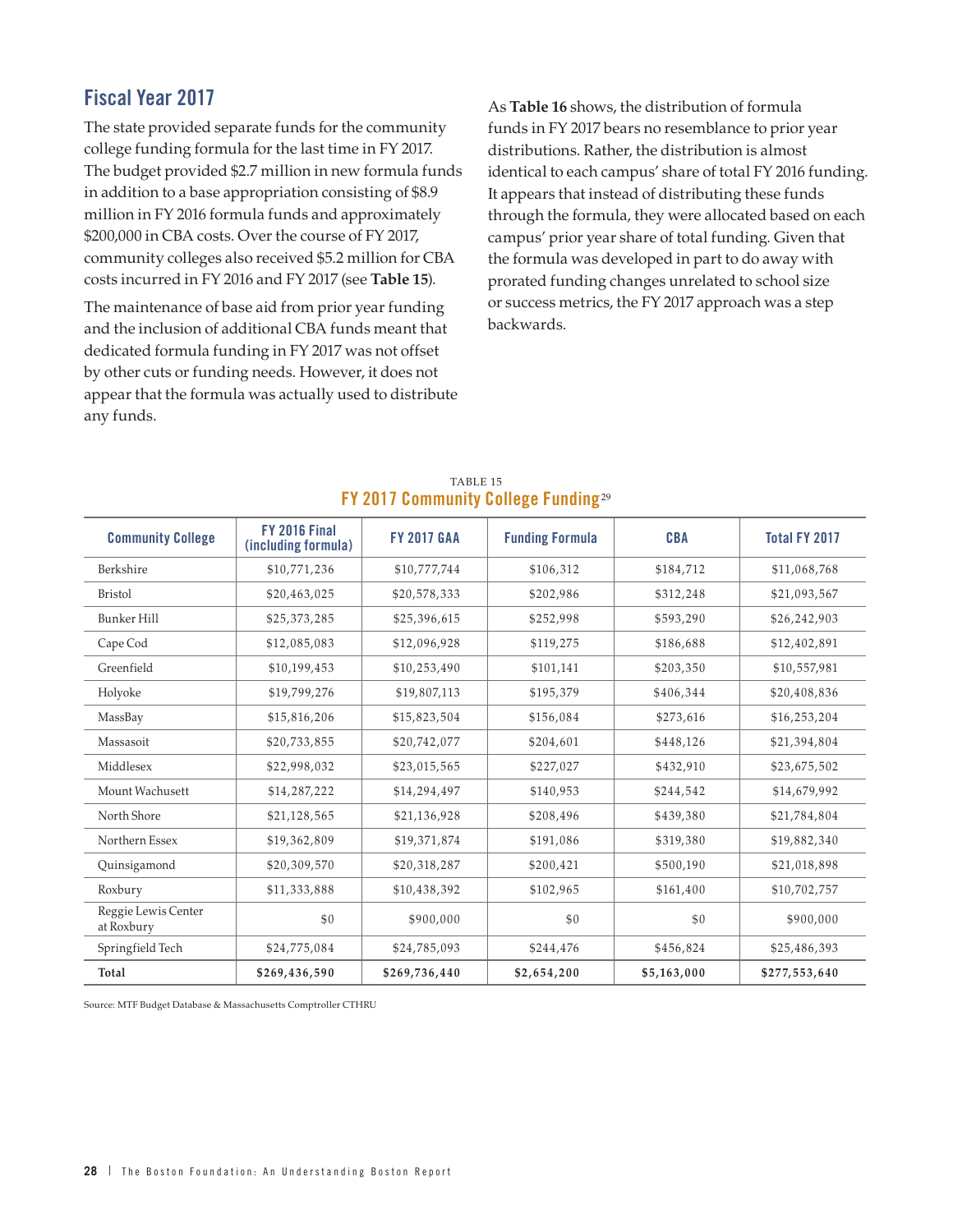|                                                   | TABLE 16 |  |
|---------------------------------------------------|----------|--|
| FY 2017 Formula Distribution Share v. Prior Years |          |  |

| <b>Community College</b> | <b>FY 2016</b><br><b>Share of</b><br><b>Funding</b> | Share of<br><b>Formula</b><br><b>Funds</b><br>FY 2014 -<br>FY 2016 | <b>Share of</b><br><b>FY 2017</b><br><b>Formula</b><br><b>Funds</b> |
|--------------------------|-----------------------------------------------------|--------------------------------------------------------------------|---------------------------------------------------------------------|
| Berkshire                | 4.0%                                                | 5.2%                                                               | 4.0%                                                                |
| <b>Bristol</b>           | 7.6%                                                | 11.8%                                                              | 7.6%                                                                |
| <b>Bunker Hill</b>       | $9.4\%$                                             | 14.2%                                                              | 9.5%                                                                |
| Cape Cod                 | 4.5%                                                | 3.6%                                                               | 4.5%                                                                |
| Greenfield               | 3.8%                                                | $4.1\%$                                                            | 3.8%                                                                |
| Holyoke                  | 7.3%                                                | 5.1%                                                               | 7.4%                                                                |
| MassBay                  | 5.9%                                                | 7.1%                                                               | 5.9%                                                                |
| Massasoit                | 7.7%                                                | $4.1\%$                                                            | $7.7\%$                                                             |
| Middlesex                | 8.5%                                                | 10.5%                                                              | 8.6%                                                                |
| Mount Wachusett          | 5.3%                                                | $5.2\%$                                                            | 5.3%                                                                |
| North Shore              | 7.8%                                                | 4.2%                                                               | 7.9%                                                                |
| Northern Essex           | 7.2%                                                | 4.1%                                                               | 7.2%                                                                |
| Quinsigamond             | 7.5%                                                | $13.7\%$                                                           | 7.6%                                                                |
| Roxbury                  | $4.2\%$                                             | 2.3%                                                               | 3.9%                                                                |
| Springfield Tech         | $9.2\%$                                             | 5.0%                                                               | $9.2\%$                                                             |
| Total                    | 100%                                                | 100%                                                               | $100\%$                                                             |

Source: MTF Budget Database & Massachusetts Comptroller CTHRU

### **Fiscal Years 2018 and 2019**

The community college funding formula received no dedicated funding in FY 2018. Just under \$3 million in formula funds were included in the initial budget proposals of the Governor, House and Senate, but those funds were stripped out during the conference committee process, likely the result of significantly downgraded revenue expectations. The final budget level funded each community college at its base FY 2017 appropriation (not including the \$2.7 million in formula funds) then added an assumed amount for additional collective bargaining costs.

The FY 2019 budget finalized in July 2018 includes \$2.8 million for the community college funding formula line item, while providing each campus with a 1 percent increase over its prior year funding plus approximately \$7 million for collective bargaining cost increases. The Board of Higher Education has yet to decide on how the additional formula funds will be allocated.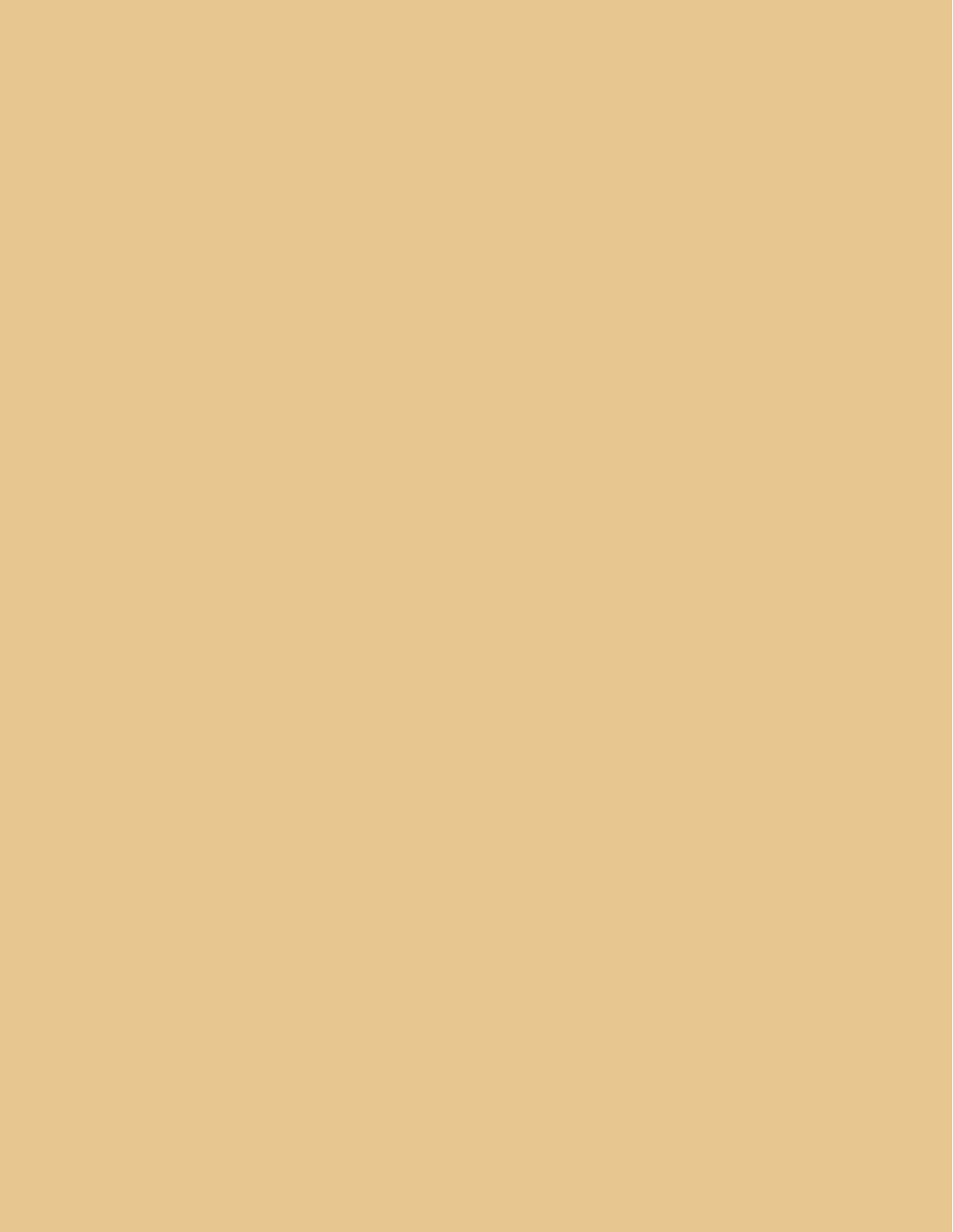# **Taking Stock**

It has been three years since the community college funding formula was last used, falling victim to larger budget challenges and competing spending priorities. While progress in implementing the funding formula has been at a standstill, the push to increase investment in community colleges and to ensure that new funds are distributed in a fair way that incents system improvements has not waned. As policy makers consider additional improvements, they should use this opportunity to take stock of what the funding formula was able to accomplish during the brief period of adherence, the shortcomings that became apparent upon implementation and ways in which the state system has changed since the formula was developed.

### **The Funding Formula in Aggregate**

The community college funding formula was used over a three-year period and, in that time, was responsible for the distribution of the majority of new community college funds. Between the FY 2013 GAA and the end of FY 2016, 69 percent of all new community college funds (\$42.1 million of \$61.3 million in total increases) were administered through the new formula. The primacy of the formula in distributing new community college funds is noteworthy; it demonstrates that in spite of the challenges, the formula was able take hold as the primary mechanism for allocating new funding.

Comparing each campus' share of funding prior to the formula with the distribution it received through the funding formula reveals stark differences. Formula funds prioritized campuses with higher enrollments and schools that were performing at high levels against performance metrics as intended.

Because the formula considered more than 20 measures (which included both aggregate and rate statistics) and because formula inputs were not consistently published, it is difficult to assess which factors drove the relative distribution of formula funds among the campuses. Nevertheless, the formula fundamentally changed how state funding was

| <b>IIIWIW I WIIWV</b><br>. <b>.</b> |                                       |                                                            |  |  |
|-------------------------------------|---------------------------------------|------------------------------------------------------------|--|--|
| <b>Community College</b>            | <b>Share of FY</b><br><b>2013 GAA</b> | <b>Share of</b><br><b>Formula Funds</b><br>$(2014 - 2016)$ |  |  |
| Berkshire                           | 3.8%                                  | 5.2%                                                       |  |  |
| <b>Bristol</b>                      | 6.7%                                  | 11.8%                                                      |  |  |
| <b>Bunker Hill</b>                  | 8.4%                                  | 14.2%                                                      |  |  |
| Cape Cod                            | 4.7%                                  | 3.6%                                                       |  |  |
| Greenfield                          | 3.8%                                  | $4.1\%$                                                    |  |  |
| Holyoke                             | $7.7\%$                               | 5.1%                                                       |  |  |
| MassBay                             | 5.7%                                  | 7.1%                                                       |  |  |
| Massasoit                           | 8.3%                                  | $4.1\%$                                                    |  |  |
| Middlesex                           | 8.2%                                  | 10.5%                                                      |  |  |
| Mount Wachusett                     | 5.3%                                  | 5.2%                                                       |  |  |
| North Shore                         | 8.5%                                  | $4.2\%$                                                    |  |  |
| Northern Essex                      | 7.8%                                  | $4.1\%$                                                    |  |  |
| Quinsigamond                        | 6.2%                                  | 13.7%                                                      |  |  |
| Roxbury                             | 4.7%                                  | 2.3%                                                       |  |  |
| Springfield Tech                    | 10.1%                                 | 5.0%                                                       |  |  |
| Total                               | 100%                                  | 100%                                                       |  |  |

#### TABLE 17 **Share of Formula Funds v. FY 2013 GAA Funding**

Source: MTF Budget Database & Massachusetts Comptroller CTHRU

allocated. As **Table 17** shows, three campuses (Bristol, Bunker Hill and Quinsigamond) received between 69 and 119 percent more through the formula than their prior share of state funds, while four campuses (Massasoit, North Shore, Roxbury and Springfield Technical) had formula shares that were less than half of their standard share of funds under the old system.

In the brief time the formula was used, 13 campuses got significantly closer to their share of the "full formula" distribution (the theoretical distribution if the formula were used to allocate all funds with no stop loss or hold harmless provisions). Even while ensuring that each campus' state subsidy was held harmless and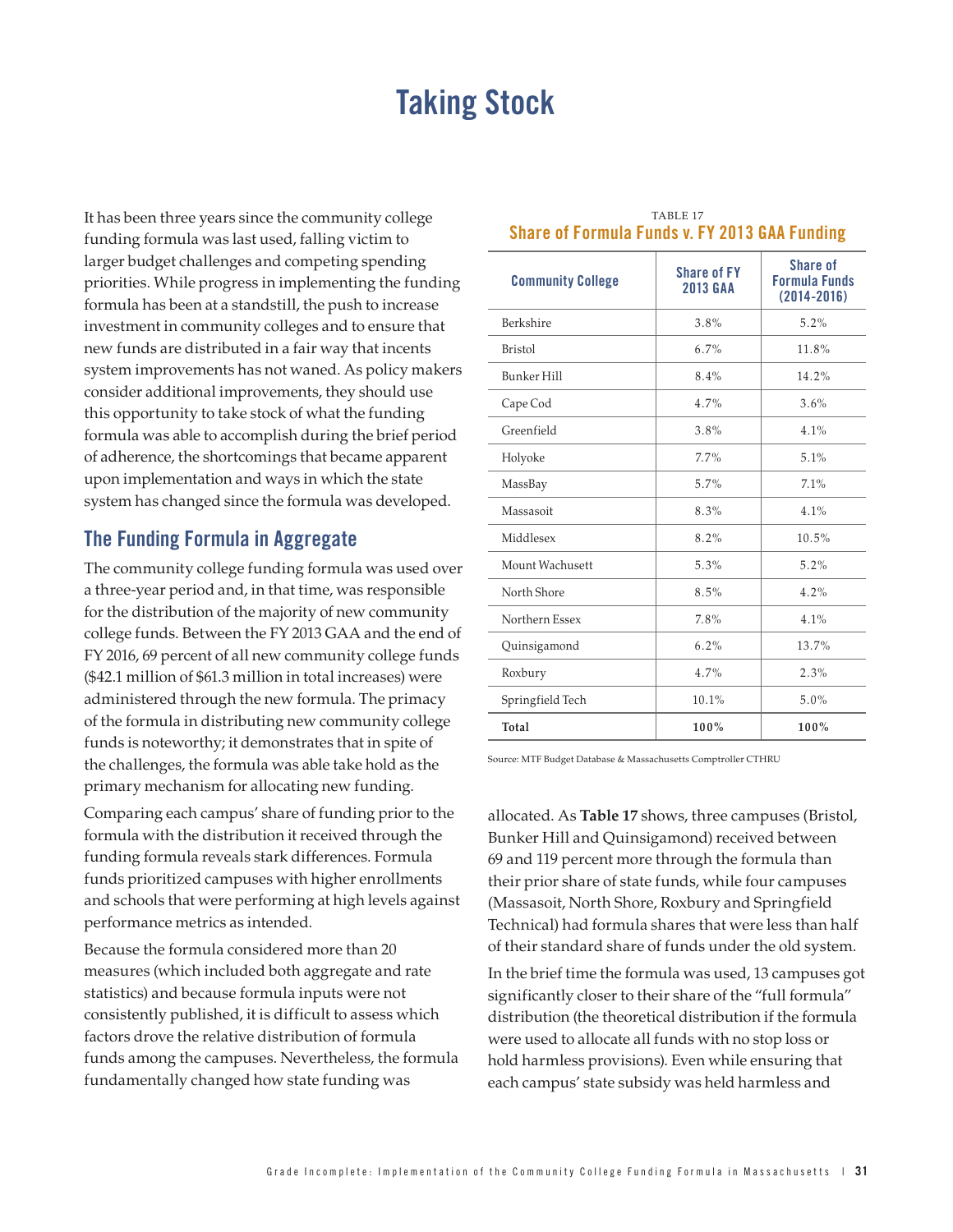using other new funds to support collective bargaining agreements, the \$42.1 million in formula funds was able to move the needle and connect state funding to actual enrollment and performance data.

Ultimately, though, the formula lacked staying power. In each of the three years of usage, the amount of funds dedicated to the formula declined, as did total new funds for community colleges (as shown in **Figure 5**). By FY 2017, the formula was no longer in use.

At the same time the formula was being implemented, the community college system was going through a period of transition, with enrollment declining significantly throughout the system. These system changes negated a lot of the improvements the formula made, and in some case, worsened funding inequities.



Source: MTF Budget Database

### **System Changes**

The funding formula was developed during a time of large enrollment increases throughout the community college system; it was implemented as enrollment plummeted. Between FY 2013 and FY 2017, community college enrollment fell by 13.5 percent, in almost a mirror image of the enrollment gains in the years leading up to the formula (see **Figure 6**).





Source: Massachusetts Department of Higher Education annual unduplicated headcount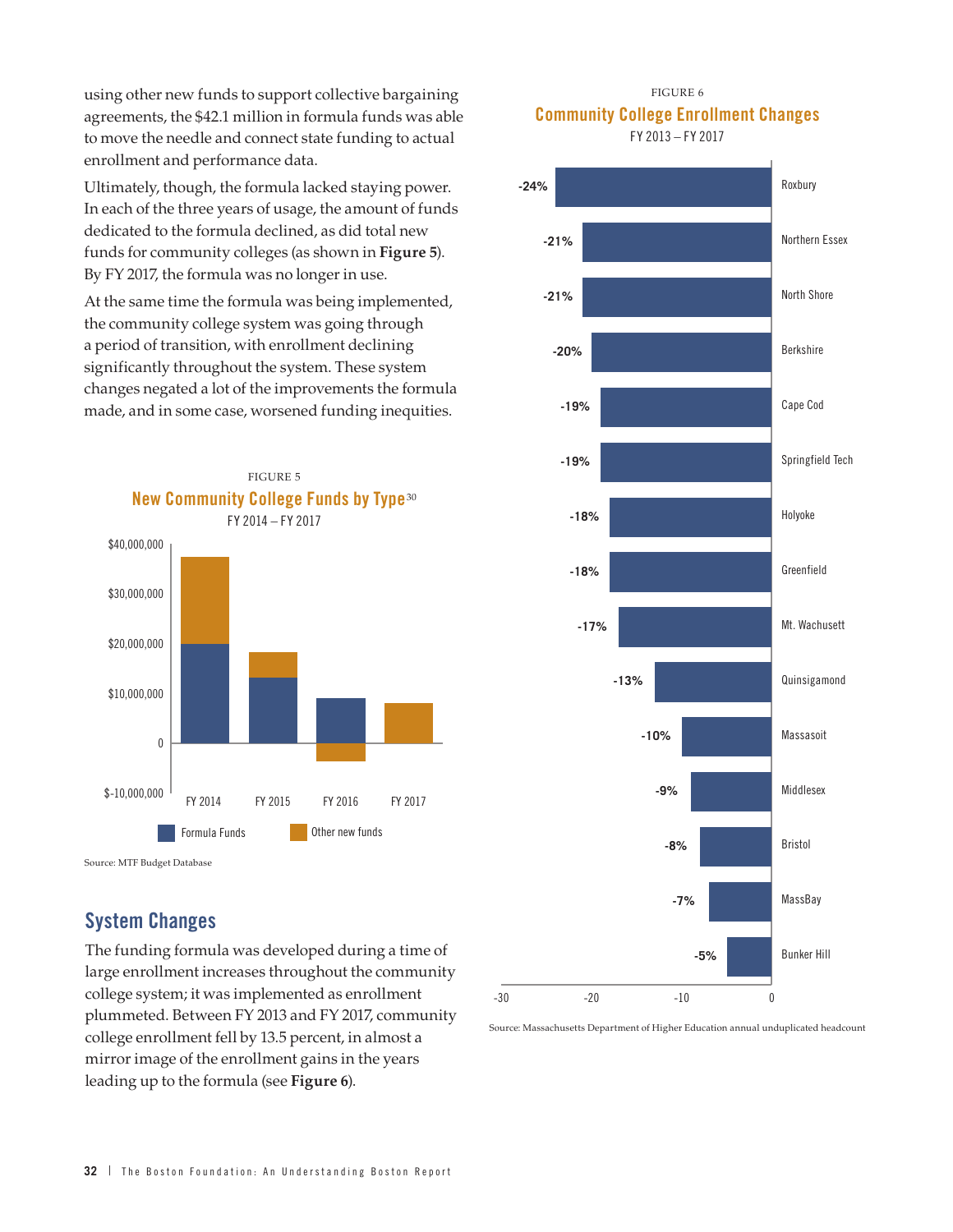As with enrollment growth, these losses were not evenly distributed among the campuses. Eight colleges experienced enrollment declines of 18 percent or more during this time, while four campuses experienced declines of less than 10 percent. These large differences in enrollment decline obscure the positive impact of formula funding.

The effect of enrollment decline among campuses on the efficacy of formula funds can be seen when per-student spending is examined. **Table 18** presents each campus' FY 2013 per-student funding and how that figure compared with the statewide average, and then provides the same information in FY 2017. The dual impact of falling enrollment and holding all campuses harmless can be clearly seen.

Two of the three campuses (Bristol and Bunker Hill) that received the largest share of formula funds also had relatively low levels of enrollment loss. This means that in spite of a larger share of formula funds,

their per-student subsidy actually lost ground when compared with the statewide average. Conversely, several schools that saw a declining share of formula funds also experienced steep enrollment declines. This meant that their per-student funding actually increased significantly. Because the formula was not developed with a minimum per-student funding goal, and because of the hold harmless provision, the per-student funding variance at community colleges grew by more than 50 percent since implementation of formula funding began.

State-by-state data comparing community college systems are not yet available for the period of funding formula implementation, but state-level data show some positive signs in terms of student outcomes. The community college course completion rate grew slightly between FY 2013 and FY 2017 (from 78.4 percent to 79 percent), although growth varies a great deal across campuses. Similarly, the share of community

| <b>Community College</b> | FY 2013 per FTE | $11$ $201$ $0$ $8.1$ $1$ $201$ $1$<br><b>Difference from</b><br><b>Statewide Average</b> | FY 2017 per FTE | <b>Difference from</b><br><b>Statewide Average</b> | <b>Enrollment Change</b> |
|--------------------------|-----------------|------------------------------------------------------------------------------------------|-----------------|----------------------------------------------------|--------------------------|
| Statewide average        | \$1,546         | \$0                                                                                      | \$2,300         | \$0                                                | $-18,823$                |
| Berkshire                | \$2,620         | \$1,074                                                                                  | \$4,396         | \$2,096                                            | $-629$                   |
| <b>Bristol</b>           | \$1,209         | $-$ \$336                                                                                | \$1,906         | $-$ \$395                                          | $-918$                   |
| <b>Bunker Hill</b>       | \$931           | $- $615$                                                                                 | \$1,416         | $- $884$                                           | $-1,037$                 |
| Cape Cod                 | \$1,662         | \$116                                                                                    | \$2,514         | \$213                                              | $-1,171$                 |
| Greenfield               | \$2,565         | \$1,019                                                                                  | \$4,089         | \$1,789                                            | $-572$                   |
| Holyoke                  | \$1,787         | \$241                                                                                    | \$2,668         | \$368                                              | $-1,709$                 |
| MassBay                  | \$1,476         | $- $70$                                                                                  | \$2,112         | $- $188$                                           | $-588$                   |
| Massasoit                | \$1,523         | $- $23$                                                                                  | \$2,016         | $- $284$                                           | $-1,243$                 |
| Middlesex                | \$1,336         | $- $210$                                                                                 | \$1,971         | $-$ \$329                                          | $-1,245$                 |
| Mt. Wachusett            | \$1,776         | \$230                                                                                    | \$2,762         | \$462                                              | $-1,106$                 |
| North Shore              | \$1,644         | \$98                                                                                     | \$2,461         | \$161                                              | $-2,292$                 |
| Northern Essex           | \$1,734         | \$188                                                                                    | \$2,582         | \$282                                              | $-2,033$                 |
| Quinsigamond             | \$1,116         | $- $430$                                                                                 | \$1,984         | $-$ \$316                                          | $-1,580$                 |
| Roxbury                  | \$2,616         | \$1,070                                                                                  | \$4,016         | \$1,716                                            | $-935$                   |
| Springfield Tech         | \$2,271         | \$725                                                                                    | \$3,304         | \$1,004                                            | $-1,765$                 |

#### TABLE 18 **Community College Funding per Student (FTE)** FY 2013 v. FY 2017

Source: MTF Budget Database & Massachusetts Department of Higher Education annual unduplicated headcount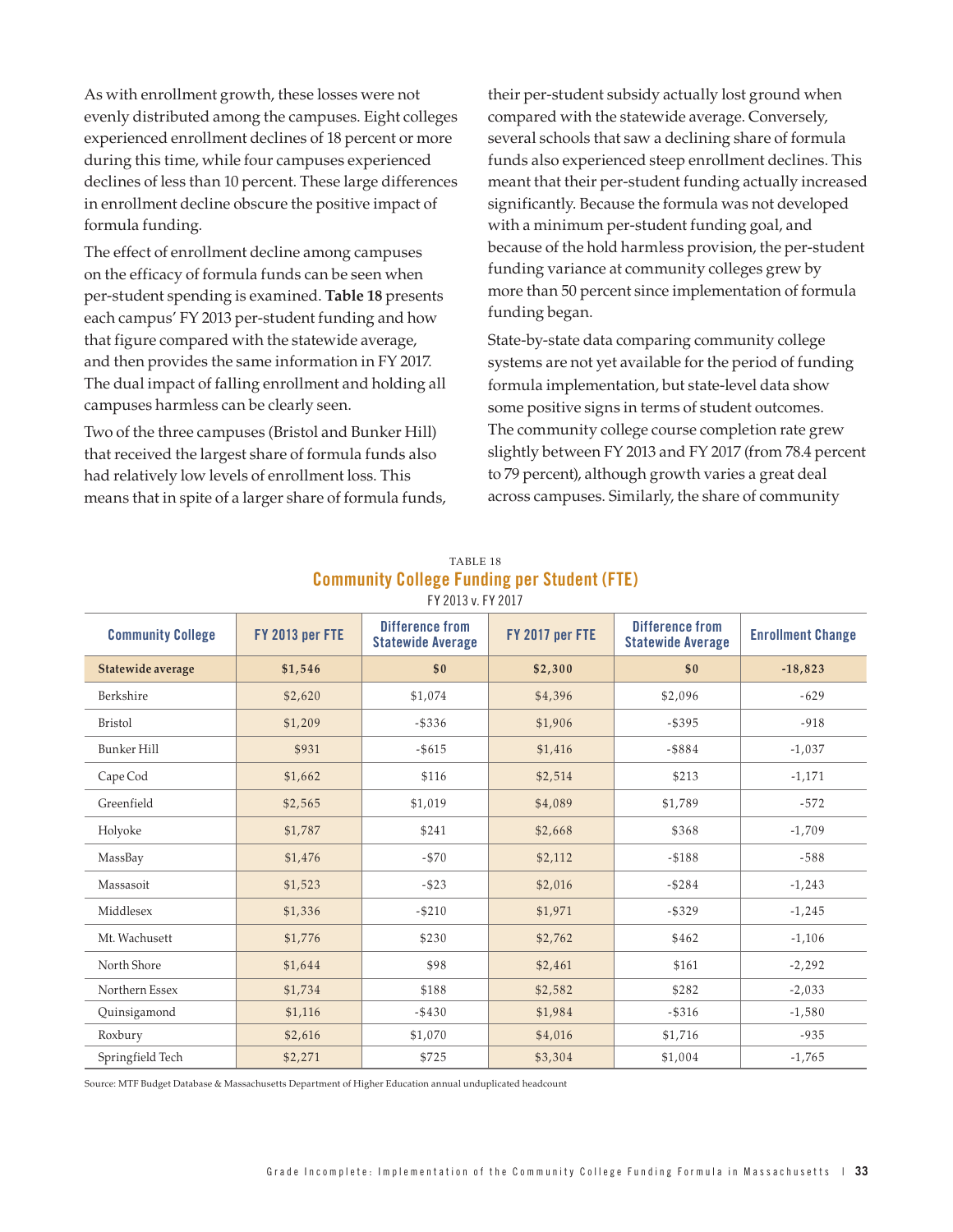college students receiving a degree or certificate per year has grown from 9.8 percent in FY 2013 to 11.8 percent in FY 2017; it is possible, however, that declining enrollment makes direct year-to-year comparisons like this problematic.

### **Formula Strengths and Weaknesses**

Analysis of the formula in terms of its implementation, impact and staying power is hampered by the complexity of the formula itself; however, it is possible to assess what the formula did well and where it struggled. One of the formula's major strengths was the buy-in it received from the community college system. Instituting a new funding system on a relatively autonomous area of government is not easy. Historically, these efforts are undermined by the entities that benefit from the status quo. Without a corresponding constituency to fight for changes, reforms can be difficult to enact and nearly impossible to implement. The fact that the community college system was able to coalesce around a formula that tied new money to performance and enrollment outcomes is an achievement that should not be understated. Not only was this new formula developed, but, for three years at least, it was the chief mechanism for allocating new funds. This means that the campuses largely lived by the formula they created and did not attempt to undo or mitigate its impact through other funding means. This provides a strong foundation from which to build.

Massachusetts was able to use best practices created in other states to develop a formula that included both enrollment and outcome measures. Connecting funding to actual school drivers (enrollment) while ensuring that campuses were rewarded for achieving outcomes and aligning with system-wide goals created a powerful tool for selling the formula to policy makers and other stakeholders. There is a correlation between enrollment and outcome measures and so the inclusion of both helped create a formula that was fair and provided a clear link to much of the community college research and advocacy that called for state funding to incent system goals.

Formula weaknesses, both in development and implementation, are also clear. Chief among the implementation weaknesses is the difference between how the

formula was developed and how it was used. The funding formula was created as a "full funding" system—a method to distribute the entire state appropriation for community colleges. However, the hold harmless requirement that was ultimately adopted meant that in practice the formula was only used to distribute new funds. This difference is important because the factors used in the formula—such as the \$4.5 million campus operation subsidy and the specific weights provided to each of the variables were developed in part to minimize the year-to-year disruption a full funding formula would create. The decision to hold all campuses harmless when implementing the formula rendered these elements of the original unnecessary at best and at worst further distorted the distribution of new funds. In effect, the formula was used in a different way than indicated by the purpose for which it was designed, ultimately limiting its ability to make changes and creating some unanticipated consequences.

Secondly, the formula never had measurable implementation goals, such as a minimum level of funding per student or a specific target share of state funding for each campus. This lack of goals made it difficult to galvanize sustained support for implementation. Instead of providing budget makers with the amount of new funds necessary to meet the next formula goal, the formula was retrofitted for however much was appropriated. After three years of implementation, there was no clear way to assess the progress that had been made and the distance left to go. Formula goals are not a guarantee of success, but they are helpful in generating support for new funding and measuring success—two things the community college formula struggled to do.

There was never any guarantee that the community college funding formula would become permanent, but the failure to incorporate the formula into law and a lack of data transparency hurt its chances of survival. It is common that formulas for distributing state aid are put into state law. Putting a formula in statute does not necessarily mean that lawmakers adhere to it (the state budget commonly disregards the statutory formula for the distribution of unrestricted aid to cities and towns), but it does create an expectation that the formula be followed. This statutory reminder of the existence of a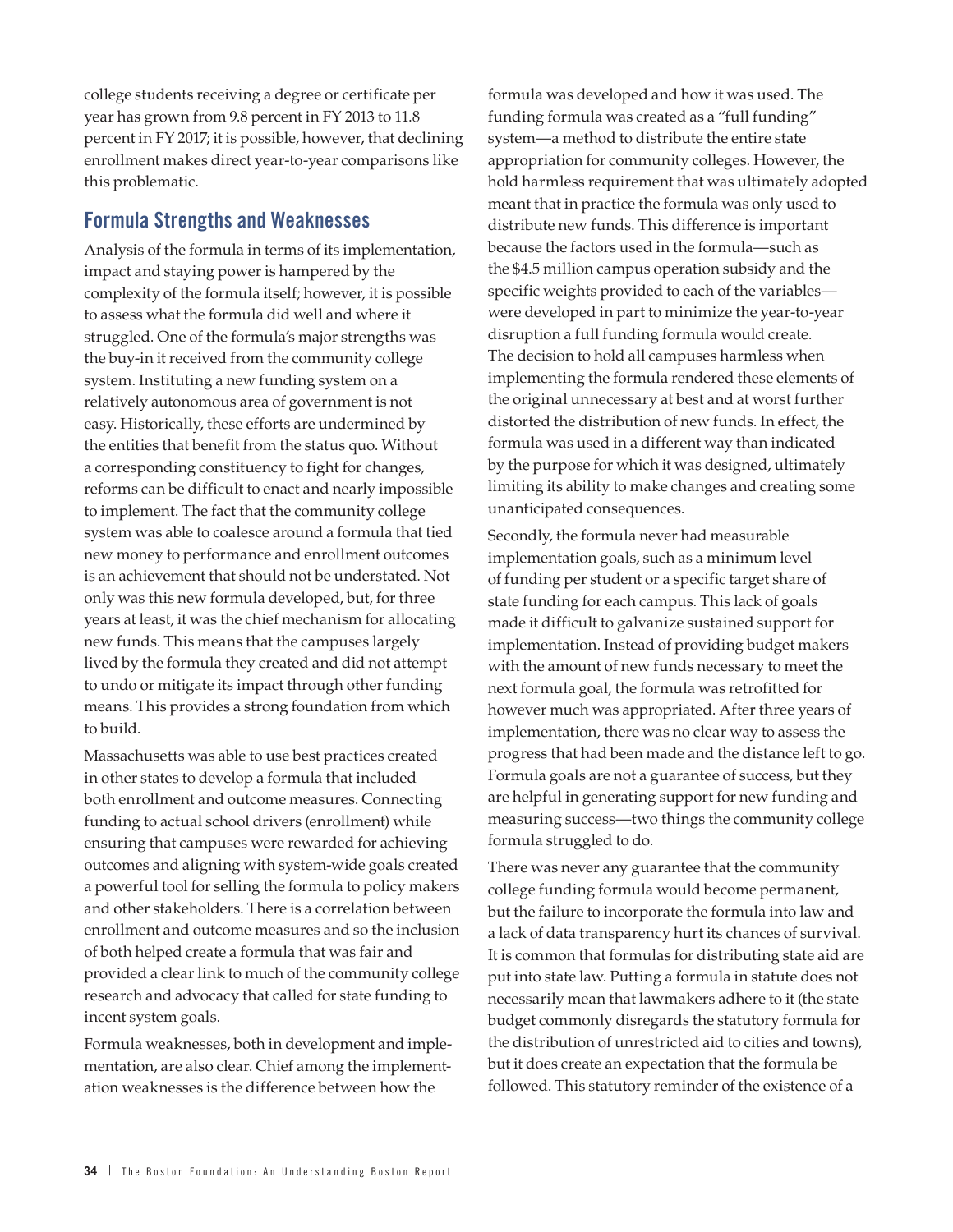formula is especially helpful when administration or legislative leadership changes.

The formula also suffered from a lack of data transparency. Unlike K–12 funding formulas, detailed information on the inputs used in the formula and how those inputs translated into funding was not made available consistently. Without this type of information it is almost impossible for people interested in community college funding to develop an intuitive understanding of how the formula works and why it is preferable to other funding methods. Contrast this with the state's K–12 education aid formula (commonly referred as Chapter 70, the relevant chapter of state law) that is publicly available to policy makers, local officials, parents, students or other interested persons. They can see and understand how the formula works in their school district and what formula changes will have the biggest impact. More fundamentally, it is difficult to build strong backing for a permanent funding system that is not understood.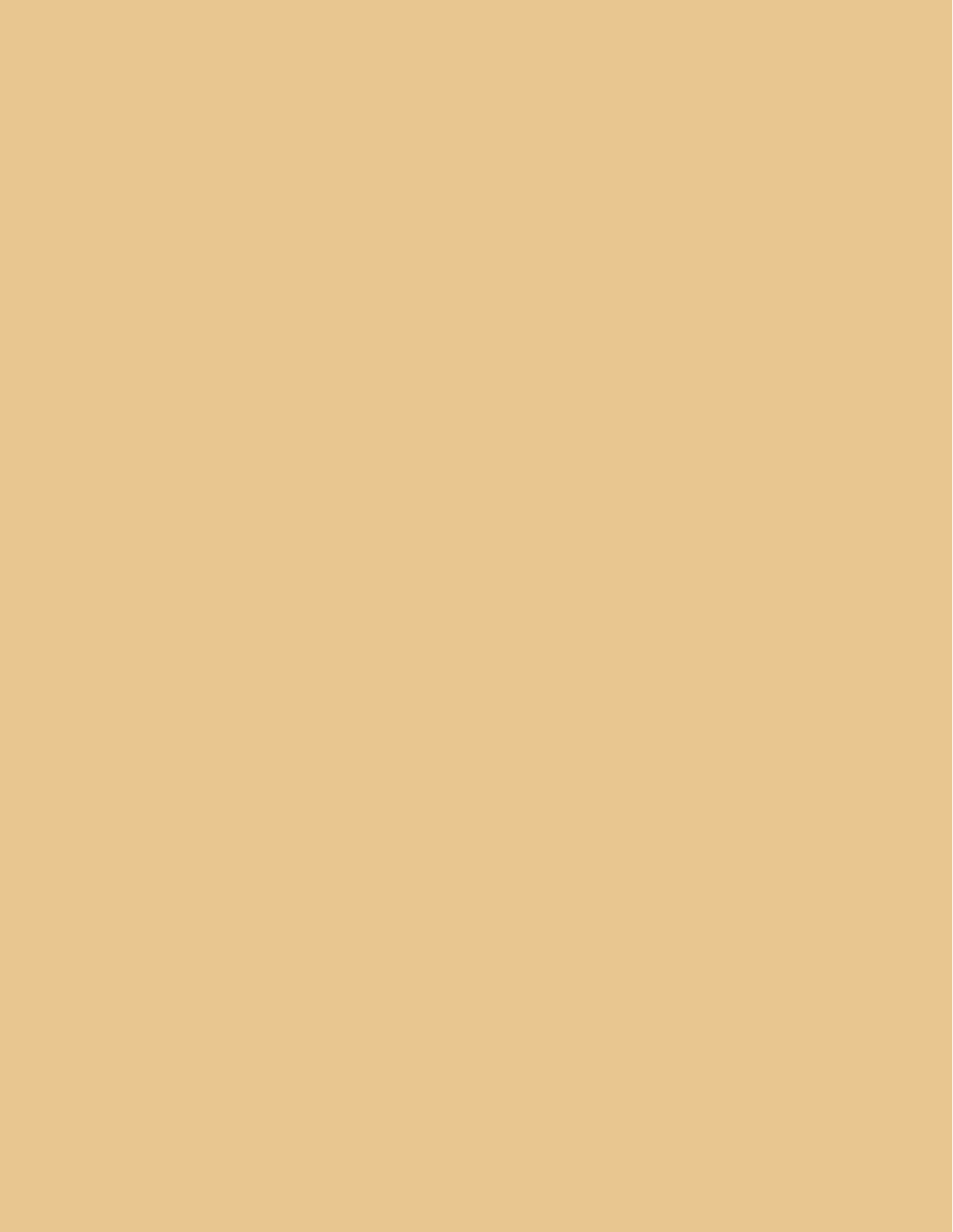# **Next Steps and Recommendations**

FY 2019 is likely to mark the third year since the funding formula was last used. In that time, new community college funds have been distributed based on new collective bargaining costs and prior year funding amounts. Still the desire and need to allocate funds based on a formula remains. The Department of Higher Education continues to look into re-implementing a formula that ties new state funds to campus cost drivers and outcome goals, while the adequacy, equity and performance issues that led to the original creation of the formula still persist.

The next step for policy makers must be a recommitment to using a formula to distribute new funds. Whether or not the formula is based on the work done in 2012 and 2013, or is completely new, adherence to a formula based on actual cost drivers and system goals is the best way to equitably and effectively allocate community college funding. Assuming commitment is made, we make the following recommendations:

### **Build on Areas of Success**

The 2013 formula was created using national expertise and guided by community college system leaders in Massachusetts. That model resulted in a formula that withstood policy scrutiny in terms of its mechanics and still had the support of the 15 community colleges in the state. If a formula is to be successful, it must gain acceptance from the system, and policy makers must be confident that it improves accountability and ties distributed dollars to improved outcomes. The earlier formula accommodated these two goals well and any new formula should do so, too.

### **Establish Clear Goals**

A community college formula must be designed in furtherance of a measurable funding outcome. One option is to establish a minimum level of state support per student (adjusted for appropriate cost differences)

that applies to all campuses. Another option would be to provide each campus with a "target share" of state funding and to prioritize new funds to campuses receiving less than their target share. From year to year, these goals help to define and contextualize funding requests; budget makers can know how a funding increase translates to achieving or maintaining formula goals. Over time, these goals can help determine whether the system has lived up to its formula commitments or not.

### **Be Realistic in Designing the Formula**

It is unlikely that any formula will be faithfully implemented if it does not hold campuses harmless at prior-year aid levels for at least some transitional period. Therefore, the formula should be designed in a manner that is consistent with the hold harmless approach. In FY 2014, a full funding formula was used only to allocate marginal increases, causing allocation distortions. Knowing that the formula is going to be used only for new funds will inform what variables are used and how they work together to meet funding goals.

Secondly, the new formula should account for collective bargaining (CBA) cost increases. The original funding formula report recommended that new CBA costs be included in campuses' base appropriation, but did not include new CBA costs as a part of the formula. Therefore, in practice, state funds to support new CBA costs had to compete with formula funds for the same pool of money. In fact, in FY 2016 prior year CBA funding was reduced by \$3.6 million while formula funding was increased by \$9 million. The formula should not work at cross purposes with efforts to fund CBAs.

### **Put the Formula in State Law**

Several different K–12 funding formulas provide a template for how a community college funding formula can become part of the annual fabric of the budget. Whether for general school aid, special education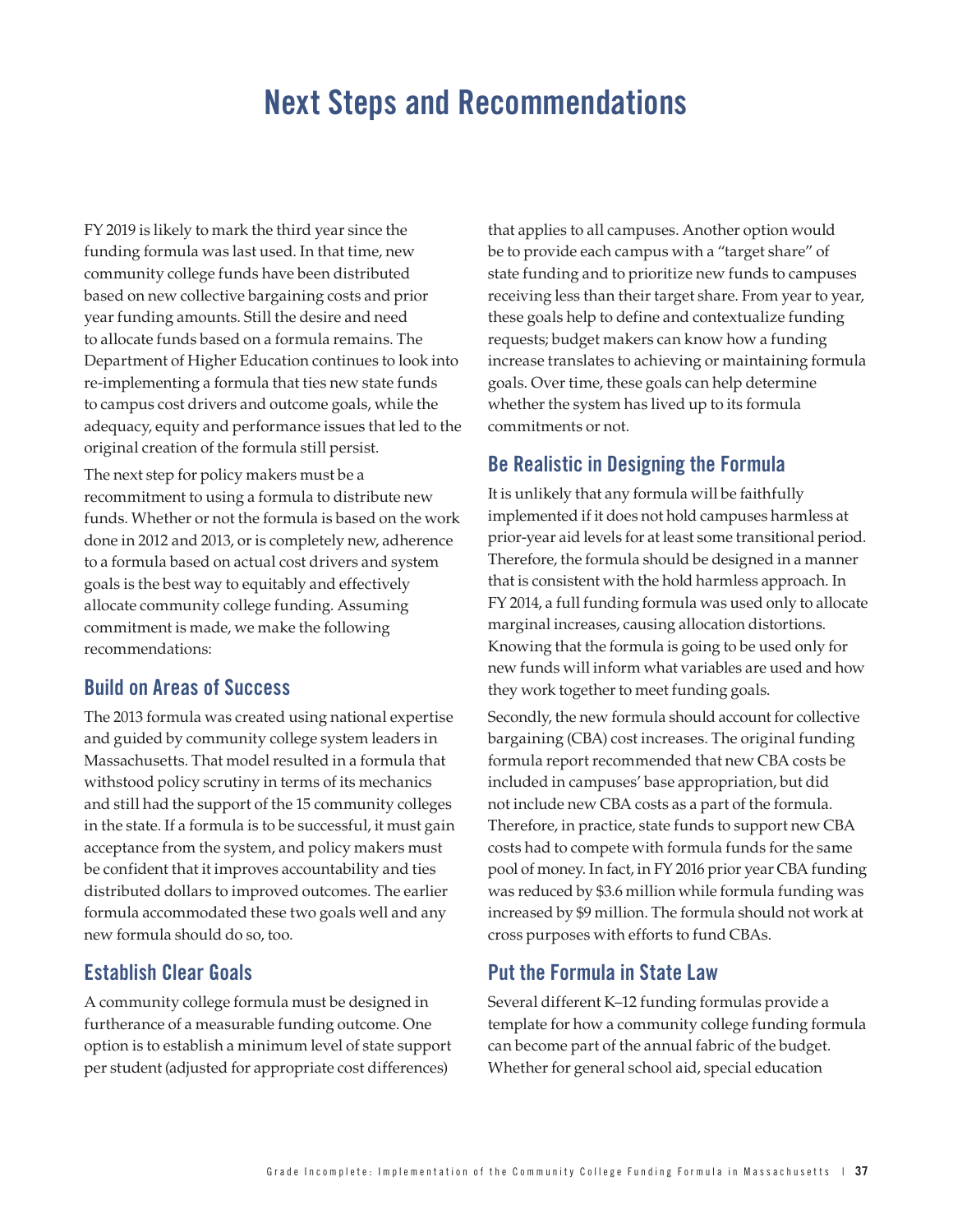costs, charter school reimbursements or regional transportation obligations, each funding formula is a part of state law that remains in place even as policy leaders and the fiscal environment changes. A statutory formula, which is subject to periodic review and amendment, is not a silver bullet for creating permanence, but it does indicate an ongoing commitment to adhere to the law's requirements.

### **Make It Accessible and Make It Simple**

At a minimum, the formula calculation for each campus, including enrollment and performance inputs, should be made publicly available each year so that those interested can understand the formula and its effect on different colleges.

The formula should be as simple as possible. Each formula variable and weight comes at the expense of clarity and the less a formula is understood, the less likely it is to garner strong support. K–12 formulas provide a helpful roadmap for how complex funding systems can be distilled into relatively simple formula models. That roadmap should help guide the community college funding formula.

Community colleges serve a unique and vital role in public education, workforce development and economic growth. In spite of the clear importance of community colleges, state support has long been distributed without much regard for system outcomes, equity or funding adequacy. The implementation of a community college funding formula in 2013 was a landmark effort to improve the state funding and incent positive system outcomes. While that formula had flaws, it proved that it was possible to generate system-wide support for an enrollment and outcome based distribution system. It also proved that real funding progress could be made in a relatively short period of time. The importance of the community college system and the need for a rational funding formula are no less compelling now than they were in 2013. By retaining the strengths of the earlier formula and learning lessons from its implementation, Massachusetts can help to improve system outcomes, accountability and affordability.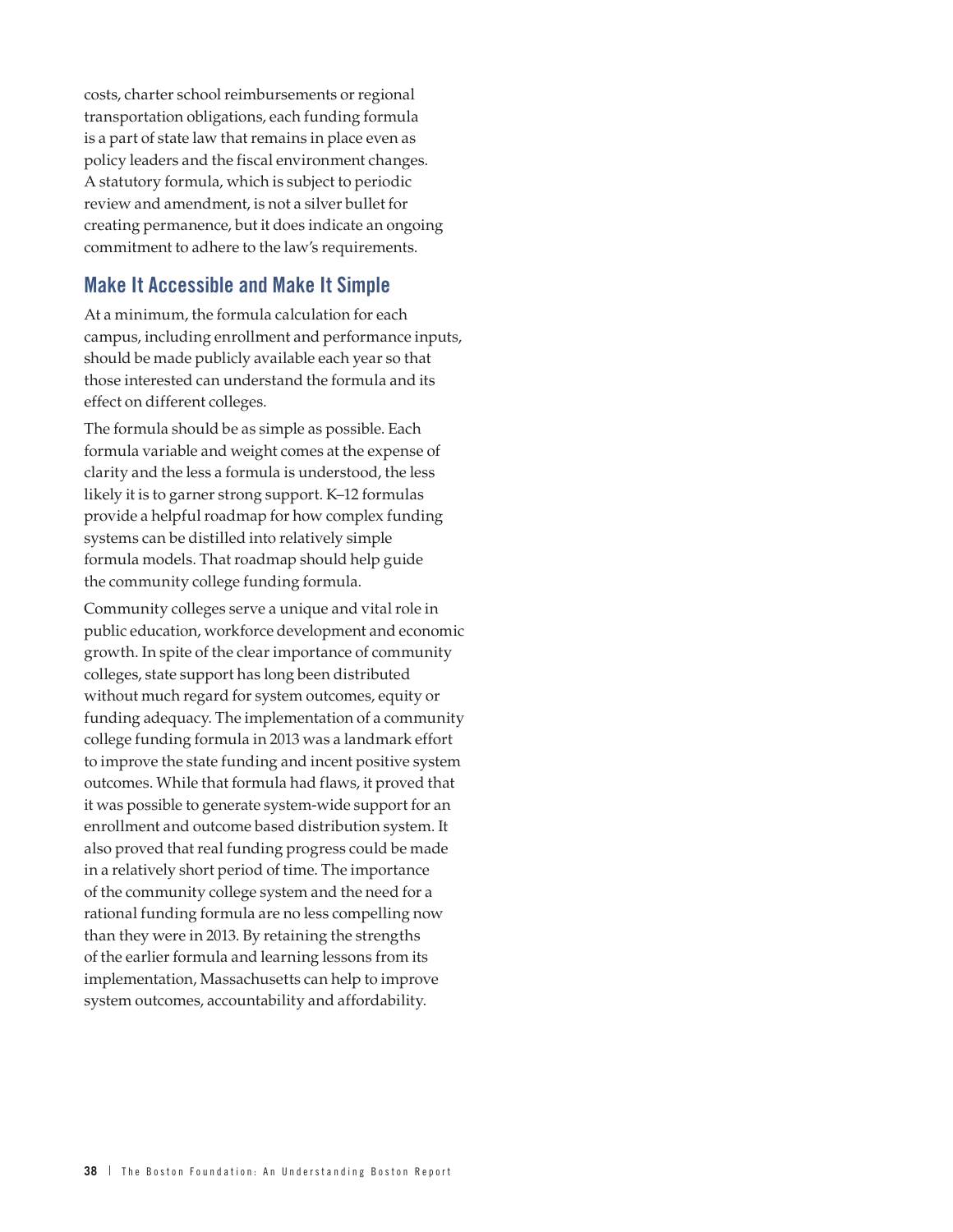# **Endnotes**

- 1. Reports include *Time to Lead* (Department of Higher Education Vision Project), *Mismatch in the Labor Market: Measuring the Supply of and Demand for Skilled Labor in New England* (Federal Reserve Bank of Boston) and *The Case for Community Colleges: Aligning Higher Education and Workforce Needs in Massachusetts* (the Boston Foundation). All are cited later in this report.
- 2. Department of Higher Education Data Center. Retrieved from http://www.mass.edu/datacenter/access/ CCAnnualUndHC.asp
- 3. Department of Elementary and Secondary Education summary reports on National Student Clearinghouse data. Retrieved from http://www.doe.mass.edu/infoservices/reports/enroll\_ihe/ (DESE data available beginning in the 2008 – 2009 school year)
- 4. Department of Higher Education Data Center. Retrieved from http://www.mass.edu/datacenter/access/ CCMinorityHTC.asp
- 5. US Census data. Retrieved from https://www.census.gov/quickfacts/fact/table/berkshirecountymassachusetts,franklin countymassachusetts,ma/PST045217
- 6. *US News and World Report* data on community colleges in Massachusetts. Retrieved from https://www.usnews.com/ education/community-colleges/massachusetts
- 7. Department of Higher Education. (2012). *Time to Lead: The Need for Excellence in Public Higher Education*. Retrieved from http://www.mass.edu/visionproject/TimeToLead.pdf (page 22)
- 8. Ibid (page 26)
- 9. Department of Higher Education Data Center. Retrieved from http://www.mass.edu/datacenter/success/ CCFirstYrRetention.asp
- 10. Data from MTF state spending database
- 11. Department of Higher Education Data Center. Retrieved from http://www.mass.edu/datacenter/tuition/ AppendixTuitionFeesWeight7.asp
- 12. Inflation data from the Bureau of Economic Analysis Implicit Price Deflator State and Local (Table 1.1.9 line 26)
- 13. Choitz, V. (2010). *Getting What We Pay For: State Community College Funding Strategies That Benefit Low-Income, Lower-Skilled Students*. Retrieved from https://eric.ed.gov/?id=ED537508
- 14. Data from the National Center for Education Statistics annual Digest of Education Statistics. Retrieved from https://nces. ed.gov/programs/digest/
- 15. Because many community college students balance school with work or other responsibilities, graduation rates are commonly measured as percent graduating within 150 percent of average time (two years).
- 16. *Chronicle of Higher Education* college completion data. Retrieved from https://collegecompletion.chronicle.com/ state/#state=ma&sector=public\_two
- 17. Skills to Compete Massachusetts. (2010). *Massachusetts' Forgotten Middle Skills Jobs*. Retrieved from: https:// skills2competema.files.wordpress.com/2010/07/forgottenjobs\_ma.pdf
- 18. Sasser Modesto, A. (2010). *Mismatch in the Labor Market: Measuring the Supply of and Demand for Skilled Labor in New England*. Retrieved from Federal Reserve Bank of Boston website: https://www.bostonfed.org/publications/ new-england-public-policy-center-research-report/2010/mismatch-in-the-labor-market-measuring-the-supply-of-anddemand-for-skilled-labor-in-new-england.aspx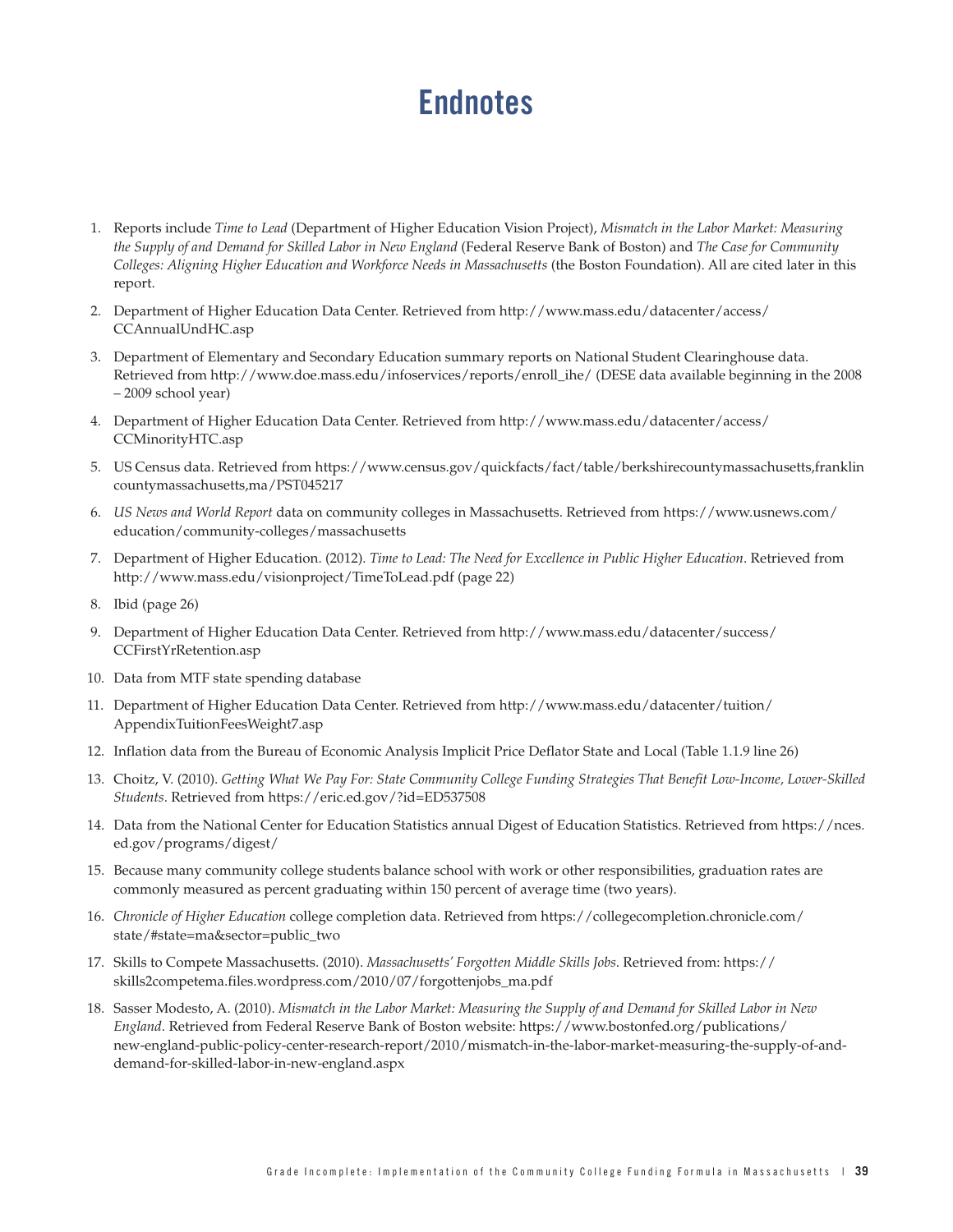- 19. White House Press Release from October 5, 2010. Retrieved from https://obamawhitehouse.archives.gov/the-pressoffice/2010/10/05/remarks-president-and-dr-jill-biden-white-house-summit-community-college
- 20. Goldrick-Rab, S., Harris, D., Mazzeo, C. & Kienzl, G. (2009). *Transforming America's Community Colleges: A Federal Policy Proposal to Expand Opportunity and Promote Economic Prosperity.* Retrieved from Brookings Institute website: https://www. brookings.edu/wp-content/uploads/2016/07/0507\_community\_college\_brief.pdf
- 21. Department of Higher Education. (2012). *Time to Lead: The Need for Excellence in Public Higher Education*. Retrieved from http://www.mass.edu/visionproject/TimeToLead.pdf
- 22. Public Consulting Group & the Mosakowski Institute for Public Enterprise. (2011) *Investing in Community Colleges of the Commonwealth: A Review of Funding Streams.* Report submitted to the Massachusetts Legislature. Retrieved from https:// www2.clarku.edu/research/mosakowskiinstitute/PDF/Final\_Report\_Investing\_in\_Community\_Colleges\_of\_the\_ Commonwealth\_FINAL2011.pdf
- 23. Alssid, J., Goldberg, M. & Schneider, J. (2011). *The Case for Community Colleges: Aligning Higher Education and Workforce Needs in Massachusetts*. Report prepared for the Boston Foundation. Retrieved from https://www.tbf.org/~/media/ TBFOrg/Files/Reports/CommunityCollege\_Nov2011.pdf
- 24. Chapter 139 of the Acts of 2012, section 171
- 25. Freeland, R. (2012). *Report Regarding a Funding Formula for the Massachusetts Community Colleges.* Submitted to House and Senate Committees on Ways and Means Joint Committee on Higher Education Secretary of Administration and Finance. Retrieved from http://www.mass.edu/foradmin/trustees/documents/ CommunityCollegeFundingFormulaReport-12282012.pdf
- 26. Dennis Jones, president of the National Center for Higher Education Management Systems
- 27. The six Vision Project goals are: college participation, college completion, student learning, workforce alignment, closing achievement gaps, and preparing citizens.
- 28. The GAA refers to the General Appropriations Act or the FY 2013 budget as signed by the Governor and following any veto overrides.
- 29. In FY 2016, the state budget broke out \$900K in support for the Reggie Lewis Track Center at Roxbury Community College into a separate line item. To make comparisons to prior year funding, the new line item is included.
- 30. In FY 2016, campuses received \$8.9 million in new formula funds, but had prior year CBA funding of \$3.6 million cut from their appropriations. FY 2017 does not reflect any formula funds because no funds were distributed through the original formula.